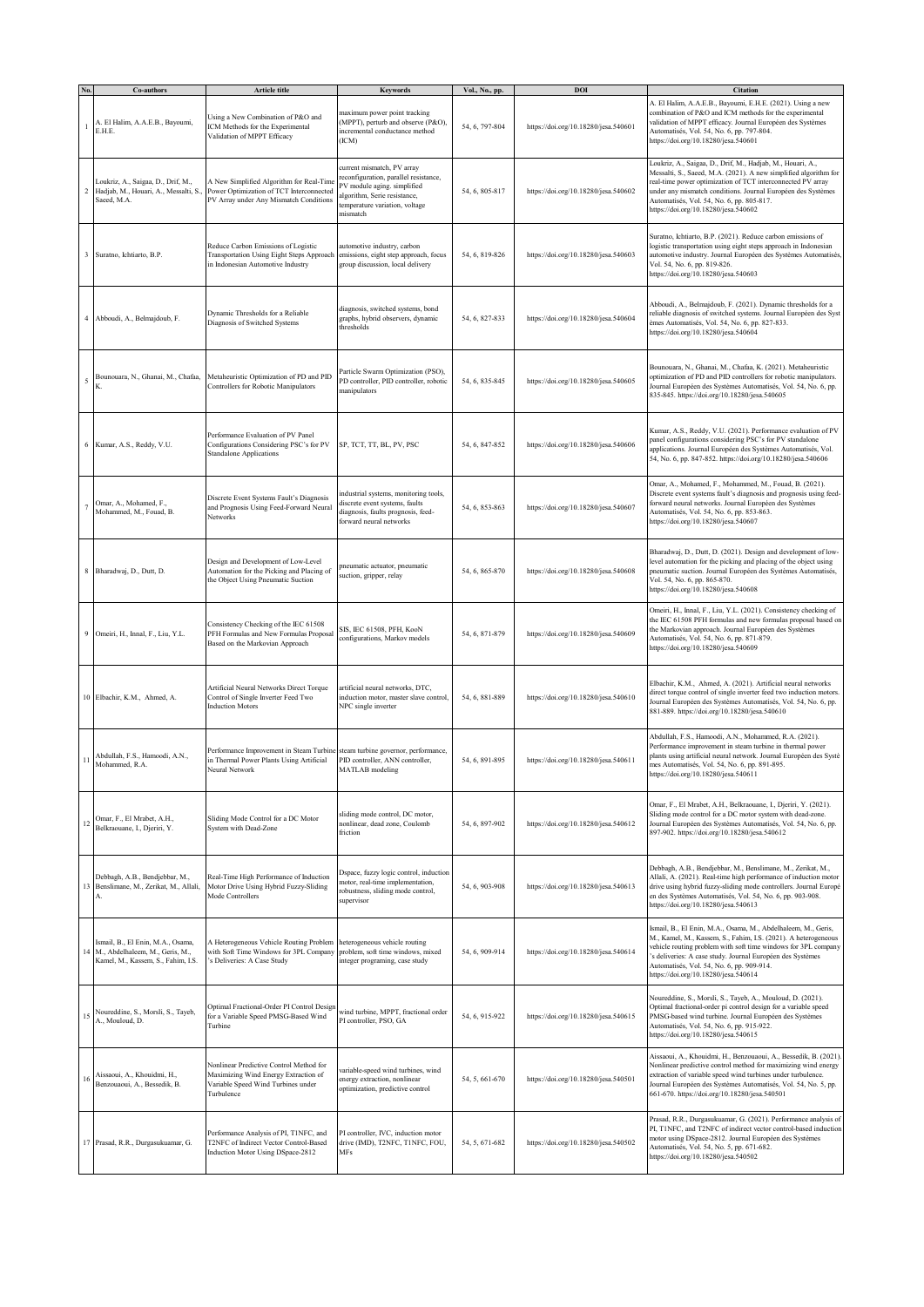|             | 18 Abboudi, A., Belmajdoub, F.                                                                              | Hybrid Diagnosis Method Applied to<br>Switched Mechatronic Systems                                                                                                                | diagnosis, mechatronic systems,<br>switched systems, hybrid observer,<br>bond graph, hybrid automaton                                                              | 54, 5, 683-691 | https://doi.org/10.18280/jesa.540503 | Abboudi, A., Belmajdoub, F. (2021). Hybrid diagnosis method<br>applied to switched mechatronic systems. Journal Européen des<br>Systèmes Automatisés, Vol. 54, No. 5, pp. 683-691.<br>1ttps://doi.org/10.18280/jesa.540503                                                                                                                                                   |
|-------------|-------------------------------------------------------------------------------------------------------------|-----------------------------------------------------------------------------------------------------------------------------------------------------------------------------------|--------------------------------------------------------------------------------------------------------------------------------------------------------------------|----------------|--------------------------------------|------------------------------------------------------------------------------------------------------------------------------------------------------------------------------------------------------------------------------------------------------------------------------------------------------------------------------------------------------------------------------|
| 19          | Hanif, M.I.F.M., Ahmad, M.A., Jui,<br>J.J.                                                                  | PID Tuning Method Using Chaotic Safe<br>Experimentation Dynamics Algorithm for<br>Elastic Joint Manipulator                                                                       | vibration reduction, flexible<br>nechanism. PID controller, self-tuned<br>control, data-based method                                                               | 54, 5, 693-698 | https://doi.org/10.18280/jesa.540504 | Hanif, M.I.F.M., Ahmad, M.A., Jui, J.J. (2021). PID tuning<br>method using chaotic safe experimentation dynamics algorithm<br>for elastic joint manipulator. Journal Européen des Systèmes<br>Automatisés, Vol. 54, No. 5, pp. 693-698.<br>https://doi.org/10.18280/jesa.540504                                                                                              |
| 20          | Akoue, H.J., Eloundou, P.N.,<br>Essiane, S.N., Ele, P., Nneme, L.N.,<br>Diboma, B.S., Mayi, O.T.S.          | A Novel Hybrid Algorithm of Max-Min An<br>System with Quadratic Programming to<br>Solve the Unit Commitment Problem                                                               | neuristic algorithms, hybrid algorithm,<br>MAX-MIN ant system, metaheuristic,<br>quadratic programming, unit<br>commitment                                         | 54, 5, 699-712 | https://doi.org/10.18280/jesa.540505 | Akoue, H.J., Eloundou, P.N., Essiane, S.N., Ele, P., Nneme, L.N.,<br>Diboma, B.S., Mayi, O.T.S. (2021). A novel hybrid algorithm of<br>max-min ant system with quadratic programming to solve the unit<br>commitment problem. Journal Européen des Systèmes Automatisé<br>i, Vol. 54, No. 5, pp. 699-712.<br>https://doi.org/10.18280/jesa.540505                            |
|             | 21 Raj, S., Mandal, R.K., De, M.                                                                            | A Single-Stage Three Phase CT-Type MLI<br>for Grid Integration and for Supplying<br><b>Critical Loads</b>                                                                         | critical loads, grid integration, CT-<br>Type MLI, TSV, THD                                                                                                        | 54, 5, 713-720 | https://doi.org/10.18280/jesa.540506 | Raj, S., Mandal, R.K., De, M. (2021). A single-stage three phase<br>CT-Type MLI for grid integration and for supplying critical loads.<br>Journal Européen des Systèmes Automatisés, Vol. 54, No. 5, pp.<br>713-720. https://doi.org/10.18280/jesa.540506                                                                                                                    |
|             | 22 Febriana, T.H., Hasbullah, H.                                                                            | Analysis and Defect Improvement Using<br>FTA, FMEA, and MLR Through DMAIC<br>Phase: Case Study in Mixing Process Tire<br>Manufacturing Industry                                   | ire manufacture, DMAIC, MLR,<br>FMEA, FTA, capability process,<br>Indonesia                                                                                        | 54, 5, 721-731 | https://doi.org/10.18280/jesa.540507 | Febriana, T.H., Hasbullah, H. (2021). Analysis and defect<br>improvement using FTA, FMEA, and MLR through DMAIC<br>phase: Case study in mixing process tire manufacturing industry.<br>Journal Européen des Systèmes Automatisés, Vol. 54, No. 5, pp.<br>721-731. https://doi.org/10.18280/jesa.540507                                                                       |
|             | 23 Boukhalfa, A., Khettab, K.,<br>Essounbouli, N.                                                           | Novel Hybrid Interval Type-2 Fuzzy<br>Adaptive Backstepping Control for a Class<br>of Uncertain Discrete-Time Nonlinear<br>Systems                                                | nterval type 2 fuzzy control,<br>vackstepping adaptive control,<br>discrete-time nonlinear system,<br>universal approximator, weighted least<br>squares estimators | 54, 5, 733-741 | https://doi.org/10.18280/jesa.540508 | Boukhalfa, A., Khettab, K., Essounbouli, N. (2021). Novel hybrid<br>interval type-2 fuzzy adaptive backstepping control for a class of<br>ancertain discrete-time nonlinear systems. Journal Européen des<br>Systèmes Automatisés, Vol. 54, No. 5, pp. 733-741.<br>https://doi.org/10.18280/jesa.540508                                                                      |
|             | 24 Eddine, A.T., Ameur, A., Atallah, B.                                                                     | RNA Identification Technique and RST<br>Control of a Hybrid Indirect Matrix<br>Converter with a Flying Capacitor Three<br>Level Inverter in Power Active Filtering<br>Application | active power filtering, artificial<br>neuronal network, flying capacitor<br>inverter, indirect matrix converter,<br>RST controller                                 | 54, 5, 743-749 | https://doi.org/10.18280/jesa.540509 | Eddine, A.T., Ameur, A., Atallah, B. (2021). RNA identification<br>technique and RST control of a hybrid indirect matrix converter<br>with a flying capacitor three level inverter in power active filtering<br>application. Journal Européen des Systèmes Automatisés, Vol. 54,<br>No. 5, pp. 743-749. https://doi.org/10.18280/jesa.540509                                 |
|             | 25 Lalith, M.S., Sridhar, P., Gatla, R.K.<br>Kumar, A.S.                                                    | Evaluation of Surge Voltages on the<br>Overhead Lines due to Direct and Indirect<br>Lightning Impulse                                                                             | surge magnitude, radial basis<br>function, finite difference time domain                                                                                           | 54, 5, 751-762 | https://doi.org/10.18280/jesa.540510 | Lalith, M.S., Sridhar, P., Gatla, R.K., Kumar, A.S. (2021).<br>Evaluation of surge voltages on the overhead lines due to direct<br>and indirect lightning impulse. Journal Européen des Systèmes<br>Automatisés, Vol. 54, No. 5, pp. 751-762.<br>https://doi.org/10.18280/jesa.540510                                                                                        |
| $26\,$      | Amrane, S., Zahidi, A., Abouricha,<br>M., Azami, N., Nasser, N., Errai, M.                                  | Machine Learning for Monitoring of the<br>Solenoid Valves Coil Resistance Based on<br>Optical Fiber Squeezer                                                                      | nachine learning, monitoring,<br>solenoid valve, coil resistance, fiber<br>squeezer                                                                                | 54, 5, 763-767 | https://doi.org/10.18280/jesa.540511 | Amrane, S., Zahidi, A., Abouricha, M., Azami, N., Nasser, N.,<br>Errai, M. (2021). Machine learning for monitoring of the solenoid<br>valves coil resistance based on optical fiber squeezer. Journal<br>Européen des Systèmes Automatisés, Vol. 54, No. 5, pp. 763-767.<br>https://doi.org/10.18280/jesa.540511                                                             |
|             | Benamrane, K., Abdelkrim, T.,<br>27 Benlahbib, B., Bouarroudj, N.,<br>Borni, A., Lakhdari, A., Bahri, A.    | New Optimized Control of Cascaded<br>Multilevel Converters for Grid Tied<br>Photovoltaic Power Generation                                                                         | PSO, grid connected, three-level<br>converter, photovoltaic generator,<br>FLC                                                                                      | 54, 5, 769-776 | https://doi.org/10.18280/jesa.540512 | Benamrane, K., Abdelkrim, T., Benlahbib, B., Bouarroudj, N.,<br>Borni, A., Lakhdari, A., Bahri, A. (2021). New optimized control<br>of cascaded multilevel converters for grid tied photovoltaic power<br>generation. Journal Européen des Systèmes Automatisés, Vol. 54,<br>No. 5, pp. 769-776. https://doi.org/10.18280/jesa.540512                                        |
| $\sqrt{28}$ | Leddine, S.D., Chamceddine, R.,<br>Ramdane, Z.                                                              | Faults Detection and Classification under<br>Variable Condition Using Intrinsic Time -<br>Scale Decomposition and Neural Network                                                  | classification, intrinsic time - scale<br>decomposition (ITD), misalignment,<br>(RMS), unbalance                                                                   | 54, 5, 777-782 | https://doi.org/10.18280/jesa.540513 | Leddine, S.D., Chamceddine, R., Ramdane, Z. (2021). Faults<br>letection and classification under variable condition using<br>intrinsic time - scale decomposition and neural network. Journal<br>Européen des Systèmes Automatisés, Vol. 54, No. 5, pp. 777-782.<br>https://doi.org/10.18280/jesa.540513                                                                     |
| 29          | Anagie, G.A., Hassen, A.A., Sintie,<br>Y.T.                                                                 | Performance Investigation of Small Wind<br>Turbine Installed over a Pick up Vehicle to<br>Charge an Electric Vehicle Battery                                                      | attack angle, battery, regulator, vehicle<br>nounted wind turbine, and small<br>wind turbine                                                                       | 54, 5, 783-788 | https://doi.org/10.18280/jesa.540514 | Anagie, G.A., Hassen, A.A., Sintie, Y.T. (2021). Performance<br>investigation of small wind turbine installed over a pick up<br>vehicle to charge an electric vehicle battery. Journal Européen des<br>Systèmes Automatisés, Vol. 54, No. 5, pp. 783-788.<br>https://doi.org/10.18280/jesa.540514                                                                            |
|             | 30 Haddadji, Y., Harmas, M.N., Bouafia, A., Bouchama, Z.                                                    | Adaptive Terminal Synergetic<br>Synchronization of Hyperchaotic Systems                                                                                                           | syperchaotic Zhou system, terminal<br>synergetic, synchronization, Lyapunov                                                                                        | 54, 5, 789-795 | https://doi.org/10.18280/jesa.540515 | Haddadji, Y., Harmas, M.N., Bouafia, A., Bouchama, Z. (2021).<br>Adaptive terminal synergetic synchronization of hyperchaotic<br>systems. Journal Européen des Systèmes Automatisés, Vol. 54,<br>No. 5, pp. 789-795. https://doi.org/10.18280/jesa.540515                                                                                                                    |
| 31          | Djellad, A., Belakehal, S., Chenni,<br>R., Dekhane, A.                                                      | Reliability Improvement in Serial<br>Multicellular Converters Based on<br><b>STATCOM Control</b>                                                                                  | flexible AC transmission system<br>(FACTS), STATCOM, multilevel<br>converter, serial multicellular<br>converters, mathematical modeling,<br>control, PS-PWM        | 54, 4, 519-528 | https://doi.org/10.18280/jesa.540401 | Djellad, A., Belakehal, S., Chenni, R., Dekhane, A. (2021).<br>Reliability improvement in serial multicellular converters based<br>on STATCOM control. Journal Européen des Systèmes Automatis<br>és, Vol. 54, No. 4, pp. 519-528.<br>https://doi.org/10.18280/jesa.540401                                                                                                   |
| 32          | Fahmani, L., Benhadou, S.,<br>Medromi, H.                                                                   | Mathematical Model and Attitude<br><b>Estimation Using Extended Colored</b><br>Kalman Filter for Transmission Lines<br>Inspection's Unmanned Aerial Vehicle                       | electromagnetic interferences,<br>extended Kalman filter, quaternions,<br>transmission lines inspection,<br>unmanned aerial vehicle                                | 54, 4, 529-537 | https://doi.org/10.18280/jesa.540402 | Fahmani, L., Benhadou, S., Medromi, H. (2021). Mathematical<br>model and attitude estimation using extended colored kalman<br>filter for transmission lines inspection's unmanned aerial vehicle.<br>Journal Européen des Systèmes Automatisés, Vol. 54, No. 4, pp.<br>529-537. https://doi.org/10.18280/jesa.540402                                                         |
|             | 33 Dube, L., Bayoumi, E.H.E.                                                                                | <b>DRNN Robust DTC for Induction Motor</b><br>Drive Systems Using FSTPI                                                                                                           | nduction motor (IM), direct torque<br>control (DTC), stator resistance (Rs),<br>moment of inertia (J), diagonal<br>recurrent neural network (DRNN)                 | 54, 4, 539-547 | https://doi.org/10.18280/jesa.540403 | Dube, L., Bayoumi, E.H.E. (2021). DRNN robust DTC for<br>induction motor drive systems using FSTPI. Journal Européen des<br>Systèmes Automatisés, Vol. 54, No. 4, pp. 539-547.<br>https://doi.org/10.18280/jesa.540403                                                                                                                                                       |
| 34          | Benbaha, N., Zidani, F.,<br>Bouchakour, A., Boukebbous, S.E.,<br>Nait-Said, M.S., Ammar, H.,<br>Bouhoun, S. | Optimal Configuration Investigation for<br>Photovoltaic Water Pumping System, Case<br>Study: In a Desert Environment at<br>Ghardaia, Algeria                                      | water pumping system, photovoltaic<br>array configurations, experimental<br>evaluations, desert environment,<br>efficiency, centrifugal pump                       | 54, 4, 549-558 | https://doi.org/10.18280/jesa.540404 | Benbaha, N., Zidani, F., Bouchakour, A., Boukebbous, S.E., Nait-<br>Said, M.S., Ammar, H., Bouhoun, S. (2021). Optimal<br>configuration investigation for photovoltaic water pumping<br>system, case study: In a desert environment at Ghardaia, Algeria.<br>Journal Européen des Systèmes Automatisés, Vol. 54, No. 4, pp.<br>549-558. https://doi.org/10.18280/jesa.540404 |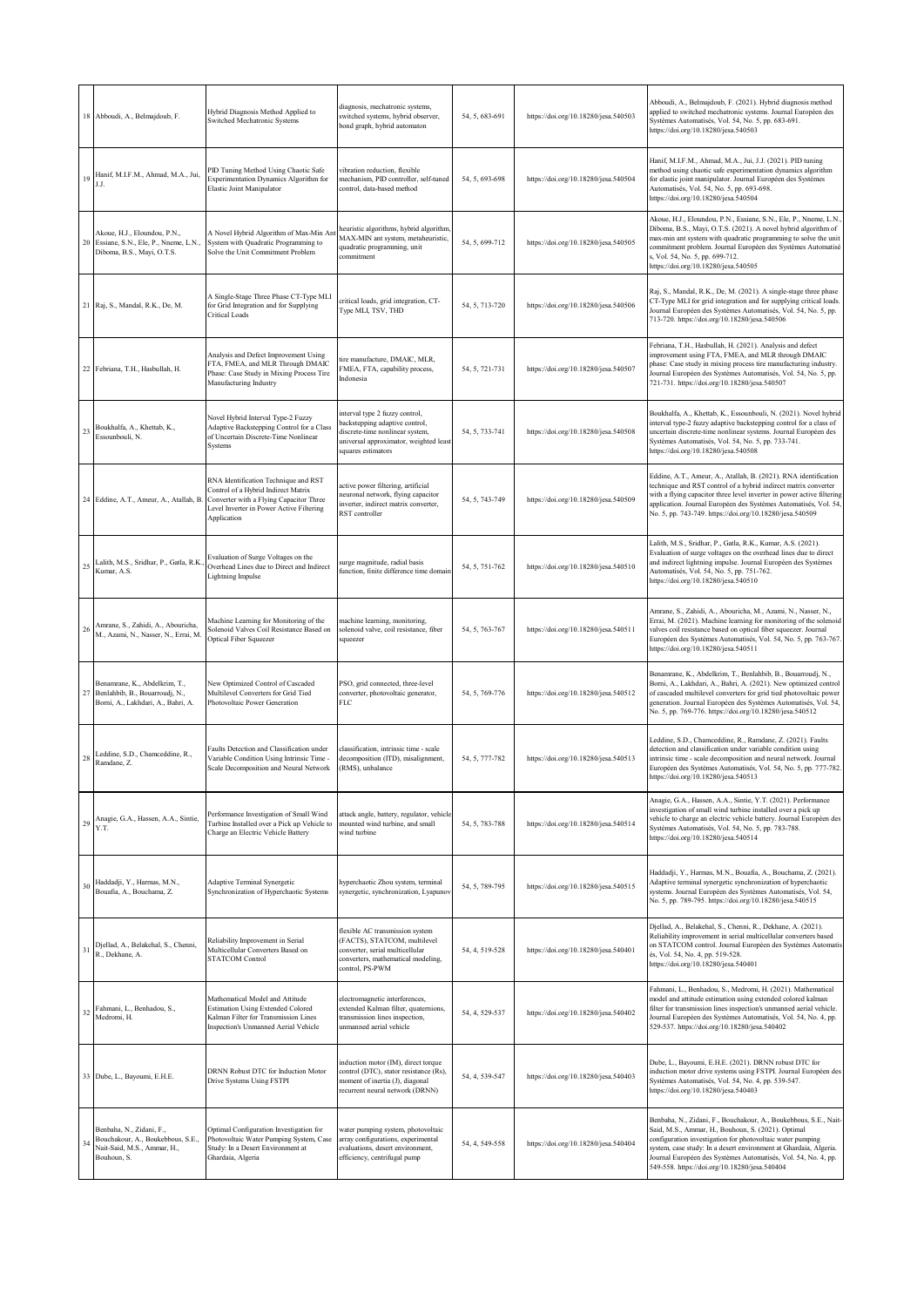| 35   | Allaoui, S., Laamari, Y., Chafaa, L.,<br>Saad, S.                    | Position and Speed Estimation of PMSM<br>Based on Extended Kalman Filter Tuned by<br>Biogeography-Based-Optimization                                        | piogeography based optimization,<br>extended Kalman filter, permanent<br>nagnet synchronous motors,<br>sensorless control, state estimation                                       | 54, 4, 559-568 | https://doi.org/10.18280/jesa.540405 | Allaoui, S., Laamari, Y., Chafaa, L., Saad, S. (2021). Position and<br>speed estimation of PMSM based on extended Kalman filter<br>tuned by biogeography-based-optimization. Journal Européen des<br>Systèmes Automatisés, Vol. 54, No. 4, pp. 559-568.<br>https://doi.org/10.18280/jesa.540405                                 |
|------|----------------------------------------------------------------------|-------------------------------------------------------------------------------------------------------------------------------------------------------------|-----------------------------------------------------------------------------------------------------------------------------------------------------------------------------------|----------------|--------------------------------------|---------------------------------------------------------------------------------------------------------------------------------------------------------------------------------------------------------------------------------------------------------------------------------------------------------------------------------|
|      | 36 Majid, A.                                                         | Lifetime Extension of Three-Dimensional<br>Wireless Sensor Networks, Based on<br>Gaussian Coverage Probability                                              | oower coverage, Gaussian, joint<br>probability, sensor lifetime, wireless<br>network networks                                                                                     | 54, 4, 569-574 | https://doi.org/10.18280/jesa.540406 | Majid, A. (2021). Lifetime extension of three-dimensional<br>wireless sensor networks, based on gaussian coverage probability.<br>Journal Européen des Systèmes Automatisés, Vol. 54, No. 4, pp.<br>569-574. https://doi.org/10.18280/jesa.540406                                                                               |
| 37   | EI Idrissi, A.E.J., Beniysa, M.,<br>Bouajaj, A., Britel, M.R.        | Intelligent Control of Uncertain PMSM<br>Based on Stable and Adaptive Discrete-<br>Time Neural Network Compensators                                         | ancertain PMSM, adaptive neural<br>network, compensator, parameter<br>uncertainties, Lyapunov stability                                                                           | 54, 4, 575-589 | https://doi.org/10.18280/jesa.540407 | EI Idrissi, A.E.J., Beniysa, M., Bouajaj, A., Britel, M.R. (2021).<br>Intelligent control of uncertain PMSM based on stable and<br>adaptive discrete-time neural network compensators. Journal<br>Européen des Systèmes Automatisés, Vol. 54, No. 4, pp. 575-589.<br>https://doi.org/10.18280/jesa.540407                       |
|      | 38 Bedhief, A.O.                                                     | Comparing Mixed-Integer Programming<br>and Constraint Programming Models for the<br>Hybrid Flow Shop Scheduling Problem<br>with Dedicated Machines          | lybrid flow shop scheduling,<br>dedicated machines, mixed-integer<br>programming, constraint<br>programming, Cplex, CP optimizer                                                  | 54, 4, 591-597 | https://doi.org/10.18280/jesa.540408 | Bedhief, A.O. (2021). Comparing mixed-integer programming<br>and constraint programming models for the hybrid flow shop<br>scheduling problem with dedicated machines. Journal Européen<br>des Systèmes Automatisés, Vol. 54, No. 4, pp. 591-597.<br>https://doi.org/10.18280/jesa.540408                                       |
|      | 39 Ramineni, P., Pandian, A.                                         | Study and Investigation of Energy<br>Management Techniques Used in<br>Electric/Hybrid Electric Vehicles                                                     | energy management system (ESS),<br>electric vehicles, multiple energy<br>source, controllers, battery/fuel cell,<br>altracapacitor                                                | 54, 4, 599-606 | https://doi.org/10.18280/jesa.540409 | Ramineni, P., Pandian, A. (2021). Study and investigation of<br>energy management techniques used in electric/hybrid electric<br>vehicles. Journal Européen des Systèmes Automatisés, Vol. 54,<br>No. 4, pp. 599-606. https://doi.org/10.18280/jesa.540409                                                                      |
| 40   | Bahri, A., Thameur, A., Mordjaoui,<br>M., Bechouat, M., Sedraoui, M. | An Optimal Tilt Integral Derivative Applied<br>to the Regulation of DC Link Voltage in a<br>Stand-Alone Hybrid Energy System                                | pattery bank, buck-boost converter,<br>DC link voltage, genetic algorithm,<br>photovoltaic system, Proportional-<br>Integral-Derivative (PID), Tilt-<br>Integral-Derivative (TID) | 54, 4, 607-616 | https://doi.org/10.18280/jesa.540410 | Bahri, A., Thameur, A., Mordjaoui, M., Bechouat, M., Sedraoui,<br>M. (2021). An optimal tilt integral derivative applied to the<br>regulation of DC link voltage in a stand-alone hybrid energy<br>system. Journal Européen des Systèmes Automatisés, Vol. 54, No.<br>4, pp. 607-616. https://doi.org/10.18280/jesa.540410      |
|      | 41 Kumar, A., Sadhu, P.K., Singh, J.                                 | Implementation and Comparative Analysis<br>of Time Equivalent Space Vector PWM<br>Method for 3 Phase to 3 Phase Matrix<br>Converter                         | natrix converter, carrier-based PWM,<br>space vector PWM, time equivalent<br>space vector PWM                                                                                     | 54, 4, 617-622 | https://doi.org/10.18280/jesa.540411 | Kumar, A., Sadhu, P.K., Singh, J. (2021). Implementation and<br>comparative analysis of time equivalent space vector PWM<br>method for 3 phase to 3 phase matrix converter. Journal Européen<br>des Systèmes Automatisés, Vol. 54, No. 4, pp. 617-622.<br>https://doi.org/10.18280/jesa.540411                                  |
| 42   | Abdesselam, B., Cherif, B.,<br>Othmane, B.                           | Solve Coupled Axes Problem Without<br>FOANR Based on Substitution Method to<br>Control DFIG Used in Wind Application                                        | wind application (WA), doubly fed<br>nduction generator (DFIG), nonlinear<br>nodel, flux orientation and neglecting<br>resistance (FOANR), proportional-<br>ntegral (PI)          | 54, 4, 623-631 | https://doi.org/10.18280/jesa.540412 | Abdesselam, B., Cherif, B., Othmane, B. (2021). Solve coupled<br>axes problem without FOANR based on substitution method to<br>control DFIG used in wind application. Journal Européen des Syst<br>èmes Automatisés, Vol. 54, No. 4, pp. 623-631.<br>https://doi.org/10.18280/jesa.540412                                       |
|      | Wakkumbura, R.T., Hettige, B.,<br>43 Manus<br>Edirisuriya, A.        | Real-Time Traffic Controlling System<br>Using Multi-Agent Technology                                                                                        | raffic congestion, multi-agent<br>systems, dynamic environment,<br>agents, junction                                                                                               | 54, 4, 633-640 | https://doi.org/10.18280/jesa.540413 | Wakkumbura, R.T., Hettige, B., Edirisuriya, A. (2021). Real-time<br>traffic controlling system using multi-agent technology. Journal<br>Européen des Systèmes Automatisés, Vol. 54, No. 4, pp. 633-640.<br>https://doi.org/10.18280/jesa.540413                                                                                 |
| $44$ | Gupta, M.K., Kumar, R., Verma, V.<br>Sharma, A.                      | Robust Control Based Stability Analysis<br>and Trajectory Tracking of Triple Link<br>Robot Manipulator                                                      | riple link manipulator, Euler<br>agrange, robust control, Lyapunov<br>analysis                                                                                                    | 54, 4, 641-647 | https://doi.org/10.18280/jesa.540414 | Gupta, M.K., Kumar, R., Verma, V., Sharma, A. (2021). Robust<br>control based stability analysis and trajectory tracking of triple<br>link robot manipulator. Journal Européen des Systèmes Automatis<br>és, Vol. 54, No. 4, pp. 641-647.<br>https://doi.org/10.18280/jesa.540414                                               |
| 45   | Gherouat, O., Hassam, A., Aissa, O.,<br>Babes, B.                    | Experimental Evaluation of Single-Phase<br>Shunt Active Power Filter Based on<br>Optimized Synergetic Control Strategy for<br>Power Quality Enhancement     | single phase, shunt active power filter,<br>synergetic control, particle swarm<br>optimization, PI controller, dSPACE<br>card 1104                                                | 54, 4, 649-659 | https://doi.org/10.18280/jesa.540415 | Gherouat, O., Hassam, A., Aissa, O., Babes, B. (2021).<br>Experimental evaluation of single-phase shunt active power filter<br>based on optimized synergetic control strategy for power quality<br>enhancement. Journal Européen des Systèmes Automatisés, Vol.<br>54, No. 4, pp. 649-659. https://doi.org/10.18280/jesa.540415 |
|      | 46 Benzian, S., Ameur, A., Rebai, A.                                 | Design an Optimal Fractional Order PID<br>Controller Based on New Algorithms and a<br>Fuzzy Logic Controller to Regulate Type 1<br><b>Diabetes Patients</b> | Bergman minimal model, FOPID<br>controller, fuzzy logic controller,<br>fractional calculus, PSO, IWO, BA<br>ACO and GA                                                            | 54, 3, 381-394 | https://doi.org/10.18280/jesa.540301 | Benzian, S., Ameur, A., Rebai, A. (2021). Design an optimal<br>fractional order PID controller based on new algorithms and a<br>fuzzy logic controller to regulate type 1 diabetes patients. Journal<br>Européen des Systèmes Automatisés, Vol. 54, No. 3, pp. 381-394.<br>https://doi.org/10.18280/jesa.540301                 |
| 47   | Lorenzini, G., Kamarposhti, M.A.,<br>Solyman, A.A.A.                 | Maximum Power Point Tracking in the<br>Photovoltaic Module Using Incremental<br>Conductance Algorithm with Variable Step<br>Length                          | solar cell, photovoltaic system,<br>naximum power tracking, incremental<br>conductance algorithm                                                                                  | 54, 3, 395-402 | https://doi.org/10.18280/jesa.540302 | Lorenzini, G., Kamarposhti, M.A., Solyman, A.A.A. (2021).<br>Maximum power point tracking in the photovoltaic module using<br>incremental conductance algorithm with variable step length.<br>Journal Européen des Systèmes Automatisés, Vol. 54, No. 3, pp.<br>395-402. https://doi.org/10.18280/jesa.540302                   |
|      | 48 Tali, M., Essadki, A., Nasser, T.                                 | Grid Voltage Estimation Based on an<br>Adaptive Linear Neural Network for PV-<br><b>Active Power Filter Control Strategy</b>                                | APF, PV system, nonlinear load,<br>neural adaptive filter, Adaline, direct<br>power control, THD                                                                                  | 54, 3, 403-410 | https://doi.org/10.18280/jesa.540303 | Tali, M., Essadki, A., Nasser, T. (2021). Grid voltage estimation<br>based on an adaptive linear neural network for PV-active power<br>filter control strategy. Journal Européen des Systèmes Automatisé<br>s, Vol. 54, No. 3, pp. 403-410.<br>https://doi.org/10.18280/jesa.540303                                             |
|      | 49 Kadkhodaei, A., Ghasemi, R.H.                                     | Representation of New Variable Thrust<br>Vector Underwater Robotic Platform for<br>Complex Trajectory Tracking                                              | autonomous underwater vehicle,<br>thruster, variable thrust vector                                                                                                                | 54, 3, 411-421 | https://doi.org/10.18280/jesa.540304 | Kadkhodaei, A., Ghasemi, R.H. (2021). Representation of new<br>variable thrust vector underwater robotic platform for complex<br>trajectory tracking. Journal Européen des Systèmes Automatisés,<br>Vol. 54, No. 3, pp. 411-421.<br>https://doi.org/10.18280/jesa.540304                                                        |
|      | 50 Zeggai, A., Benhamida, F.,<br>Bouddou, R.                         | Power System Analysis of Seawater<br>Desalination Plant in Algeria with Different<br>Load Scenarios                                                         | oad flow analysis, real industrial<br>plant, short circuit analysis, different<br>oad scenario, ETAP (electrical<br>transient analyzer program)                                   | 54, 3, 423-434 | https://doi.org/10.18280/jesa.540305 | Zeggai, A., Benhamida, F., Bouddou, R. (2021). Power system<br>analysis of seawater desalination plant in Algeria with different<br>load scenarios. Journal Européen des Systèmes Automatisés, Vol.<br>54, No. 3, pp. 423-434. https://doi.org/10.18280/jesa.540305                                                             |
| 51   | Jie, L.W., Sen, T.P., Ghani, N.M.A.,<br>Abas, M.F.                   | Automatic Control of Color Sorting and<br>Pick/Place of a 6- DOF Robot Arm                                                                                  | automatic wireless control, color<br>sorting, 6-DOF robot arm, IOT-Blynks<br>apps, pick and place tasks                                                                           | 54, 3, 435-443 | https://doi.org/10.18280/jesa.540306 | Jie, L.W., Sen, T.P., Ghani, N.M.A., Abas, M.F. (2021).<br>Automatic control of color sorting and pick/place of a 6- DOF<br>robot arm. Journal Européen des Systèmes Automatisés, Vol. 54,<br>No. 3, pp. 435-443. https://doi.org/10.18280/jesa.540306                                                                          |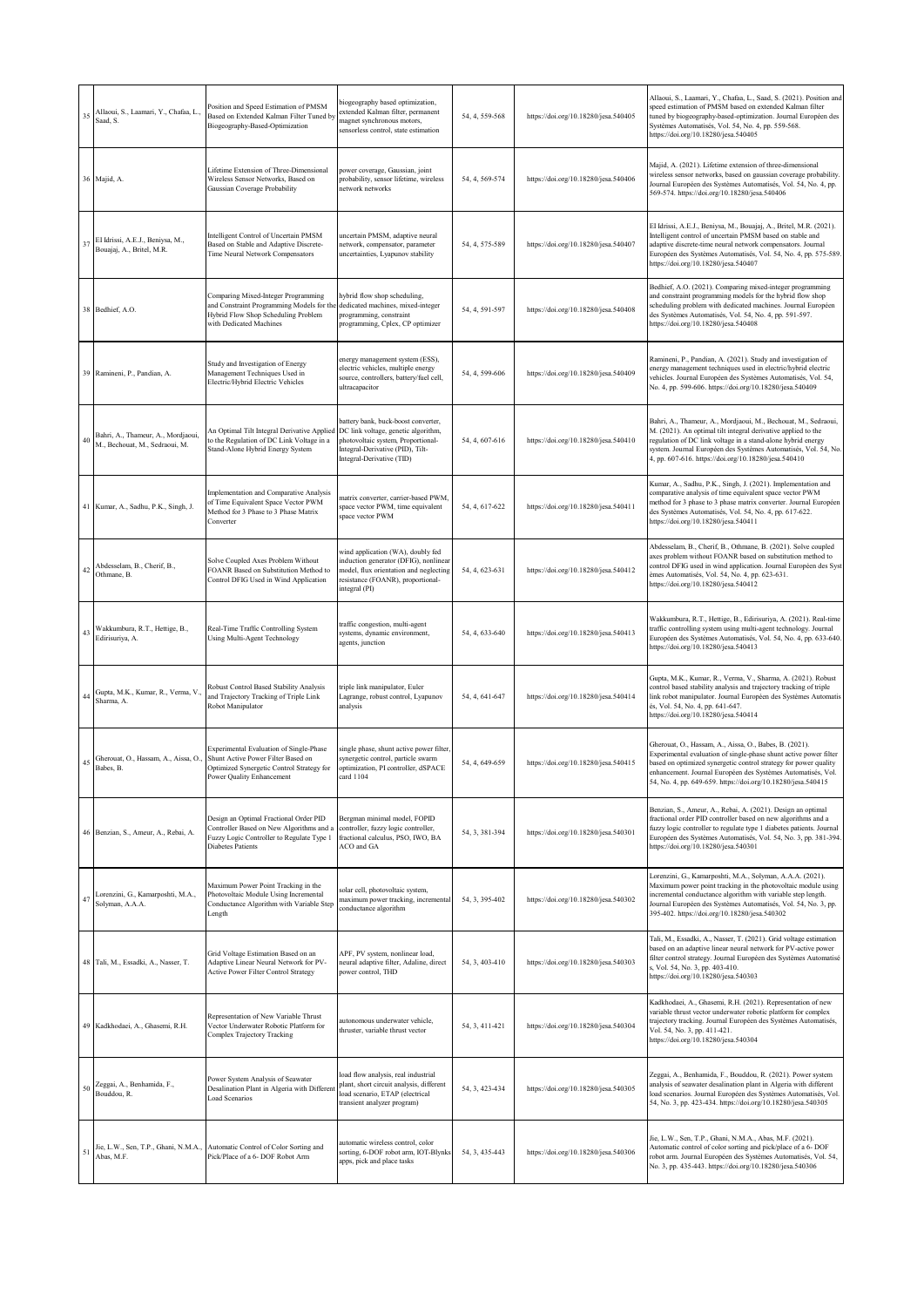|    | 52 Murali, D.                                                                                                   | Steady State Behavior of a Single-Switch<br>Non-isolated DC-DC SEPIC Converter<br>Topology with Improved Static Voltage<br>Gain                                               | continuous inductor current mode,<br>DC-DC conversion, diode-capacitor<br>cell, duty ratio, extended voltage gain,<br>PSIM, SEPIC topology, voltage<br>boosting module                                                                                | 54, 3, 445-452 | https://doi.org/10.18280/jesa.540307 | Murali, D. (2021). Steady state behavior of a single-switch non-<br>isolated DC-DC SEPIC converter topology with improved static<br>voltage gain. Journal Européen des Systèmes Automatisés, Vol.<br>54, No. 3, pp. 445-452. https://doi.org/10.18280/jesa.540307                                                                     |
|----|-----------------------------------------------------------------------------------------------------------------|-------------------------------------------------------------------------------------------------------------------------------------------------------------------------------|-------------------------------------------------------------------------------------------------------------------------------------------------------------------------------------------------------------------------------------------------------|----------------|--------------------------------------|---------------------------------------------------------------------------------------------------------------------------------------------------------------------------------------------------------------------------------------------------------------------------------------------------------------------------------------|
|    | 53 Huu, P.N., Duc, H.N.                                                                                         | Propose an Automatic Ammonia<br>Concentration of Water Measuring System<br>Combining Image Processing for<br>Aquaculture                                                      | NH3 concentration, automation,<br>mage processing, environmental<br>monitoring, mechanics                                                                                                                                                             | 54, 3, 453-460 | https://doi.org/10.18280/jesa.540308 | Huu, P.N., Duc, H.N. (2021). Propose an automatic ammonia<br>concentration of water measuring system combining image<br>processing for aquaculture. Journal Européen des Systèmes<br>Automatisés, Vol. 54, No. 3, pp. 453-460.<br>https://doi.org/10.18280/jesa.540308                                                                |
|    | 54 Sekine, T., Kameya, K.                                                                                       | Remarkable Characteristics of a Novel Path<br>Interval Determination in Filleted End<br>Milling                                                                               | tool path generation, path interval,<br>multi-axis CNC machining, filleted<br>end mill, experimental verification                                                                                                                                     | 54, 3, 461-468 | https://doi.org/10.18280/jesa.540309 | Sekine, T., Kameya, K. (2021). Remarkable characteristics of a<br>novel path interval determination in filleted end milling. Journal<br>Européen des Systèmes Automatisés, Vol. 54, No. 3, pp. 461-468.<br>https://doi.org/10.18280/jesa.540309                                                                                       |
|    | García, A.C., Alban, C.A.P., Benalcá<br>55 zar, J.R.T., Rodríguez, A.C.,<br>Lorente-Leyva, L.L., Aleaga, A.M.L. | Control of Pollutant Emissions from a<br>Boiler Through the Percentage of Oxygen                                                                                              | steam boiler, lambda sensor, HMI<br>display, programmable logic control                                                                                                                                                                               | 54, 3, 469-474 | https://doi.org/10.18280/jesa.540310 | García, A.C., Alban, C.A.P., Benalcázar, J.R.T., Rodríguez, A.C.<br>Lorente-Leyva, L.L., Aleaga, A.M.L. (2021). Control of pollutant<br>emissions from a boiler through the percentage of oxygen. Journal<br>Européen des Systèmes Automatisés, Vol. 54, No. 3, pp. 469-474.<br>https://doi.org/10.18280/jesa.540310                  |
| 56 | Dilmi, I., Bouguerra, A., Djrioui, A.,<br>Chrifi-Alaoui, L.                                                     | Interval Type-2 Fuzzy Logic-Second Order<br>Sliding Mode Based Fault Detection and<br>Active Fault-Tolerant Control of Brushless<br>DC Motor                                  | prushless DC motor, active fault-<br>olerant control (AFTC), interval type-<br>2 fuzzy logic, second order sliding<br>mode, direct current mode, fault<br>detection                                                                                   | 54, 3, 475-485 | https://doi.org/10.18280/jesa.540311 | Dilmi, I., Bouguerra, A., Djrioui, A., Chrifi-Alaoui, L. (2021).<br>Interval type-2 fuzzy logic-second order sliding mode based fault<br>detection and active fault-tolerant control of brushless DC motor.<br>Journal Européen des Systèmes Automatisés, Vol. 54, No. 3, pp.<br>475-485. https://doi.org/10.18280/jesa.540311        |
|    | 57 Yadav, R., Kumar, Y.                                                                                         | Detection of Non-Technical Losses in<br>Electric Distribution Network by Applying<br>Machine Learning and Feature Engineering                                                 | smart meter, machine learning, non-<br>technical losses, CWR, feature<br>engineering, SMOTE                                                                                                                                                           | 54, 3, 487-493 | https://doi.org/10.18280/jesa.540312 | Yadav, R., Kumar, Y. (2021). Detection of non-technical losses in<br>electric distribution network by applying machine learning and<br>feature engineeringr. Journal Européen des Systèmes Automatisé<br>s, Vol. 54, No. 3, pp. 487-493.<br>https://doi.org/10.18280/jesa.540312                                                      |
|    | 58 Berrezzek, F., Benheniche, A.                                                                                | <b>Backstepping Based Nonlinear Sensorless</b><br>Control of Induction Motor System                                                                                           | induction motor, nonlinear control,<br>vackstepping control, nonlinear<br>observer, circle criterion, Lyapunov<br>stability                                                                                                                           | 54, 3, 495-502 | https://doi.org/10.18280/jesa.540313 | Berrezzek, F., Benheniche, A. (2021). Backstepping based<br>nonlinear sensorless control of induction motor system. Journal<br>Européen des Systèmes Automatisés, Vol. 54, No. 3, pp. 495-502.<br>https://doi.org/10.18280/jesa.540313                                                                                                |
|    | 59 Zatla, H., Tolbi, B., Bouriachi, F.                                                                          | Optimal Reference Trajectory for a Type<br>Xn-1Rp Underactuated Manipulator                                                                                                   | manipulator, optimal, trajectory,<br>nonholonomic, underactuated,<br>planning                                                                                                                                                                         | 54, 3, 503-509 | https://doi.org/10.18280/jesa.540314 | Zatla, H., Tolbi, B., Bouriachi, F. (2021). Optimal reference<br>trajectory for a type Xn-1Rp underactuated manipulator. Journal<br>Européen des Systèmes Automatisés, Vol. 54, No. 3, pp. 503-509.<br>https://doi.org/10.18280/jesa.540314                                                                                           |
| 60 | Ogab, C., Hassaine, S., Sbaa, M.,<br>Haddouche, K., Bendiabdellah, A.                                           | Sensorless Digital Control of a Permanent<br>Magnet Synchronous Motor                                                                                                         | PWM inverter, RST controller,<br>PMSM, µ analysis, Kalman filter                                                                                                                                                                                      | 54, 3, 511-517 | https://doi.org/10.18280/jesa.540315 | Ogab, C., Hassaine, S., Sbaa, M., Haddouche, K., Bendiabdellah,<br>A. (2021). Sensorless digital control of a permanent magnet<br>synchronous motor. Journal Européen des Systèmes Automatisés,<br>Vol. 54, No. 3, pp. 511-517.<br>https://doi.org/10.18280/jesa.540315                                                               |
| 61 | Wahdan, H.G., Abdelslam, H.M.,<br>Kassem, S.S.                                                                  | An Efficient Optimization Algorithm for<br>Modular Product Design                                                                                                             | modular design, Design Structure<br>Matrix, Cuckoo Search, Particle<br>Swarm Optimization, Simulated<br>Annealing, Gravitational Search<br>Algorithm                                                                                                  | 54, 2, 195-207 | https://doi.org/10.18280/jesa.540201 | Wahdan, H.G., Abdelslam, H.M., Kassem, S.S. (2021). An<br>efficient optimization algorithm for modular product design.<br>Journal Européen des Systèmes Automatisés, Vol. 54, No. 2, pp.<br>195-207. https://doi.org/10.18280/jesa.540201                                                                                             |
|    | 62 Benoudina, L., Redjimi, M.                                                                                   | Multi Agent System Based Approach for<br><b>Industrial Process Simulation</b>                                                                                                 | agent based modelling and simulation<br>ABMS), industrial system, modeling<br>and simulation, agent/group/role<br>(AGR) model, AALAADIN,<br>MADKIT                                                                                                    | 54, 2, 209-217 | https://doi.org/10.18280/jesa.540202 | Benoudina, L., Redjimi, M. (2021). Multi agent system based<br>approach for industrial process simulation. Journal Européen des<br>Systèmes Automatisés, Vol. 54, No. 2, pp. 209-217.<br>https://doi.org/10.18280/jesa.540202                                                                                                         |
|    | 63 Prasad, R.R., Durgasukuamar, G.                                                                              | Enhanced Performance of Indirect Vector<br>Controlled Induction Motor Drive with a<br>Modified Type 2 Neuro-Fuzzy Torque<br>Controller in Interfacing with dSPACE DS-<br>2812 | PI controller, indirect vector control<br>(IVC), induction motor drive (IMD),<br>type 2 Neuro-fuzzy controller<br>(T2NFC), type 1 neuro-fuzzy<br>controller, foot print of uncertainty<br>(FOU), induction motor (IM), member<br>ship functions (MFs) | 54, 2, 219-228 | https://doi.org/10.18280/jesa.540203 | Prasad, R.R., Durgasukuamar, G. (2021). Enhanced performance<br>of indirect vector controlled induction motor drive with a<br>modified type 2 neuro-fuzzy torque controller in interfacing with<br>dSPACE DS-2812. Journal Européen des Systèmes Automatisés,<br>Vol. 54, No. 2, pp. 219-228.<br>https://doi.org/10.18280/jesa.540203 |
| 64 | Sri, K.S., Krishna, K.V.S.S.R.,<br>Madamanchi, V.B.R., Devi, G.Y.                                               | Advanced System Control with Traffic<br>Handling for Secure Communication in IoT<br><b>Routing Protocol</b>                                                                   | traffic handling, secure<br>communication, IoT routing protocol,<br>system control, access control                                                                                                                                                    | 54, 2, 229-233 | https://doi.org/10.18280/jesa.540204 | Sri, K.S., Krishna, K.V.S.S.R., Madamanchi, V.B.R., Devi, G.Y.<br>(2021). Advanced system control with traffic handling for secure<br>communication in IoT routing protocol. Journal Européen des<br>Systèmes Automatisés, Vol. 54, No. 2, pp. 229-233.<br>https://doi.org/10.18280/jesa.540204                                       |
|    | $65$ Abdessemad, O., Nemmour, A.L.,<br>Louze, L., Khezzar, A.                                                   | Real-Time Implementation of a Novel<br>Vector Control Strategy for a Self-Excited<br>Asynchronous Generator Driven by a Wind<br>Turbine                                       | autonomous induction generator, DC-<br>bus voltage regulation, field-oriented<br>control, poles placement method                                                                                                                                      | 54, 2, 235-241 | https://doi.org/10.18280/jesa.540205 | Abdessemad, O., Nemmour, A.L., Louze, L., Khezzar, A. (2021).<br>Real-time implementation of a novel vector control strategy for a<br>self-excited asynchronous generator driven by a wind turbine.<br>Journal Européen des Systèmes Automatisés, Vol. 54, No. 2, pp.<br>235-241. https://doi.org/10.18280/jesa.540205                |
|    | 66 Margabandu, V., Radhakrishnan, R.                                                                            | Multi Objective Study on Machining<br>Characteristics of AISI H-11 Tool Steel<br>Prepared by Different Processing<br>Techniques                                               | cryogenic, force, hardness, roughness,<br>turning, Taguchi                                                                                                                                                                                            | 54, 2, 243-251 | https://doi.org/10.18280/jesa.540206 | Margabandu, V., Radhakrishnan, R. (2021). Multi objective study<br>on machining characteristics of AISI H-11 tool steel prepared by<br>different processing techniques. Journal Européen des Systèmes<br>Automatisés, Vol. 54, No. 2, pp. 243-251.<br>https://doi.org/10.18280/jesa.540206                                            |
| 67 | Herlambang, H., Purba, H.H., Jaqin,                                                                             | Development of Machine Vision to Increase<br>the Level of Automation in Indonesia<br>Electronic Component Industry                                                            | machine vision, image processing,<br>automation, level of automation,<br>hierarchy task analysis, human error<br>identification, gage study, Indonesia                                                                                                | 54, 2, 253-262 | https://doi.org/10.18280/jesa.540207 | Herlambang, H., Purba, H.H., Jaqin, C. (2021). Development of<br>machine vision to increase the level of automation in Indonesia<br>electronic component industry. Journal Européen des Systèmes<br>Automatisés, Vol. 54, No. 2, pp. 253-262.<br>https://doi.org/10.18280/jesa.540207                                                 |
|    | 68 Boussadia, F., Belkhiat, S.                                                                                  | A New Adaptive Underfrequency Load<br>Shedding Scheme to Improve Frequency<br>Stability in Electric Power System                                                              | frequency control, load shedding<br>scheme, real time measurement,<br>generation shedding, emergency<br>conditions                                                                                                                                    | 54, 2, 263-271 | https://doi.org/10.18280/jesa.540208 | Boussadia, F., Belkhiat, S. (2021). A new adaptive<br>underfrequency load shedding scheme to improve frequency<br>stability in electric power system. Journal Européen des Systèmes<br>Automatisés, Vol. 54, No. 2, pp. 263-271.<br>https://doi.org/10.18280/jesa.540208                                                              |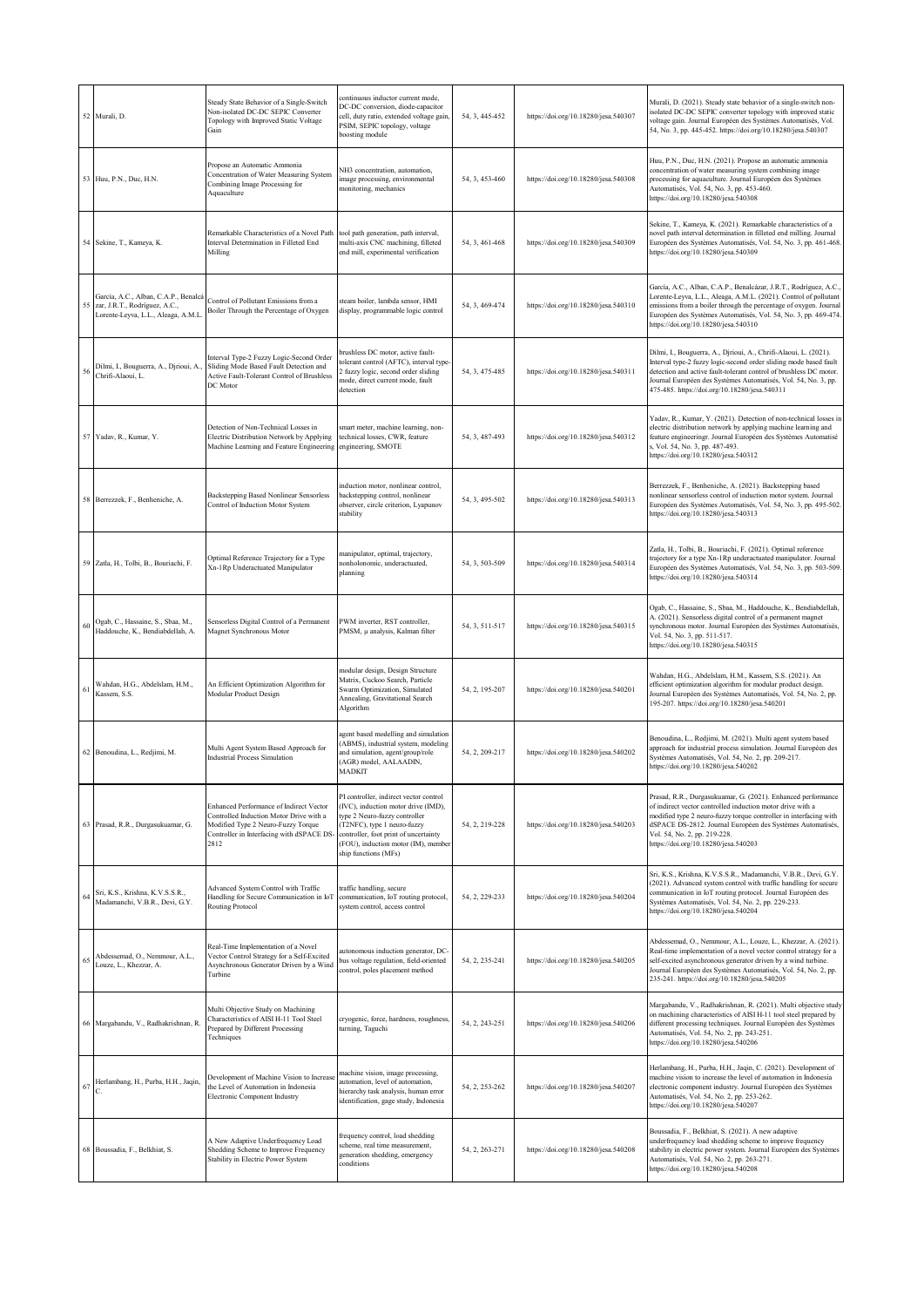|        | 69 Tirkeş, G., Çelebi, N., Güray, C.                                                             | Developing a Multi-Stage Production<br>Planning and Scheduling Model for a<br>Small-Size Food and Beverage Company                                                       | mathematical modeling, optimization<br>in food and beverage production,<br>production scheduling, production<br>planning, MILP, multi-product, multi-<br>boiree              | 54, 2, 273-281 | https://doi.org/10.18280/jesa.540209 | Tirkeş, G., Çelebi, N., Güray, C. (2021). Developing a multi-stage<br>production planning and scheduling model for a small-size food<br>and beverage company. Journal Européen des Systèmes Automatis<br>és, Vol. 54, No. 2, pp. 273-281.<br>https://doi.org/10.18280/jesa.540209                                                                          |
|--------|--------------------------------------------------------------------------------------------------|--------------------------------------------------------------------------------------------------------------------------------------------------------------------------|------------------------------------------------------------------------------------------------------------------------------------------------------------------------------|----------------|--------------------------------------|------------------------------------------------------------------------------------------------------------------------------------------------------------------------------------------------------------------------------------------------------------------------------------------------------------------------------------------------------------|
| 70     | HimaBindu, G., Lakshmeeswari, G.,<br>Lalitha, G., Subhashini, P.P.S.                             | Recognition Using DNN with Bacterial<br>Foraging Optimization Using MFCC<br>Coefficients                                                                                 | bacterial foraging optimization, deep<br>neural network, speech recognition,<br>egmentation, noise removal                                                                   | 54, 2, 283-287 | https://doi.org/10.18280/jesa.540210 | HimaBindu, G., Lakshmeeswari, G., Lalitha, G., Subhashini,<br>P.P.S. (2021). Recognition using DNN with bacterial foraging<br>optimization using MFCC coefficients. Journal Européen des Syst<br>èmes Automatisés, Vol. 54, No. 2, pp. 283-287.<br>https://doi.org/10.18280/jesa.540210                                                                    |
|        | 71 Mostefa, B., Kaddour, R., Mimoun, Y., Embarek, D., Amar, K.                                   | Optimizing the Positions of Discs in Order<br>to Obtain High Stability and Minimum<br>Response in a Multi Disc Rotor                                                     | ositions of discs, Plakett-Burman,<br>earings, stability, stiffness,<br>gyroscopic forces, critical rotational<br>peeds                                                      | 54, 2, 289-301 | https://doi.org/10.18280/jesa.540211 | Mostefa, B., Kaddour, R., Mimoun, Y., Embarek, D., Amar, K.<br>(2021). Optimizing the positions of discs in order to obtain high<br>stability and minimum response in a multi disc rotor. Journal<br>Européen des Systèmes Automatisés, Vol. 54, No. 2, pp. 289-301.<br>https://doi.org/10.18280/jesa.540211                                               |
|        | 72 Khan, A., Thakur, U.N.                                                                        | A Design of Supplementary Controller for<br>UPFC to Improve Damping of Inter-Area<br>Oscillations                                                                        | ontroller, damping, lead lag<br>ompensator, oscillation, pulse width<br>nodulation, unified power flow<br>controller, UPFC                                                   | 54, 2, 303-308 | https://doi.org/10.18280/jesa.540212 | Khan, A., Thakur, U.N. (2021). A design of supplementary<br>controller for UPFC to improve damping of inter-area oscillations.<br>Journal Européen des Systèmes Automatisés, Vol. 54, No. 2, pp.<br>303-308. https://doi.org/10.18280/jesa.540212                                                                                                          |
|        | 73 Saeed, M.M., Al Sarraf, Z.S.                                                                  | Using Artificial Neural Networks to Predict<br>the Effect of Input Parameters on Weld<br>Bead Geometry for SAW Process                                                   | ANN, back propagation, welding,<br>nput process parameters, bead<br>geometry                                                                                                 | 54, 2, 309-315 | https://doi.org/10.18280/jesa.540213 | Saeed, M.M., Al Sarraf, Z.S. (2021). Using artificial neural<br>networks to predict the effect of input parameters on weld bead<br>geometry for SAW process. Journal Européen des Systèmes<br>Automatisés, Vol. 54, No. 2, pp. 309-315.<br>https://doi.org/10.18280/jesa.540213                                                                            |
| 74     | Aisyah, S., Purba, H.H., Jaqin, C.,<br>Amelia, Z.R., Adiyatna, H.                                | Identification of Implementation Lean,<br>Agile, Resilient and Green (LARG)<br>Approach in Indonesia Automotive Industry                                                 | automotive, IPA, index, LARG                                                                                                                                                 | 54, 2, 317-324 | https://doi.org/10.18280/jesa.540214 | Aisyah, S., Purba, H.H., Jaqin, C., Amelia, Z.R., Adiyatna, H.<br>(2021). Identification of implementation lean, agile, resilient and<br>green (LARG) approach in Indonesia automotive industry. Journal<br>Européen des Systèmes Automatisés, Vol. 54, No. 2, pp. 317-324.<br>https://doi.org/10.18280/jesa.540214                                        |
| 75     | Thepperumal, S.K., Margabandu, V.<br>Radhakrishnan, R., Amaladas, J.R.,<br>Ananthakrishnan, S.V. | Machinability Investigations on Aerospace<br>Custom 450 Alloy Using TiAlN/TiCN,<br>TiCN/TiAlN Coated and Uncoated Carbide<br>Tools                                       | TiAlN, TiCN, PVD coated tools,<br>uncoated tools, custom 450 alloy                                                                                                           | 54, 2, 325-334 | https://doi.org/10.18280/jesa.540215 | Thepperumal, S.K., Margabandu, V., Radhakrishnan, R.,<br>Amaladas, J.R., Ananthakrishnan, S.V. (2021). Machinability<br>investigations on aerospace custom 450 alloy using TiAlN/TiCN,<br>TiCN/TiAlN coated and uncoated carbide tools. Journal Européen<br>des Systèmes Automatisés, Vol. 54, No. 2, pp. 325-334.<br>https://doi.org/10.18280/jesa.540215 |
| 76     | Benaouda, O.F., Babes, B.,<br>Bouchakour, M., Kahla, S.,<br>Bendiabdellah, A.                    | Arc Welding Current Control Using<br>Thyristor Based Three-Phase Rectifiers<br>Applied to Gas Metal Arc Welding<br>Connected to Grid Network                             | gas metal arc welding, three-phase<br>ectifier, grid network, SSAS method,<br>velding current, welding voltage,<br>froplet diameter, detachment<br>frequency                 | 54, 2, 335-344 | https://doi.org/10.18280/jesa.540216 | Benaouda, O.F., Babes, B., Bouchakour, M., Kahla, S.,<br>Bendiabdellah, A. (2021). Arc welding current control using<br>thyristor based three-phase rectifiers applied to gas metal arc<br>welding connected to grid network. Journal Européen des Systè<br>mes Automatisés, Vol. 54, No. 2, pp. 335-344.<br>https://doi.org/10.18280/jesa.540216          |
| 77     | Mehedi, F., Benbouhenni, H., Nezli,<br>L., Boudana, D.                                           | Feedforward Neural Network-DTC of<br>Multi-phase Permanent Magnet<br>Synchronous Motor Using Five-Phase<br>Neural Space Vector Pulse Width<br><b>Modulation Strategy</b> | DTC, FP-PMSM, SVPWM, FNNs,<br>PI, THD                                                                                                                                        | 54, 2, 345-354 | https://doi.org/10.18280/jesa.540217 | Mehedi, F., Benbouhenni, H., Nezli, L., Boudana, D. (2021).<br>Feedforward neural network-DTC of multi-phase permanent<br>magnet synchronous motor using five-phase neural space vector<br>pulse width modulation strategy. Journal Européen des Systèmes<br>Automatisés, Vol. 54, No. 2, pp. 345-354.<br>https://doi.org/10.18280/jesa.540217             |
| 78     | Hachana, A., Harmas, M.N.,<br>Bouchama, Z.                                                       | New Adaptive Synergetic Control for Blood synergetic control, adaptive systems,<br>Glucose Regulation in Diabetic Patients                                               | uncertain system, glucose regulation                                                                                                                                         | 54, 2, 355-361 | https://doi.org/10.18280/jesa.540218 | Hachana, A., Harmas, M.N., Bouchama, Z. (2021). New adaptive<br>synergetic control for blood glucose regulation in diabetic<br>patients. Journal Européen des Systèmes Automatisés, Vol. 54,<br>No. 2, pp. 355-361. https://doi.org/10.18280/jesa.540218                                                                                                   |
| 79     | Harchouche, Z.E.A., Lousdad, A.,<br>Zemri, M., Dellal, N., Khelil, F.                            | Modeling and Simulation Based Analysis<br>of the Matter Flow During Friction Stir<br><b>Welding Process</b>                                                              | Friction Stir Welding (FSW),<br>analytical model, matter, flow,<br>Laurent series, tool pin                                                                                  | 54, 2, 363-369 | https://doi.org/10.18280/jesa.540219 | Harchouche, Z.E.A., Lousdad, A., Zemri, M., Dellal, N., Khelil,<br>F. (2021). Modeling and simulation based analysis of the matter<br>flow during friction stir welding process. Journal Européen des<br>Systèmes Automatisés, Vol. 54, No. 2, pp. 363-369.<br>https://doi.org/10.18280/jesa.540219                                                        |
| 80     | Gupta, S.K., Khan, M.A., Singh, O.,<br>Chauhan, D.K.                                             | Pulse Width Modulation Technique for<br>Multilevel Operation of Five-Phase Dual<br>Voltage Source Inverters                                                              | five-phase voltage source inverter,<br>nultilevel inverters, space vector pulse<br>width modulation, total harmonic<br>distortion                                            | 54, 2, 371-379 | https://doi.org/10.18280/jesa.540220 | Gupta, S.K., Khan, M.A., Singh, O., Chauhan, D.K. (2021).<br>Pulse width modulation technique for multilevel operation of five-<br>phase dual voltage source inverters. Journal Européen des Systè<br>mes Automatisés, Vol. 54, No. 2, pp. 371-379.<br>https://doi.org/10.18280/jesa.540220                                                                |
| $81\,$ | Boudali, A., Negadi, K., Bouradi, S.<br>Berkani, A., Marignetti, F.                              | Design of Nonlinear Backstepping Control<br>Strategy of PMSG for Hydropower Plant<br>Power Generation                                                                    | PMSG, optimization, electrical grid,<br>DC-DC boost converter                                                                                                                | 54, 1, 1-8     | https://doi.org/10.18280/jesa.540101 | Boudali, A., Negadi, K., Bouradi, S., Berkani, A., Marignetti, F.<br>(2021). Design of nonlinear backstepping control strategy of<br>PMSG for hydropower plant power generation. Journal Européen<br>des Systèmes Automatisés, Vol. 54, No. 1, pp. 1-8.<br>https://doi.org/10.18280/jesa.540101                                                            |
| $82\,$ | Lorenzini, G., Kamarposhti, M.A.,<br>Solyman, A.A.A.                                             | Optimal Operation of Micro-Grids to<br>Reduce Energy Production Costs and<br>Environmental Pollution Using Ant Colony<br>Optimization Algorithm (ACO)                    | distributed generation, microgrid,<br>esources of energy distribution, ant<br>colony optimization algorithm,<br>enewable energy source, reducing<br>cost, reducing pollution | 54, 1, 9-19    | https://doi.org/10.18280/jesa.540102 | Lorenzini, G., Kamarposhti, M.A., Solyman, A.A.A. (2021).<br>Optimal operation of micro-grids to reduce energy production<br>costs and environmental pollution using ant colony optimization<br>algorithm (ACO). Journal Européen des Systèmes Automatisés,<br>Vol. 54, No. 1, pp. 9-19. https://doi.org/10.18280/jesa.540102                              |
|        | 83 Smagala, A., Kecik, K.                                                                        | Nonlinear Dynamics Analysis of a Rolling<br>Bearing                                                                                                                      | pearing, modelling, vibration,<br>dynamic indicators                                                                                                                         | 54, 1, 21-26   | https://doi.org/10.18280/jesa.540103 | Smagala, A., Kecik, K. (2021). Nonlinear dynamics analysis of a<br>rolling bearing. Journal Européen des Systèmes Automatisés, Vol.<br>54, No. 1, pp. 21-26. https://doi.org/10.18280/jesa.540103                                                                                                                                                          |
|        | 84 Kotla, R.W., Yarlagadda, S.R.                                                                 | Comparative Analysis of Photovoltaic<br>Generating Systems Using Particle Swarm<br>Optimization and Cuckoo Search<br>Algorithms under Partial Shading<br>Conditions      | uckoo search algorithm, PV<br>generating system, partial shading<br>onditions, particle swarm<br>optimization algorithm                                                      | 54, 1, 27-33   | https://doi.org/10.18280/jesa.540104 | Kotla, R.W., Yarlagadda, S.R. (2021). Comparative analysis of<br>photovoltaic generating systems using particle swarm optimization<br>and cuckoo search algorithms under partial shading conditions.<br>Journal Européen des Systèmes Automatisés, Vol. 54, No. 1, pp.<br>27-33. https://doi.org/10.18280/jesa.540104                                      |
|        | Wahdan, H.G., Abdelslam, H.E.,<br>85 Abou-El-Enien, T.H.M., Kassem,<br>S.S.                      | Discretization of Emperor Penguins Colony<br>Algorithms with Application to Modular<br>Product Design                                                                    | Design Structure Matrix, Emperor<br>Penguins Colony, Cuckoo Search,<br>nodular design, clustering                                                                            | 54, 1, 35-44   | https://doi.org/10.18280/jesa.540105 | Wahdan, H.G., Abdelslam, H.E., Abou-El-Enien, T.H.M., Kassem,<br>S.S. (2021). Discretization of Emperor Penguins Colony<br>algorithms with application to modular product design. Journal<br>Européen des Systèmes Automatisés,<br>Vol. 54, No. 1, pp. 35-44. https://doi.org/10.18280/jesa.540105                                                         |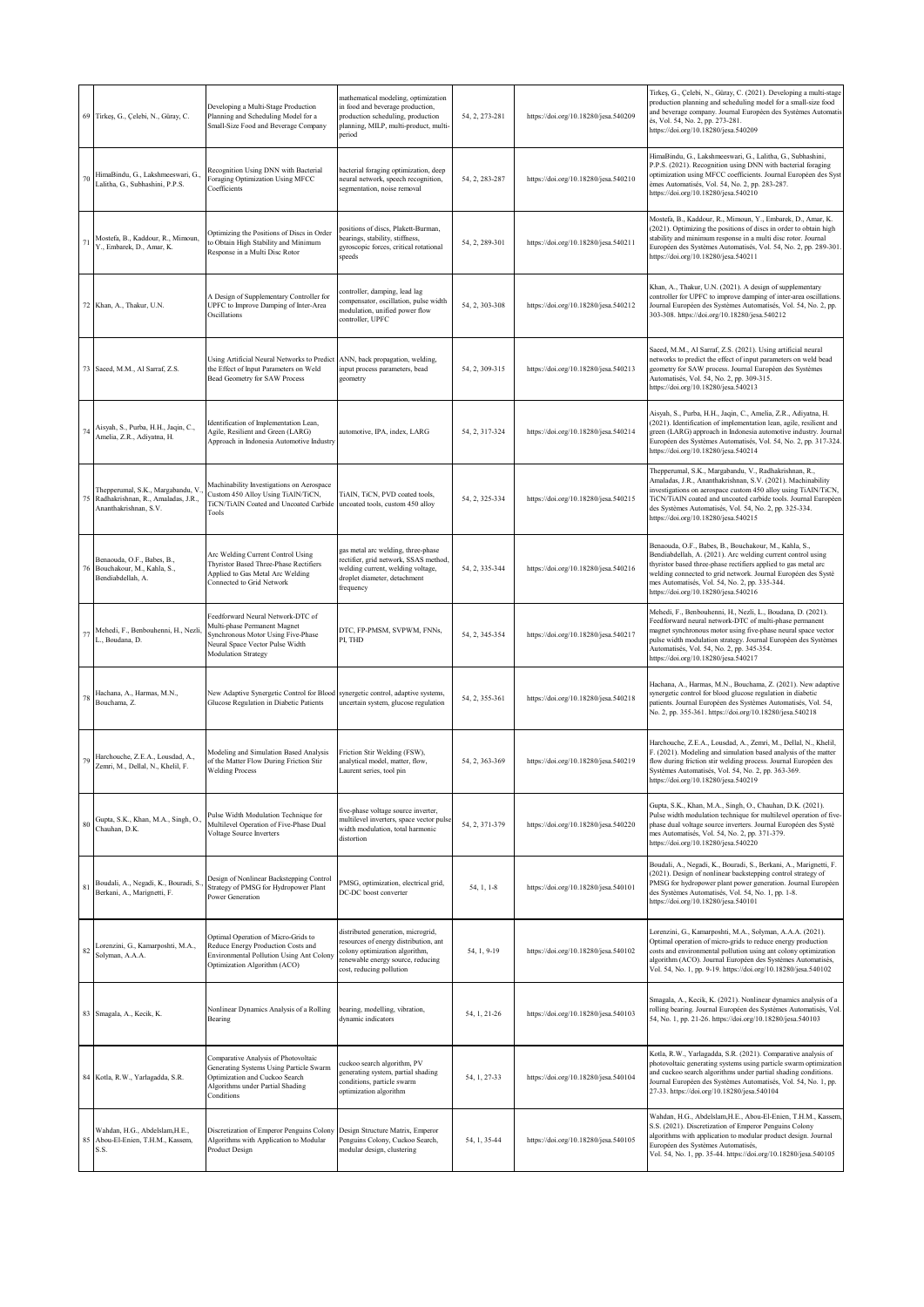|     | Chaithanakulwat, A., Thungsuk, N.<br>86 Savangboon, T., Boontua, S.,<br>Sardyoung, P. | Optimized D-Q Vector Control of Single-<br>Phase Grid-Connected Inverter for<br>Photovoltaic System                                                                               | pulse width modulation, photovoltaic<br>systems, voltage control, reactive<br>power control, prototype mechanism,<br>D-Q spindle, grid system, vector<br>control                                                                                    | 54, 1, 45-54   | https://doi.org/10.18280/jesa.540106 | Chaithanakulwat, A., Thungsuk, N., Savangboon, T., Boontua, S.<br>Sardyoung, P. (2021). Optimized D-Q vector control of single-<br>phase grid-connected inverter for photovoltaic system. Journal<br>Européen des Systèmes Automatisés, Vol. 54, No. 1, pp. 45-54.<br>https://doi.org/10.18280/jesa.540106                                  |
|-----|---------------------------------------------------------------------------------------|-----------------------------------------------------------------------------------------------------------------------------------------------------------------------------------|-----------------------------------------------------------------------------------------------------------------------------------------------------------------------------------------------------------------------------------------------------|----------------|--------------------------------------|---------------------------------------------------------------------------------------------------------------------------------------------------------------------------------------------------------------------------------------------------------------------------------------------------------------------------------------------|
|     | 87 Maryani, E., Purba, H.H., Sunadi.                                                  | Analysis of Aluminium Alloy Wheels<br>Product Quality Improvement Through<br>DMAIC Method in Casting Process: A<br>Case Study of the Wheel Manufacturing<br>Industry in Indonesia | quality, DMAIC, capability, alloy<br>wheels, improvement, sigma level                                                                                                                                                                               | 54, 1, 55-62   | https://doi.org/10.18280/jesa.540107 | Maryani, E., Purba, H.H., Sunadi. (2021). Analysis of aluminium<br>alloy wheels product quality improvement through DMAIC<br>nethod in casting process: A case study of the wheel<br>manufacturing industry in Indonesia. Journal Européen des Systè<br>nes Automatisés, Vol. 54, No. 1, pp. 55-62.<br>https://doi.org/10.18280/jesa.540107 |
|     | 88 Messaoud, M., Haddi, B.                                                            | Optimum Parametric Identification of a<br>Stand-Alone Photovoltaic System with<br>Battery Storage and Optimization<br>Controller Using Averaging Approach                         | standalone photovoltaic (PV) system,<br>dynamic modeling, averaging<br>approach, linearization, stat of charge<br>(SOC), maximum power point<br>(MPPT), buck converter                                                                              | 54, 1, 63-71   | https://doi.org/10.18280/jesa.540108 | Messaoud, M., Haddi, B. (2021). Optimum parametric<br>identification of a stand-alone photovoltaic system with battery<br>storage and optimization controller using averaging approach.<br>Journal Européen des Systèmes Automatisés, Vol. 54, No. 1, pp.<br>63-71. https://doi.org/10.18280/jesa.540108                                    |
| 89  | Devineni, G.K., Ganesh, A.,<br>Bhoopal, N.                                            | Power Loss Analysis in 15 Level<br>Asymmetric Reduced Switch Inverter Using<br>PLECS Thermal Model & SIMULINK<br>Precise Models                                                   | switching losses, conduction losses,<br>power losses, multilevel inverters,<br>switching frequency                                                                                                                                                  | 54, 1, 73-84   | https://doi.org/10.18280/jesa.540109 | Devineni, G.K., Ganesh, A., Bhoopal, N. (2021). Power loss<br>analysis in 15 level asymmetric reduced switch inverter using<br>PLECS thermal model & SIMULINK precise models. Journal<br>Européen des Systèmes Automatisés, Vol. 54, No. 1, pp. 73-84.<br>https://doi.org/10.18280/jesa.540109                                              |
| 90  | Toriki, M.B., Asy'ari, M.K.,<br>Musyafa', A.                                          | Enhanced Performance of PMSG in WECS<br>Using MPPT - Fuzzy Sliding Mode Control                                                                                                   | wind turbine, fuzzy sliding mode<br>control, boost converter, maximum<br>power point tracking                                                                                                                                                       | 54, 1, 85-96   | https://doi.org/10.18280/jesa.540110 | Toriki, M.B., Asy'ari, M.K., Musyafa', A. (2021). Enhanced<br>performance of PMSG in WECS using MPPT - fuzzy sliding<br>mode control. Journal Européen des Systèmes Automatisés, Vol.<br>54, No. 1, pp. 85-96. https://doi.org/10.18280/jesa.540110                                                                                         |
| 91  | Salins, S.S., Khan, A.A., Riyaz, K.,<br>Mahmoud, I., Naeem, S.,<br>Sachidananda, K.H. | abrication and Working of a Compressed<br>Air Vehicle                                                                                                                             | compressed air vehicle, pneumatic<br>otary engine, compressor, sustainable<br>energy                                                                                                                                                                | 54, 1, 97-103  | https://doi.org/10.18280/jesa.540111 | Salins, S.S., Khan, A.A., Riyaz, K., Mahmoud, I., Naeem, S.,<br>Sachidananda, K.H. (2021). Fabrication and working of a<br>compressed air vehicle. Journal Européen des Systèmes Automatis<br>is, Vol. 54, No. 1, pp. 97-103.<br>https://doi.org/10.18280/jesa.540111                                                                       |
| 92  | Ghayebloo, A., Ghaleghovand, M.,<br>Jalilvand, A.                                     | A Novel Identification Approach for Classic<br>Controller Design Applied on Flyback<br>Converter                                                                                  | controller design, identification<br>approach, least squares method,<br>flyback converter                                                                                                                                                           | 54, 1, 105-113 | https://doi.org/10.18280/jesa.540112 | Ghayebloo, A., Ghaleghovand, M., Jalilvand, A. (2021). A novel<br>identification approach for classic controller design applied on<br>flyback converter. Journal Européen des Systèmes Automatisés,<br>Vol. 54, No. 1, pp. 105-113.<br>https://doi.org/10.18280/jesa.540112                                                                 |
|     | 93 Adjati, A., Rekioua, T., Rekioua, D.                                               | Use of the Dual Stator Induction Machine<br>n Photovoltaic - Wind Hybrid Pumping                                                                                                  | centrifugal pump, dual stator<br>induction motor (DSIM), dual stator<br>induction generator (DSIG), hybrid<br>pumping system (HPS), photovoltaic<br>generator (GPV), renewable energy,<br>wind turbine                                              | 54, 1, 115-124 | https://doi.org/10.18280/jesa.540113 | Adjati, A., Rekioua, T., Rekioua, D. (2021). Use of the dual stator<br>induction machine in photovoltaic - Wind hybrid pumping.<br>Journal Européen des Systèmes Automatisés, Vol. 54, No. 1, pp.<br>115-124. https://doi.org/10.18280/jesa.540113                                                                                          |
| 94  | Suryadi, A., Notosudjono, D.,<br>Suhendi, D., Rachmat, U.                             | Application of Indirect Battery Charging<br>Control System in Hybrid Small Power<br>Plant                                                                                         | windmill, solar panel, microcontroller<br>solar controller, battery                                                                                                                                                                                 | 54, 1, 125-130 | https://doi.org/10.18280/jesa.540114 | Suryadi, A., Notosudjono, D., Suhendi, D., Rachmat, U. (2021).<br>Application of indirect battery charging control system in hybrid<br>small power plant. Journal Européen des Systèmes Automatisés,<br>Vol. 54, No. 1, pp. 125-130.<br>https://doi.org/10.18280/jesa.540114                                                                |
| 95  | Ismael, O.Y., Qasim, M., Noaman,<br>M.N.                                              | Equilibrium Optimizer-Based Robust<br>Sliding Mode Control of Magnetic<br>Levitation System                                                                                       | sliding mode control, robust control,<br>equilibrium optimizer, magnetic<br>levitation system                                                                                                                                                       | 54, 1, 131-138 | https://doi.org/10.18280/jesa.540115 | Ismael, O.Y., Qasim, M., Noaman, M.N. (2021). Equilibrium<br>optimizer-based robust sliding mode control of magnetic levitation<br>system. Journal Européen des Systèmes Automatisés, Vol. 54, No.<br>1, pp. 131-138. https://doi.org/10.18280/jesa.540115                                                                                  |
|     | 96 Manoharan, B., Sahoo, S.K.                                                         | Instantaneous Active and Reactive Power<br>Control Using Direct Power Control<br>Strategy for Multilevel Multistring Inverter<br>Fed Photovoltaic System                          | photovoltaic systems, maximum power<br>point tracker, digital signal processor,<br>Matlab, reactive power control, power<br>quality                                                                                                                 | 54, 1, 139-146 | https://doi.org/10.18280/jesa.540116 | Manoharan, B., Sahoo, S.K. (2021). Instantaneous active and<br>eactive power control using direct power control strategy for<br>nultilevel multistring inverter fed photovoltaic system. Journal<br>Européen des Systèmes Automatisés, Vol. 54, No. 1, pp. 139-146.<br>https://doi.org/10.18280/jesa.540116                                 |
| 97  | Griche, I., Messalti, S., Saoudi, K.                                                  | Instantaneous Power Control Strategy for<br>Voltage Improvement in Power Network<br>Equipped by Wind Generator                                                                    | power system, wind turbine (WT),<br>instantaneous power control, voltage<br>regulation, sliding mode control<br>(SMC)                                                                                                                               | 54, 1, 147-154 | https://doi.org/10.18280/jesa.540117 | Griche, I., Messalti, S., Saoudi, K. (2021). Instantaneous power<br>control strategy for voltage improvement in power network<br>equipped by wind generator. Journal Européen des Systèmes<br>Automatisés, Vol. 54, No. 1, pp. 147-154.<br>https://doi.org/10.18280/jesa.540117                                                             |
|     | 98 Kotapuri, M.R., Samala, R.K.                                                       | Distributed Generation Effect on<br>Distribution System                                                                                                                           | distributed generation, gravitational<br>search analysis, BAT analysis, ant-<br>lion optimization, power loss, optimal<br>ocation, capacity                                                                                                         | 54, 1, 155-163 | https://doi.org/10.18280/jesa.540118 | Kotapuri, M.R., Samala, R.K. (2021). Distributed generation<br>effect on distribution system. Journal Européen des Systèmes<br>Automatisés, Vol. 54, No. 1, pp. 155-163.<br>https://doi.org/10.18280/jesa.540118                                                                                                                            |
| 99  | M., Jabri, B.                                                                         | <b>Torque Control Oriented Modeling of a</b><br>Majdoubi, R., Masmoudi, L., Bakhti, Brushless Direct Current Motor (BLDCM)<br>Based on the Extended Park's<br>Transformation      | brushless direct current motor,<br>maximum torque, reduced torque<br>ripples, extended park reference<br>frame, proportional integral controller.<br>fuzzy logic controller                                                                         | 54, 1, 165-174 | https://doi.org/10.18280/jesa.540119 | Majdoubi, R., Masmoudi, L., Bakhti, M., Jabri, B. (2021). Torque<br>control oriented modeling of a brushless direct current motor<br>(BLDCM) based on the extended park's transformation. Journal<br>Européen des Systèmes Automatisés, Vol. 54, No. 1, pp. 165-174.<br>https://doi.org/10.18280/jesa.540119                                |
|     | Abderrahim, Z., Eddine, H.K., Sabir,<br>M.                                            | A New Improved Variable Step Size MPPT<br>Method for Photovoltaic Systems Using<br>Grey Wolf and Whale Optimization<br>Technique Based PID Controller                             | fixed / variable step size algorithms,<br>perturbation and observation (P&O),<br>maximum power point tracking MPPT<br>algorithm, optimization methods, grey<br>wolf optimization (GWO), whale<br>optimization algorithm (WOA),<br>overshoot, ripple | 54, 1, 175-185 | https://doi.org/10.18280/jesa.540120 | Abderrahim, Z., Eddine, H.K., Sabir, M. (2021). A new improved<br>variable step size MPPT method for photovoltaic systems using<br>grey wolf and whale optimization technique based PID controller<br>Journal Européen des Systèmes Automatisés, Vol. 54, No. 1, pp.<br>175-185. https://doi.org/10.18280/jesa.540120                       |
| 101 | Yahiaoui, A., Iffouzar, K., Ghedamsi,<br>K., Himour, K.                               | Dynamic Performance Analysis of VSC-<br>HVDC Based Modular Multilevel<br>Converter under Fault                                                                                    | nigh voltage direct current, voltage<br>source converter, modular multilevel<br>converter, vector oriented control, AC<br>fault                                                                                                                     | 54, 1, 187-194 | https://doi.org/10.18280/jesa.540121 | Yahiaoui, A., Iffouzar, K., Ghedamsi, K., Himour, K. (2021).<br>Dynamic performance analysis of VSC-HVDC based modular<br>multilevel converter under fault. Journal Européen des Systèmes<br>Automatisés, Vol. 54, No. 1, pp. 187-194.<br>https://doi.org/10.18280/jesa.540121                                                              |
|     | 102 Chiarello, E., Malagoli, J.A.                                                     | Optimal coil design of an electromagnetic<br>actuator using particle swarm optimization                                                                                           | electromagnetic actuator, magnetic<br>bearing, magnetic levitation, finite<br>element method, particle swarm<br>optimization                                                                                                                        | 53, 6, 755-761 | https://doi.org/10.18280/jesa.530601 | Chiarello, E., Malagoli, J.A. (2020). Optimal coil design of an<br>electromagnetic actuator using particle swarm optimization.<br>Journal Européen des Systèmes Automatisés, Vol. 53, No. 6, pp.<br>755-761. https://doi.org/10.18280/jesa.530601                                                                                           |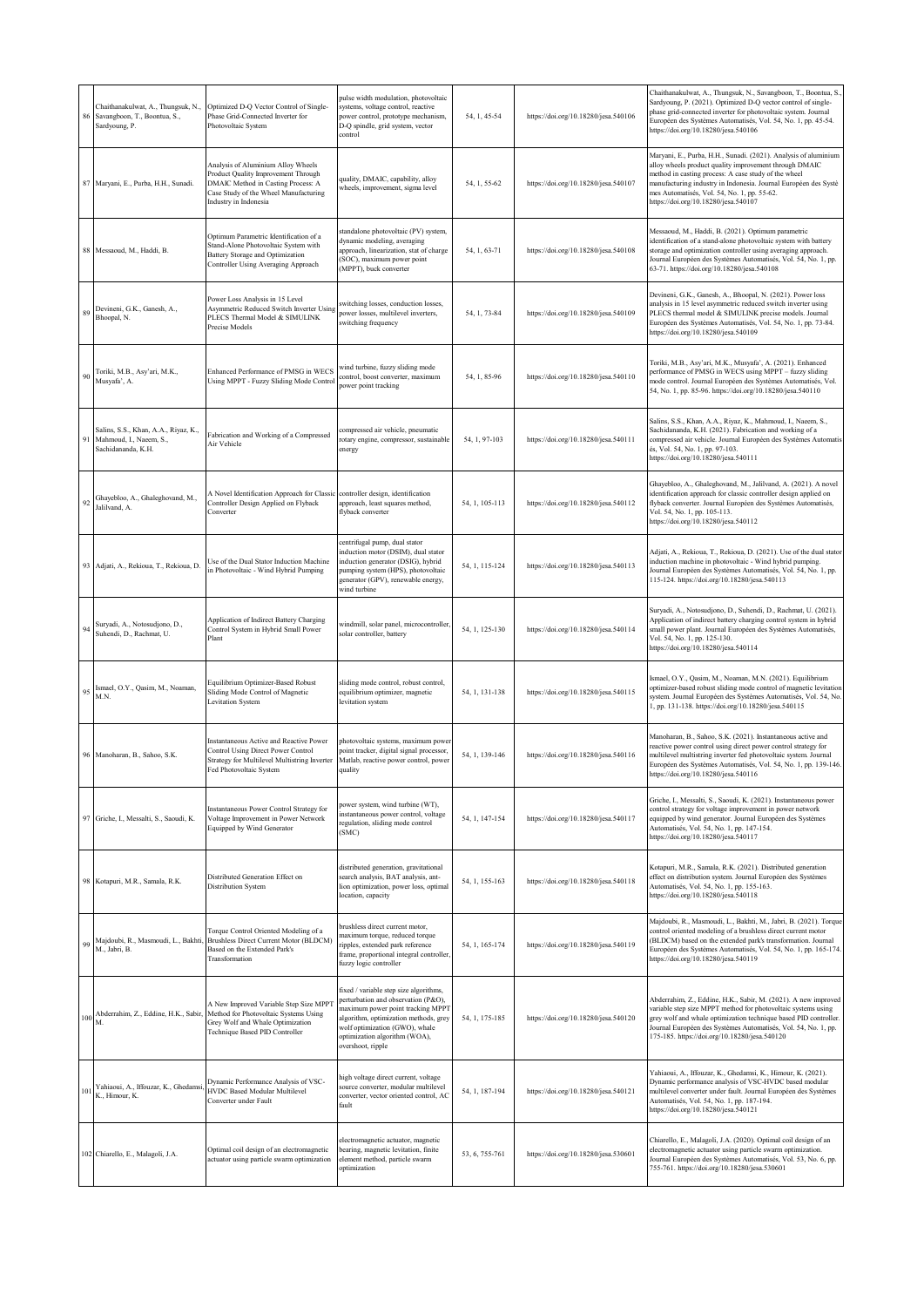|     | Koussaila, I., Lyes, K., Himour, K.,<br>103 Abdelhakim, D., Azeddine, H., Kaci<br>G., Fouad, B.M.   | Impact of polyphase induction motor on<br>photovoltaic water pumping system                                                                          | photovoltaic pumping system,<br>multiphase induction machine, fuzzy<br>logic controller, battery storage                                                                              | 53, 6, 763-770   | https://doi.org/10.18280/jesa.530602 | Koussaila, I., Lyes, K., Himour, K., Abdelhakim, D., Azeddine,<br>H., Kaci, G., Fouad, B.M. (2020). Impact of polyphase induction<br>motor on photovoltaic water pumping system. Journal Européen<br>des Systèmes Automatisés, Vol. 53, No. 6, pp. 763-770.<br>https://doi.org/10.18280/jesa.530602               |
|-----|-----------------------------------------------------------------------------------------------------|------------------------------------------------------------------------------------------------------------------------------------------------------|---------------------------------------------------------------------------------------------------------------------------------------------------------------------------------------|------------------|--------------------------------------|-------------------------------------------------------------------------------------------------------------------------------------------------------------------------------------------------------------------------------------------------------------------------------------------------------------------|
| 104 | Gao, Y.H., Lou, W.D., Lu, H.L., Jia,<br>Y.H.                                                        | Consensus control of multi-agent robot<br>system with state delay based on fractional-<br>order iterative learning control algorithm                 | multi-agent robot system, fractional-<br>order iterative learning control<br>FOILC), state delay, consensus<br>control                                                                | 53, 6, 771-779   | https://doi.org/10.18280/jesa.530603 | Gao, Y.H., Lou, W.D., Lu, H.L., Jia, Y.H. (2020). Consensus<br>control of multi-agent robot system with state delay based on<br>fractional-order iterative learning control algorithm. Journal<br>Européen des Systèmes Automatisés, Vol. 53, No. 6, pp. 771-779.<br>https://doi.org/10.18280/jesa.530603         |
|     | 105 Abdullatif, N., Kassem, S.                                                                      | Modelling of agent-based vehicle routing<br>problem using unified modelling language                                                                 | agent-based modelling, UML<br>modelling, VRP                                                                                                                                          | 53, 6, 781-789   | https://doi.org/10.18280/jesa.530604 | Abdullatif, N., Kassem, S. (2020). Modelling of agent-based<br>vehicle routing problem using unified modelling language.<br>Journal Européen des Systèmes Automatisés, Vol. 53, No. 6, pp.<br>781-789. https://doi.org/10.18280/jesa.530604                                                                       |
|     | 106 Aramesh, S., Ghorbanian, A.                                                                     | Multi-objective optimization for a complex<br>intersection using design of experiments<br>and simulation                                             | traffic in urban areas, simulation,<br>multi-objective, design of experiments                                                                                                         | 53, 6, 791-802   | https://doi.org/10.18280/jesa.530605 | Aramesh, S., Ghorbanian, A. (2020). Multi-objective optimization<br>for a complex intersection using design of experiments and<br>simulation. Journal Européen des Systèmes Automatisés, Vol. 53,<br>No. 6, pp. 791-802. https://doi.org/10.18280/jesa.530605                                                     |
|     | 107 Li, K., Li, D., Wu, D.Q.                                                                        | Multi-objective optimization for location-<br>outing-inventory problem in cold chain<br>ogistics network with soft time window<br>constraint         | cold chain logistics network (CCLN),<br>ocation-routing-inventory problem<br>LRIP), soft time window constraint<br>STW), multi-objective ant colony<br>optimization (MACO)            | 53, 6, 803-809   | https://doi.org/10.18280/jesa.530606 | Li, K., Li, D., Wu, D.Q. (2020). Multi-objective optimization for<br>location-routing-inventory problem in cold chain logistics network<br>with soft time window constraint. Journal Européen des Systèmes<br>Automatisés, Vol. 53, No. 6, pp. 803-809.<br>https://doi.org/10.18280/jesa.530606                   |
|     | Babes, B., Boutaghane, A.,<br>108 Hamouda, N., Kahla, S., Kellai, H.,<br>Ellinger, T., Petzoldt, J. | New optimal control of permanent magnet<br>DC motor for photovoltaic wire feeder<br>systems                                                          | solar photovoltaic (PV) module, wire<br>feeder systems (WFSs), DC-DC buck<br>converter, MPPT control, FO-Fuzzy<br>PID controller, particle swarm<br>optimization (PSO) algorithm      | 53, 6, 811-823   | https://doi.org/10.18280/jesa.530607 | Babes, B., Boutaghane, A., Hamouda, N., Kahla, S., Kellai, H.,<br>Ellinger, T., Petzoldt, J. (2020). New optimal control of<br>permanent magnet DC motor for photovoltaic wire feeder systems.<br>Journal Européen des Systèmes Automatisés, Vol. 53, No. 6, pp.<br>811-823. https://doi.org/10.18280/jesa.530607 |
|     | 109 Al-Shuka, H.F.N.                                                                                | Proxy-based sliding mode vibration control<br>with an adaptive approximation<br>compensator for euler-bernoulli smart<br>beams                       | proxy-based sliding mode control,<br>piezo-patches, Euler-Bernoulli beam,<br>adaptive approximation technique                                                                         | 53, 6, 825-834   | https://doi.org/10.18280/jesa.530608 | Al-Shuka, H.F.N. (2020). Proxy-based sliding mode vibration<br>control with an adaptive approximation compensator for euler-<br>bernoulli smart beams. Journal Européen des Systèmes Automatis<br>és, Vol. 53, No. 6, pp. 825-834.<br>https://doi.org/10.18280/jesa.530608                                        |
|     | 110 Zhu, Y.X., Wang, J.J., Li, M.Y.                                                                 | Collaborative distribution in the soft time<br>window of agricultural-means supply chain<br>based on simulated annealing-genetic<br>algorithm        | agricultural-means supply chain<br>(AMSC), collaborative distribution,<br>soft time window, simulated<br>annealing-genetic algorithm (SA-GA)                                          | 53, 6, 835-844   | https://doi.org/10.18280/jesa.530609 | Zhu, Y.X., Wang, J.J., Li, M.Y. (2020). Collaborative distribution<br>in the soft time window of agricultural-means supply chain based<br>on simulated annealing-genetic algorithm. Journal Européen des<br>Systèmes Automatisés, Vol. 53, No. 6, pp. 835-844.<br>https://doi.org/10.18280/jesa.530609            |
| 111 | Berkani, A., Bey, M., Araria, R.,<br>Allaoui, T.                                                    | A new approach based on Fuzzy-Q-<br>earning algorithm to control 3 level T-type<br>voltage source converter                                          | Fuzzy-Q-Learning (FQL), Direct<br>Power Control (DPC), Fuzzy Logic<br>Control (FLC), Voltage Source<br>Converter (VSC)                                                                | 53, 6, 845-852   | https://doi.org/10.18280/jesa.530610 | Berkani, A., Bey, M., Araria, R., Allaoui, T. (2020). A new<br>approach based on Fuzzy-Q-Learning algorithm to control 3 level<br>T-type voltage source converter. Journal Européen des Systèmes<br>Automatisés, Vol. 53, No. 6, pp. 845-852.<br>https://doi.org/10.18280/jesa.530610                             |
|     | 112 Ezhilvannan, P., Krishnan, S.                                                                   | An efficient asymmetric direct current (DC)<br>source configured switched capacitor multi-<br>level inverter                                         | switched capacitor multi-level<br>inverter, boost conversion, triangular<br>multi-carrier sine wave pulse width<br>modulation                                                         | 53, 6, 853 - 859 | https://doi.org/10.18280/jesa.530611 | Ezhilvannan, P., Krishnan, S. (2020). An efficient asymmetric<br>direct current (DC) source configured switched capacitor multi-<br>level inverter. Journal Européen des Systèmes Automatisés, Vol.<br>53, No. 6, pp. 853-859. https://doi.org/10.18280/jesa.530611                                               |
| 113 | Fan, H.Y., Liu, D.B., Li, L.G., Liu,<br>G.X.                                                        | A scheme for position and capacity<br>determination of distributed generation<br>considering load distribution and system<br>voltage stability       | voltage stability, load distribution,<br>Distributed Generation (DG),<br>influence impedance mode, position<br>and capacity determination                                             | 53, 6, 861-867   | https://doi.org/10.18280/jesa.530612 | Fan, H.Y., Liu, D.B., Li, L.G., Liu, G.X. (2020). A scheme for<br>position and capacity determination of distributed generation<br>considering load distribution and system voltage stability. Journal<br>Européen des Systèmes Automatisés, Vol. 53, No. 6, pp. 861-867.<br>https://doi.org/10.18280/jesa.530612 |
|     | 114 Ojha, A.                                                                                        | Design of control system using online<br>tuning of PI controllers for three-phase<br>active front end neutral point clamped<br>three-level converter | PI controllers, 3-level converter, signal<br>constraint, Total Harmonic Distortion<br>(THD), MATLAB/SIMULINK                                                                          | 53, 6, 869-882   | https://doi.org/10.18280/jesa.530613 | Ojha, A. (2020). Design of control system using online tuning of<br>PI controllers for three-phase active front end neutral point<br>clamped three-level converter. Journal Européen des Systèmes<br>Automatisés, Vol. 53, No. 6, pp. 869-882.<br>https://doi.org/10.18280/jesa.530613                            |
|     | Bouradi, S., Negadi, K., Araria, R.,<br>115 Marignetti, F.                                          | Z-source inverter for energy management<br>and vector control for electric vehicle based<br>PMSM                                                     | battery, electric vehicle control,<br>energy management, fuel cell,<br>permanent magnet synchronous motor<br>backstepping control, vector control                                     | 53, 6, 883-892   | https://doi.org/10.18280/jesa.530614 | Bouradi, S., Negadi, K., Araria, R., Marignetti, F. (2020). Z-<br>source inverter for energy management and vector control for<br>electric vehicle based PMSM. Journal Européen des Systèmes<br>Automatisés, Vol. 53, No. 6, pp. 883-892.<br>https://doi.org/10.18280/jesa.530614                                 |
|     | 116 Huang, X., Huang, P.X., Huang,<br>T.X.                                                          | Multi-objective optimization of digital<br>management for renewable energies in<br>smart cities                                                      | smart city, renewable energy, digital<br>management, multi-objective<br>optimization                                                                                                  | 53, 6, 893-902   | https://doi.org/10.18280/jesa.530615 | Huang, X., Huang, P.X., Huang, T.X. (2020). Multi-objective<br>optimization of digital management for renewable energies in<br>smart cities. Journal Européen des Systèmes Automatisés, Vol.<br>53, No. 6, pp. 893-902. https://doi.org/10.18280/jesa.530615                                                      |
|     | 117 Belouahchi, F., Merabet, E.                                                                     | Design of a new direct torque control using<br>synergetic theory for double star induction<br>motor                                                  | DSIM) double star induction motor,<br>SMC) sliding mode control, (FLC)<br>fuzzy logic control, (SC) synergetic<br>control, (THD) total harmonic<br>distortion, Lyapunov's theory      | 53, 6, 903-914   | https://doi.org/10.18280/jesa.530616 | Belouahchi, F., Merabet, E. (2020). Design of a new direct torque<br>control using synergetic theory for double star induction motor.<br>Journal Européen des Systèmes Automatisés, Vol. 53, No. 6, pp.<br>903-914. https://doi.org/10.18280/jesa.530616                                                          |
|     | 118 Ren, J.F., Ye, C.M., Li, Y.                                                                     | A two-stage optimization algorithm for<br>multi-objective job-shop scheduling<br>problem considering job transport                                   | Job-shop scheduling problem (JSP),<br>multiple objectives, job transport; two<br>stage optimization, improved fast<br>elitist nondominated sorting genetic<br>algorithm II (INSGA-II) | 53, 6, 915-924   | https://doi.org/10.18280/jesa.530617 | Ren, J.F., Ye, C.M., Li, Y. (2020). A two-stage optimization<br>algorithm for multi-objective job-shop scheduling problem<br>considering job transport. Journal Européen des Systèmes<br>Automatisés, Vol. 53, No. 6, pp. 915-924.<br>https://doi.org/10.18280/jesa.530617                                        |
|     | 119 Muthukuri, N.K., Narasipuram, R.P.<br>Mopidevi, S.                                              | Performance analysis of nested multilevel<br>inverter topology for 72V electric vehicle<br>applications                                              | Electric Vehicle (EV), Plug-in<br>Electric Vehicle (PEV), Total<br>Harmonic Distortion (THD), Pulse<br>Width Modulation (PWM),<br>Multilevel Inverter (MLI)                           | 53, 6, 925-930   | https://doi.org/10.18280/jesa.530618 | Muthukuri, N.K., Narasipuram, R.P., Mopidevi, S. (2020).<br>Performance analysis of nested multilevel inverter topology for<br>72V electric vehicle applications. Journal Européen des Systèmes<br>Automatisés, Vol. 53, No. 6, pp. 925-930.<br>https://doi.org/10.18280/jesa.530618                              |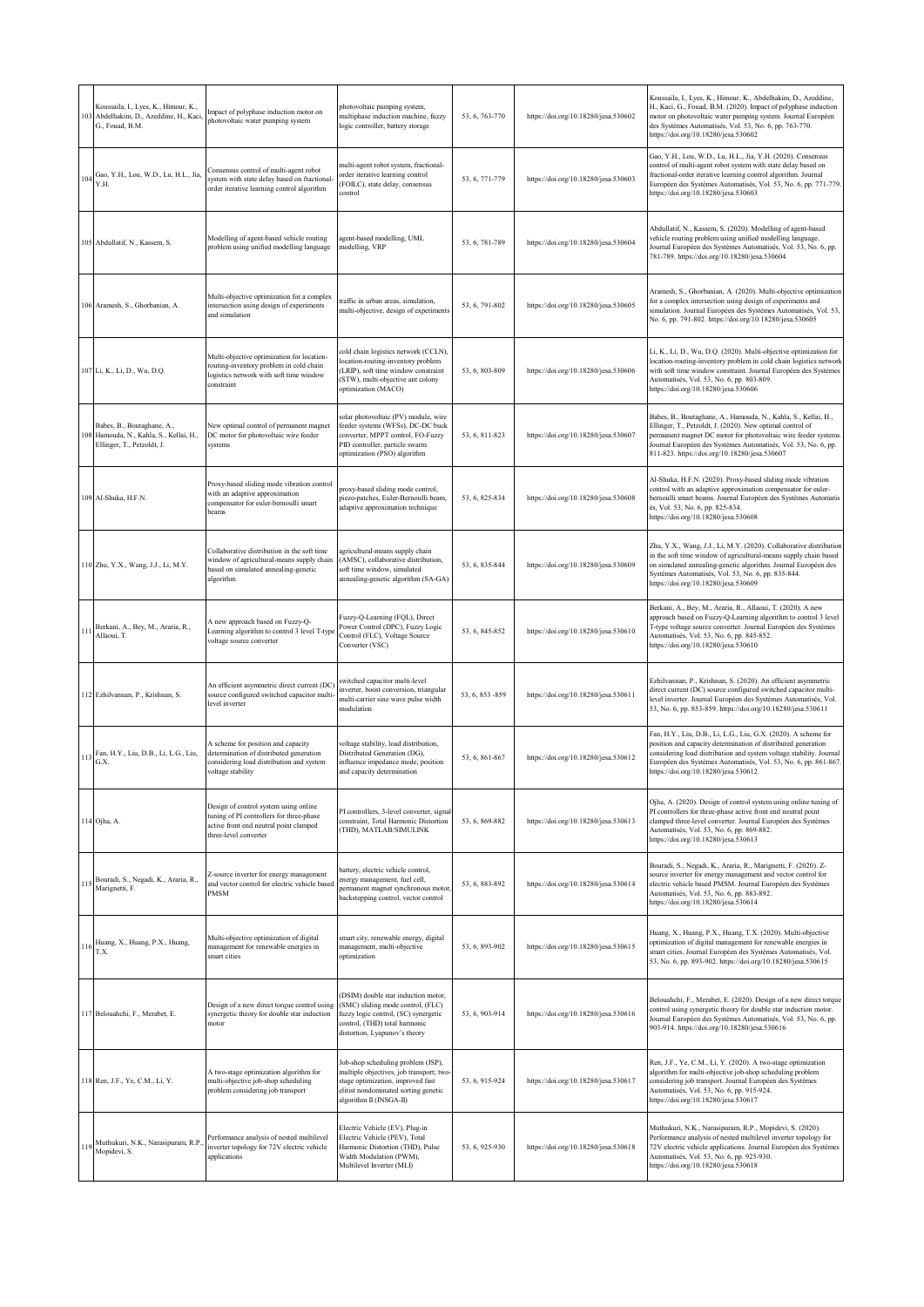|     | 120 Qiao, T.B.                                                                                                                      | Gait control of hexapod robot based on<br>field-programmable gate array and central<br>pattern generator                                                               | central pattern generator (CPG),<br>hexapod robots, gait control, field-<br>programmable gate array (FPGA)                                                                                                                                | 53, 6, 931-937 | https://doi.org/10.18280/jesa.530619 | Qiao, T.B. (2020). Gait control of hexapod robot based on field-<br>programmable gate array and central pattern generator. Journal<br>Européen des Systèmes Automatisés, Vol. 53, No. 6, pp. 931-937.<br>https://doi.org/10.18280/jesa.530619                                                                                                                                                |
|-----|-------------------------------------------------------------------------------------------------------------------------------------|------------------------------------------------------------------------------------------------------------------------------------------------------------------------|-------------------------------------------------------------------------------------------------------------------------------------------------------------------------------------------------------------------------------------------|----------------|--------------------------------------|----------------------------------------------------------------------------------------------------------------------------------------------------------------------------------------------------------------------------------------------------------------------------------------------------------------------------------------------------------------------------------------------|
|     | 121 Devineni, G.K., Ganesh, A.                                                                                                      | Problem formulations, solving strategies,<br>mplementation methods & applications of<br>selective harmonic elimination for<br>nultilevel converters                    | multilevel converters, PWM<br>formulations, SHEPWM, optimization<br>algorithms, solving techniques                                                                                                                                        | 53, 6, 939-952 | https://doi.org/10.18280/jesa.530620 | Devineni, G.K., Ganesh, A. (2020). Problem formulations,<br>solving strategies, implementation methods & applications of<br>selective harmonic elimination for multilevel converters. Journal<br>Européen des Systèmes Automatisés, Vol. 53, No. 6, pp. 939-952.<br>https://doi.org/10.18280/jesa.530620                                                                                     |
|     | 122 He, Y.J.                                                                                                                        | Influencing factors and evaluation model of<br>quality risks in intelligent manufacturing<br>mobile supply chain                                                       | ntelligent manufacturing (IM), mobile<br>supply chain (MSC), quality risk<br>evaluation, backpropagation neural<br>network (BPNN)                                                                                                         | 53, 6, 953-961 | https://doi.org/10.18280/jesa.530621 | He, Y.J. (2020). Influencing factors and evaluation model of<br>quality risks in intelligent manufacturing mobile supply chain.<br>Journal Européen des Systèmes Automatisés, Vol. 53, No. 6, pp.<br>953-961. https://doi.org/10.18280/jesa.530621                                                                                                                                           |
| 123 | Minh, V.T., Tamre, M., Musalimov,<br>V., Kovalenko, P., Rubinshtein, I.,<br>Ovchinnikov, I., Krcmarik, D.,<br>Moezzi, R., Hlava, J. | Model predictive control for modeling<br>numan gait motions assisted by Vicon<br>echnology                                                                             | human gait plant, human gait model,<br>central nervous system, model<br>predictive control, 5-link mechanism,<br>Vicon motion capture                                                                                                     | 53, 5, 589-600 | https://doi.org/10.18280/jesa.530501 | Minh, V.T., Tamre, M., Musalimov, V., Kovalenko, P.,<br>Rubinshtein, I., Ovchinnikov, I., Krcmarik, D., Moezzi, R., Hlava,<br>. (2020). Model predictive control for modeling human gait<br>notions assisted by Vicon technology. Journal Européen des Syst<br>èmes Automatisés, Vol. 53, No. 5, pp. 589-600.<br>https://doi.org/10.18280/jesa.530501                                        |
| 124 | Adjati, A., Rekioua, T., Rekioua, D.<br>Tounzi, A.                                                                                  | Study of dual stator induction motor in<br>photovoltaic-fuel cell hybrid pumping<br>application                                                                        | centrifugal pump, dual stator<br>induction motor (DSIM), fuel cell<br>(FC), hybrid pumping system (HPS),<br>photovoltaic generator (GPV),<br>renewable energy                                                                             | 53, 5, 601-608 | https://doi.org/10.18280/jesa.530502 | Adjati, A., Rekioua, T., Rekioua, D., Tounzi, A. (2020). Study of<br>dual stator induction motor in photovoltaic-fuel cell hybrid<br>pumping application. Journal Européen des Systèmes Automatisé<br>s, Vol. 53, No. 5, pp. 601-608.<br>https://doi.org/10.18280/jesa.530502                                                                                                                |
|     | 125 Wang, Y., Tian, Z.Z.                                                                                                            | Efficient original-destination bandwidth: A<br>novel model for arterial traffic signal<br>coordination                                                                 | arterial network, traffic signal<br>coordination (TSC), movement<br>sequence, minimum/maximum green<br>intervals, progression bands                                                                                                       | 53, 5, 609-616 | https://doi.org/10.18280/jesa.530503 | Wang, Y., Tian, Z.Z. (2020). Efficient original-destination<br>pandwidth: A novel model for arterial traffic signal coordination.<br>Journal Européen des Systèmes Automatisés, Vol. 53, No. 5, pp.<br>609-616. https://doi.org/10.18280/jesa.530503                                                                                                                                         |
|     | 126 Moati, Y., Kouzi, K.                                                                                                            | An efficient of direct torque control of<br>indirect three level matrix converter fed<br>dual stator induction motor based on<br>synergetic controller                 | Dual Stator Induction Motor (DSIM),<br>Indirect Three-Level Matrix Converter<br>(ITLMC), Space Vector Modulation<br>(SVM), Constanat Switching<br>Frequency Controller (CSFC), Direct<br>Torque Control (DTC), Synergetic<br>Control (SC) | 53, 5, 617-627 | https://doi.org/10.18280/jesa.530504 | Moati, Y., Kouzi, K. (2020). An efficient of direct torque control<br>of indirect three level matrix converter fed dual stator induction<br>motor based on synergetic controller. Journal Européen des Systè<br>mes Automatisés, Vol. 53, No. 5, pp. 617-627.<br>https://doi.org/10.18280/jesa.530504                                                                                        |
|     | 127 Joshi, D., Satpathy, S.K.                                                                                                       | Production scheduling of open pit mine<br>asing sequential branch-and-cut and longes<br>path algorithm: An application from an<br>African copper mine                  | open pit mine production scheduling,<br>mixed integer programming, net<br>present value, ordinary kriging                                                                                                                                 | 53, 5, 629-636 | https://doi.org/10.18280/jesa.530505 | Joshi, D., Satpathy, S.K. (2020). Production scheduling of open<br>pit mine using sequential branch-and-cut and longest path<br>algorithm: An application from an African copper mine. Journal<br>Européen des Systèmes Automatisés, Vol. 53, No. 5, pp. 629-636.<br>https://doi.org/10.18280/jesa.530505                                                                                    |
|     | Jiang, F.C., Feng, C.W., Zhu, C.,<br>Sun, Y.                                                                                        | Performance analysis of active queue<br>nanagement algorithm based on<br>einforcement learning                                                                         | congestion control, active queue<br>management (AQM), random early<br>detection (RED), reinforcement<br>learning AQM (RLAQM)                                                                                                              | 53, 5, 637-644 | https://doi.org/10.18280/jesa.530506 | Jiang, F.C., Feng, C.W., Zhu, C., Sun, Y. (2020). Performance<br>analysis of active queue management algorithm based on<br>reinforcement learning. Journal Européen des Systèmes Automatis<br>és, Vol. 53, No. 5, pp. 637-644.<br>https://doi.org/10.18280/jesa.530506                                                                                                                       |
|     | Yahdou, A., Djilali, A.B., Boudjema,<br>Z., Mehedi, F.                                                                              | Improved vector control of a counter-<br>rotating wind turbine system using adaptive<br>backstepping sliding mode                                                      | adaptive gains, backstepping, sliding<br>mode, doubly fed induction generator,<br>counter rotating wind turbine, vector<br>control, proportional-integral<br>egulators                                                                    | 53, 5, 645-651 | https://doi.org/10.18280/jesa.530507 | Yahdou, A., Djilali, A.B., Boudjema, Z., Mehedi, F. (2020).<br>Improved vector control of a counter-rotating wind turbine system<br>using adaptive backstepping sliding mode. Journal Européen des<br>Systèmes Automatisés, Vol. 53, No. 5, pp. 645-651.<br>https://doi.org/10.18280/jesa.530507                                                                                             |
|     | Yang, X.P., Liu, X.Y., Kou, G.Y.,<br>130 Xu, C.X., Zhang, W.H., Hu, R.,<br>Wang, C., Zhao, Z.Y.                                     | Wind turbine lubrication based on parallel<br>control of multiple factors                                                                                              | wind turbine, dynamic lubrication,<br>control strategy, multiple factors,<br>parallel control                                                                                                                                             | 53, 5, 653-660 | https://doi.org/10.18280/jesa.530508 | Yang, X.P., Liu, X.Y., Kou, G.Y., Xu, C.X., Zhang, W.H., Hu,<br>R., Wang, C., Zhao, Z.Y. (2020). Wind turbine lubrication based<br>on parallel control of multiple factors. Journal Européen des Systè<br>mes Automatisés, Vol. 53, No. 5, pp. 653-660.<br>https://doi.org/10.18280/jesa.530508                                                                                              |
|     | 131 Yadav, A.K., Pathak, P.K., Gaur, P.                                                                                             | Robust control and stability analysis of<br>computerized numeric controlled machine<br>tool under parametric uncertainty                                               | CNC machine tool, IMC, Kharitonov'<br>s theorem, H∞ controls theory,<br>robustness analysis                                                                                                                                               | 53, 5, 661-670 | https://doi.org/10.18280/jesa.530509 | Yadav, A.K., Pathak, P.K., Gaur, P. (2020). Robust control and<br>stability analysis of computerized numeric controlled machine tool<br>under parametric uncertainty. Journal Européen des Systèmes<br>Automatisés, Vol. 53, No. 5, pp. 661-670.<br>https://doi.org/10.18280/jesa.530509                                                                                                     |
| 132 | Lemita, A., Boulahbel, S., Kahla, S.,<br>Sedraoui, M.                                                                               | Auto-control technique using gradient<br>method based on radial basis function<br>neural networks to control of an activated<br>sludge process of wastewater treatment | activated sludge process, wastewater<br>treatment, gradient descent algorithm,<br>RBF neural network, PI control                                                                                                                          | 53, 5, 671-679 | https://doi.org/10.18280/jesa.530510 | Lemita, A., Boulahbel, S., Kahla, S., Sedraoui, M. (2020). Auto-<br>control technique using gradient method based on radial basis<br>function neural networks to control of an activated sludge process<br>of wastewater treatment. Journal Européen des Systèmes<br>Automatisés, Vol. 53, No. 5, pp. 671-679.<br>https://doi.org/10.18280/jesa.530510                                       |
|     | 133 Liu, J.L., Li, K.                                                                                                               | Design of an intelligent symptom<br>differentiation and electrical stimulation<br>ehabilitation system                                                                 | intelligent symptom differentiation<br>(ISD), electrical stimulation<br>rehabilitation (ESR), artificial<br>intelligence (AI), system design,<br>insomnia                                                                                 | 53, 5, 681-693 | https://doi.org/10.18280/jesa.530511 | Liu, J.L., Li, K. (2020). Design of an intelligent symptom<br>differentiation and electrical stimulation rehabilitation system.<br>Journal Européen des Systèmes Automatisés, Vol. 53, No. 5, pp.<br>681-693. https://doi.org/10.18280/jesa.530511                                                                                                                                           |
|     | Chennippan, M., Bhaskaran, P.E.,<br>134 Subramaniam, T., Meenakshipriya,<br>B., Krishnamurthy, K., Kumar, K.A.                      | Design and experimental investigations on<br>NOx emission control using FOCDM<br>fractional-order-based coefficient diagram<br>method)-PIADµ controller                | FOCDM-PIADµ controller, PSO<br>algorithm, CDM-PID controller, NOx<br>emission control                                                                                                                                                     | 53, 5, 695-703 | https://doi.org/10.18280/jesa.530512 | Chennippan, M., Bhaskaran, P.E., Subramaniam, T.,<br>Meenakshipriya, B., Krishnamurthy, K., Kumar, K.A. (2020).<br>Design and experimental investigations on NOx emission control<br>using FOCDM (fractional-order-based coefficient diagram<br>method)-PIADµ controller. Journal Européen des Systèmes<br>Automatisés, Vol. 53, No. 5, pp. 695-703.<br>https://doi.org/10.18280/jesa.530512 |
|     | 135 Khelil, J., Khelil, K., Ramdani, M.,<br>Boutasseta, N.                                                                          | Discrete wavelet design for bearing fault<br>diagnosis using particle swarm optimization                                                                               | discrete wavelet transform (DWT),<br>feature extraction, bearing fault<br>diagnosis, particle swarm optimization<br>(PSO), polyphase representation, filter<br>bank                                                                       | 53, 5, 705-713 | https://doi.org/10.18280/jesa.530513 | Khelil, J., Khelil, K., Ramdani, M., Boutasseta, N. (2020).<br>Discrete wavelet design for bearing fault diagnosis using particle<br>swarm optimization. Journal Européen des Systèmes Automatisés,<br>Vol. 53, No. 5, pp. 705-713.<br>https://doi.org/10.18280/jesa.530513                                                                                                                  |
|     | 136 Gao, L., Dou, H.D.                                                                                                              | Inventory management of railway logistics<br>park based on artificial neural network                                                                                   | artificial neural network (ANN),<br>railway logistics park (RLP),<br>inventory prediction, inventory<br>management                                                                                                                        | 53, 5, 715-723 | https://doi.org/10.18280/jesa.530514 | Gao, L., Dou, H.D. (2020). Inventory management of railway<br>logistics park based on artificial neural network. Journal Européen<br>des Systèmes Automatisés, Vol. 53, No. 5, pp. 715-723.<br>https://doi.org/10.18280/jesa.530514                                                                                                                                                          |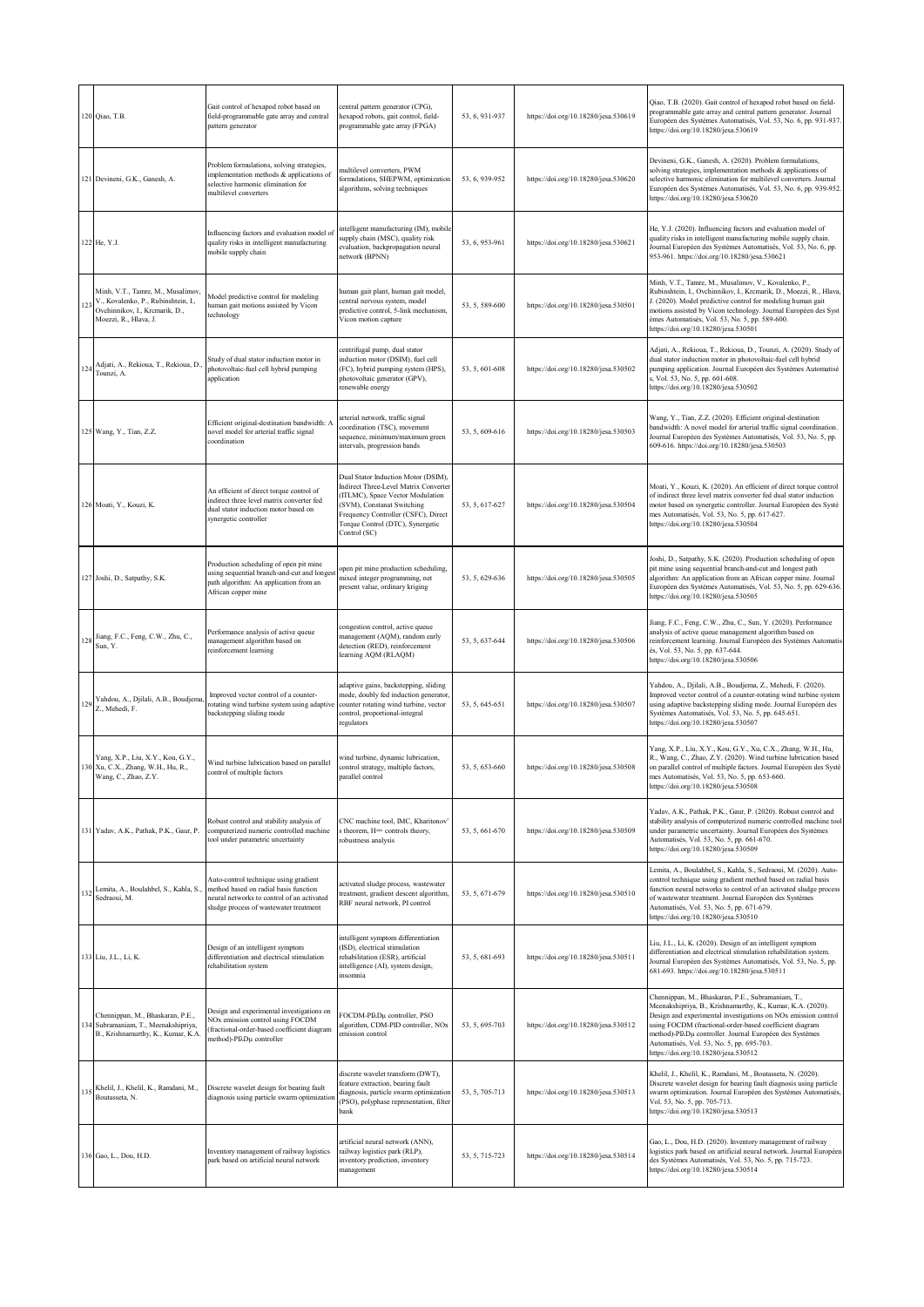|     | 137 Kotapuri, M.R., Samala, R.K.                           | Fuzzy logic controlled based ant-lion<br>optimization hybridization for economic<br>power dispatch                                                                                       | economic dispatch, ant-lion<br>optimization, fuzzy logic controller,<br>fuel cost                                                                                                | 53, 5, 725-731 | https://doi.org/10.18280/jesa.530515 | Kotapuri, M.R., Samala, R.K. (2020). Fuzzy logic controlled<br>based ant-lion optimization hybridization for economic power<br>dispatch. Journal Européen des Systèmes Automatisés, Vol. 53,<br>No. 5, pp. 725-731. https://doi.org/10.18280/jesa.530515                                                                      |
|-----|------------------------------------------------------------|------------------------------------------------------------------------------------------------------------------------------------------------------------------------------------------|----------------------------------------------------------------------------------------------------------------------------------------------------------------------------------|----------------|--------------------------------------|-------------------------------------------------------------------------------------------------------------------------------------------------------------------------------------------------------------------------------------------------------------------------------------------------------------------------------|
|     | 138 Wang, H.Y.                                             | Three-dimensional image recognition of<br>athletes' wrong motions based on edge<br>detection                                                                                             | human motion, image recognition,<br>contourlet domain, edge detection, 3D<br>mage                                                                                                | 53, 5, 733-738 | https://doi.org/10.18280/jesa.530516 | Wang, H.Y. (2020). Three-dimensional image recognition of<br>athletes' wrong motions based on edge detection. Journal Europé<br>en des Systèmes Automatisés, Vol. 53, No. 5, pp. 733-738.<br>https://doi.org/10.18280/jesa.530516                                                                                             |
|     | 139 Faiza, A.A., Morsli, S., Tayeb, A.                     | Self tuning filter based fuzzy logic<br>controller for active power filter                                                                                                               | active power filter, fuzzy logic<br>controller, hysteresis control, self<br>tuned filter                                                                                         | 53, 5, 739-745 | https://doi.org/10.18280/jesa.530517 | Faiza, A.A., Morsli, S., Tayeb, A. (2020). Self tuning filter based<br>fuzzy logic controller for active power filter. Journal Européen des<br>Systèmes Automatisés, Vol. 53, No. 5, pp. 739-745.<br>https://doi.org/10.18280/jesa.530517                                                                                     |
|     | 140 Li, L., Zhao, R.H., Li, C.L.                           | Path planning for chainable non-holonomic<br>system based on iterative learning control                                                                                                  | on-holonomic system, iterative<br>earning, path planning, initial<br>onfiguration error, model error                                                                             | 53, 5, 747-753 | https://doi.org/10.18280/jesa.530518 | Li, L., Zhao, R.H., Li, C.L. (2020). Path planning for chainable<br>non-holonomic system based on iterative learning control. Journal<br>Européen des Systèmes Automatisés, Vol. 53, No. 5, pp. 747-753.<br>https://doi.org/10.18280/jesa.530518                                                                              |
|     | 141 Bounasla, N., Barkat, S.                               | Optimum design of fractional order PI <sup>o</sup><br>speed controller for predictive direct torque<br>control of a sensorless five-phase Permanent<br>Magnet Synchronous Machine (PMSM) | five-phase PMSM, DTC, PDTC,<br>fractional order PI controller, grey<br>wolf optimization algorithm, extended<br>Kalman filter                                                    | 53, 4, 437-449 | https://doi.org/10.18280/jesa.530401 | Bounasla, N., Barkat, S. (2020). Optimum design of fractional<br>order PF speed controller for predictive direct torque control of a<br>sensorless five-phase Permanent Magnet Synchronous Machine<br>(PMSM). Journal Européen des Systèmes Automatisés, Vol. 53,<br>No. 4, pp. 437-449. https://doi.org/10.18280/jesa.530401 |
|     | 142 Patra, S., Sarkhel, P., Hui, N.B.,<br>Banerjee, N.     | Modelling and simulation of a fishing rod<br>(flexible link) using simmechanics                                                                                                          | lexible rod, simmechanics model,<br>deflection, lumped parameter<br>approach                                                                                                     | 53, 4, 451-460 | https://doi.org/10.18280/jesa.530402 | Patra, S., Sarkhel, P., Hui, N.B., Banerjee, N. (2020). Modelling<br>and simulation of a fishing rod (flexible link) using<br>simmechanics. Journal Européen des Systèmes Automatisés, Vol.<br>53, No. 4, pp. 451-460. https://doi.org/10.18280/jesa.530402                                                                   |
|     | 143 Zhang, T., Hao, Q., Zheng, Z., Lu, C                   | An electric spring control strategy based on<br>finite control set-model predictive control                                                                                              | electric spring (ES), finite control set-<br>nodel predictive control (FCS-MPC),<br>voltage fluctuation, power quality                                                           | 53, 4, 461-468 | https://doi.org/10.18280/jesa.530403 | Zhang, T., Hao, Q., Zheng, Z., Lu, C. (2020). An electric spring<br>control strategy based on finite control set-model predictive<br>control. Journal Européen des Systèmes Automatisés, Vol. 53,<br>No. 4, pp. 461-468. https://doi.org/10.18280/jesa.530403                                                                 |
| 144 | Hamitouche, K., Chekkal, S.,<br>Amimeur, H., Aouzellag, D. | A new control strategy of dual stator<br>induction generator with power regulation                                                                                                       | stand-alone wind energy conversion<br>system, DSIG, non-identical stators,<br>field-oriented control, MPPT, storage<br>system                                                    | 53, 4, 469-478 | https://doi.org/10.18280/jesa.530404 | Hamitouche, K., Chekkal, S., Amimeur, H., Aouzellag, D. (2020).<br>A new control strategy of dual stator induction generator with<br>power regulation. Journal Européen des Systèmes Automatisés,<br>Vol. 53, No. 4, pp. 469-478.<br>https://doi.org/10.18280/jesa.530404                                                     |
|     | 145 Tavoosi, J.                                            | A new type-2 fuzzy sliding mode control for<br>ongitudinal aerodynamic parameters of a<br>commercial aircraft                                                                            | general type-2 fuzzy, SMC,<br>arameters uncertainty, Boeing 747                                                                                                                  | 53, 4, 479-485 | https://doi.org/10.18280/jesa.530405 | Tavoosi, J. (2020). A new type-2 fuzzy sliding mode control for<br>longitudinal aerodynamic parameters of a commercial aircraft.<br>Journal Européen des Systèmes Automatisés, Vol. 53, No. 4, pp.<br>479-485. https://doi.org/10.18280/jesa.530405                                                                           |
|     | 146 Liu, C.H.                                              | Multi-agent modeling of the collaborative<br>operation of the producer service supply<br>chain under the intelligent manufacturing<br>clusters in the Yangtze river delta                | ntelligent manufacturing, producer<br>ervice supply chain, collaborative<br>peration, multi-agent modeling                                                                       | 53, 4, 487-492 | https://doi.org/10.18280/jesa.530406 | Liu, C.H. (2020). Multi-agent modeling of the collaborative<br>operation of the producer service supply chain under the<br>intelligent manufacturing clusters in the Yangtze river delta.<br>Journal Européen des Systèmes Automatisés, Vol. 53, No. 4, pp.<br>487-492. https://doi.org/10.18280/jesa.530406                  |
|     | 147 Thabet, A., Frej, G.B.H., Gasmi, N.,<br>Metoui, B.     | Real time stabilization of Lipschitz<br>nonlinear systems with nonlinear output                                                                                                          | ipchitz nonlinear systems, cost.<br>ontrol, stabilization, nonlinear-<br>observer, real-time-implementation                                                                      | 53, 4, 493-498 | https://doi.org/10.18280/jesa.530407 | Thabet, A., Frej, G.B.H., Gasmi, N., Metoui, B. (2020). Real time<br>stabilization of Lipschitz nonlinear systems with nonlinear output<br>Journal Européen des Systèmes Automatisés, Vol. 53, No. 4, pp.<br>493-498. https://doi.org/10.18280/jesa.530407                                                                    |
|     | 148 Wang, D.Y., Geng, Z.X.                                 | Adaptive Lp-norm regularized sparse<br>representation for human activity<br>recognition in coal mines                                                                                    | feature extraction, sparse<br>representation, human activity<br>recognition, adaptive-norm<br>egularization, structured<br>egularization                                         | 53, 4, 499-504 | https://doi.org/10.18280/jesa.530408 | Wang, D.Y., Geng, Z.X. (2020). Adaptive Lp-norm regularized<br>sparse representation for human activity recognition in coal mines.<br>Journal Européen des Systèmes Automatisés, Vol. 53, No. 4, pp.<br>499-504. https://doi.org/10.18280/jesa.530408                                                                         |
|     | 149 Pandi, P., Mopidevi, S., Krishnan, S.                  | Design and analysis of grid tied renewable<br>energy system based e-chopper using main<br>:ontroller                                                                                     | nain controller, speed goat, DSPIC,<br>grid, wind, solar, e-chopper                                                                                                              | 53, 4, 505-515 | https://doi.org/10.18280/jesa.530409 | Pandi, P., Mopidevi, S., Krishnan, S. (2020). Design and analysis<br>of grid tied renewable energy system based e-chopper using main<br>controller. Journal Européen des Systèmes Automatisés, Vol. 53,<br>No. 4, pp. 505-515. https://doi.org/10.18280/jesa.530409                                                           |
|     | 150 Wang, R., Li, J.Q., Gao, X.B., Dong,<br>Y.H.           | Design and simulation of an ozone catalytic<br>oxidation system based on programmable<br>ogic controller                                                                                 | ozone catalytic oxidation (OCO),<br>industrial wastewater, programmable<br>ogic controller (PLC), potential of<br>hydrogen (pH) control, simulation                              | 53, 4, 517-524 | https://doi.org/10.18280/jesa.530410 | Wang, R., Li, J.Q., Gao, X.B., Dong, Y.H. (2020). Design and<br>simulation of an ozone catalytic oxidation system based on<br>programmable logic controller. Journal Européen des Systèmes<br>Automatisés, Vol. 53, No. 4, pp. 517-524.<br>https://doi.org/10.18280/jesa.530410                                               |
|     | $151$ Himour, K., Yahiaoui, A., Iffouzar,                  | Comparison of different control strategies of<br>multilevel inverters used to fed a dual star<br>induction machine                                                                       | dual star induction machine,<br>multilevel inverters, pulse width<br>modulation strategy, simplified space<br>vector control strategy, random pulse<br>width modulation strategy | 53, 4, 525-532 | https://doi.org/10.18280/jesa.530411 | Himour, K., Yahiaoui, A., Iffouzar, K. (2020). Comparison of<br>different control strategies of multilevel inverters used to fed a<br>dual star induction machine. Journal Européen des Systèmes<br>Automatisés, Vol. 53, No. 4, pp. 525-532.<br>https://doi.org/10.18280/jesa.530411                                         |
|     | 152 Geng, J., Liu, Y.C., Zhang, P.C.                       | Data collection for mobile crowd sensing<br>based on tensor completion                                                                                                                   | ensor completion, mobile crowd<br>ensing, sparse sampling, data<br>collection                                                                                                    | 53, 4, 533-540 | https://doi.org/10.18280/jesa.530412 | Geng, J., Liu, Y.C., Zhang, P.C. (2020). Data collection for<br>mobile crowd sensing based on tensor completion. Journal Europé<br>en des Systèmes Automatisés, Vol. 53, No. 4, pp. 533-540.<br>https://doi.org/10.18280/jesa.530412                                                                                          |
|     |                                                            | 153 Machavarapu, S., Rao, M.V.G., Rao, Design of load frequency controller for P.V.R.                                                                                                    | ackpropagation algorithm, fuzzy<br>ogic controller, PI-controller, tie line,<br>oad frequency controller, automatic<br>peed governor                                             | 53, 4, 541-548 | https://doi.org/10.18280/jesa.530413 | Machavarapu, S., Rao, M.V.G., Rao, P.V.R. (2020). Design of<br>load frequency controller for multi-area system using AI<br>techniques. Journal Européen des Systèmes Automatisés, Vol. 53,<br>No. 4, pp. 541-548. https://doi.org/10.18280/jesa.530413                                                                        |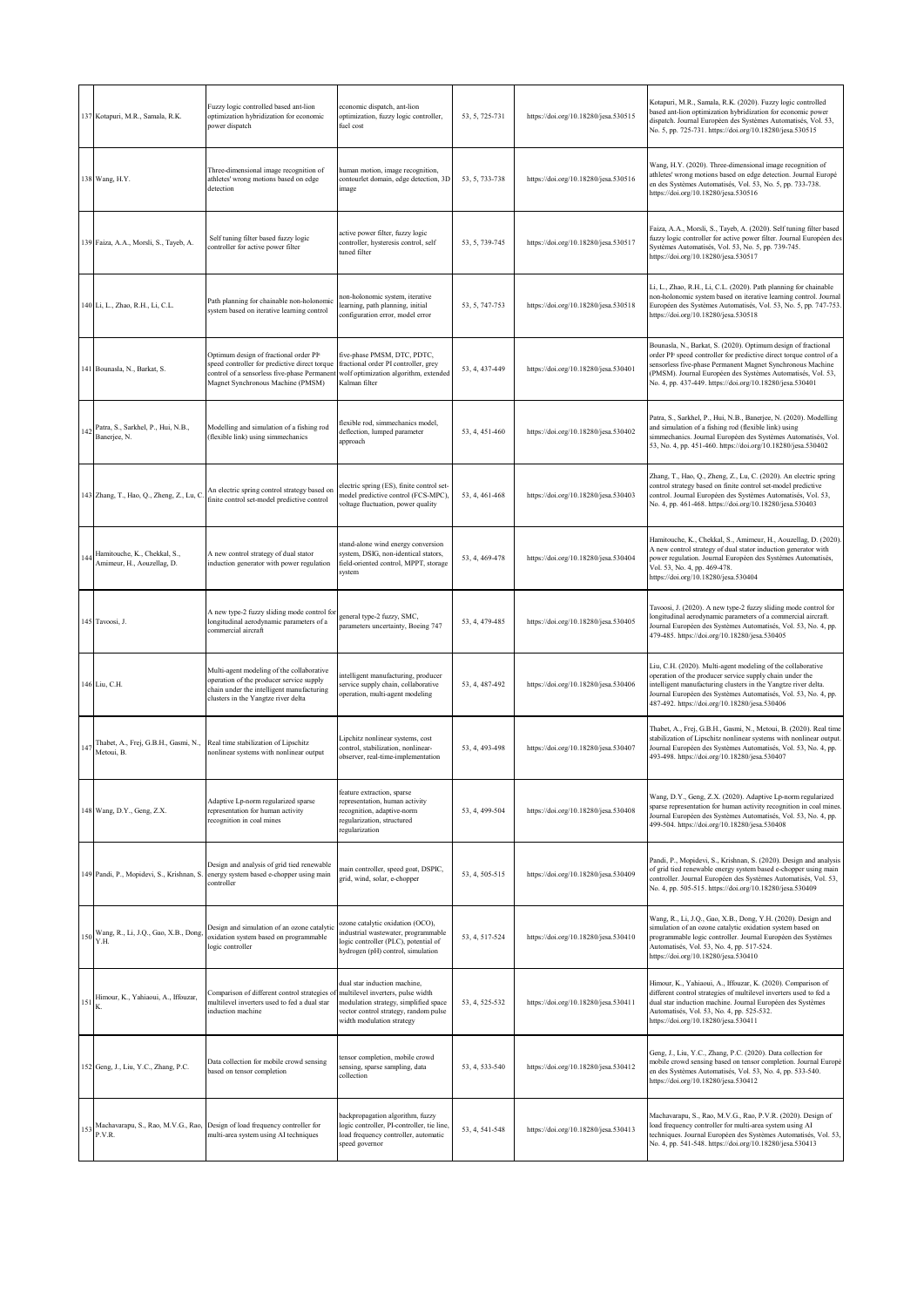|     | 154 Wei, D.F.                                                        | Modeling and simulation of a multi-agent<br>green supply chain management system for<br>retailers                                    | etailer, multi-agent, green supply<br>chain (GSC), game model                                                                                                      | 53, 4, 549-557 | https://doi.org/10.18280/jesa.530414 | Wei, D.F. (2020). Modeling and simulation of a multi-agent<br>green supply chain management system for retailers. Journal<br>Européen des Systèmes Automatisés, Vol. 53, No. 4, pp. 549-557.<br>https://doi.org/10.18280/jesa.530414                                                                                        |
|-----|----------------------------------------------------------------------|--------------------------------------------------------------------------------------------------------------------------------------|--------------------------------------------------------------------------------------------------------------------------------------------------------------------|----------------|--------------------------------------|-----------------------------------------------------------------------------------------------------------------------------------------------------------------------------------------------------------------------------------------------------------------------------------------------------------------------------|
| 155 | Kaddouri, L., Adamou-Mitiche,<br>A.B.H., Mitiche, L.                 | Design of two-dimensional recursive digital<br>filter using multi particle swarm<br>optimization algorithm                           | 2D filter, recursive filters,<br>optimization, multi-PSO, stability                                                                                                | 53, 4, 559-566 | https://doi.org/10.18280/jesa.530415 | Kaddouri, L., Adamou-Mitiche, A.B.H., Mitiche, L. (2020).<br>Design of two-dimensional recursive digital filter using multi<br>particle swarm optimization algorithm. Journal Européen des Syst<br>èmes Automatisés, Vol. 53, No. 4, pp. 559-566.<br>https://doi.org/10.18280/jesa.530415                                   |
|     | 156 Kotla, R.W., Yarlagadda, S.R.                                    | Grid tied solar photovoltaic power plants<br>with constant power injection maximum<br>power point tracking algorithm                 | 2&O MPPT, constant power injection<br>algorithm, SPVPP's, grid tied PV<br>systems, single phase two-stage<br>systems                                               | 53, 4, 567-573 | https://doi.org/10.18280/jesa.530416 | Kotla, R.W., Yarlagadda, S.R. (2020). Grid tied solar<br>photovoltaic power plants with constant power injection<br>maximum power point tracking algorithm. Journal Européen des<br>Systèmes Automatisés, Vol. 53, No. 4, pp. 567-573.<br>https://doi.org/10.18280/jesa.530416                                              |
|     | 157 Kotla, R.W., Yarlagadda, S.R.                                    | Grid tied solar photovoltaic power plants<br>with constant power injection maximum<br>power point tracking algorithm                 | OFDM, MCPC, sidelobe suppression,<br>subcarriers, radar communication,<br>subcarrier weighting, BFGS                                                               | 53, 4, 575-580 | https://doi.org/10.18280/jesa.530417 | Kotla, R.W., Yarlagadda, S.R. (2020). Grid tied solar<br>photovoltaic power plants with constant power injection<br>maximum power point tracking algorithm. Journal Européen des<br>Systèmes Automatisés, Vol. 53, No. 4, pp. 567-573.<br>https://doi.org/10.18280/jesa.530416                                              |
|     | 158 Liang, Q.                                                        | Production logistics management of<br>industrial enterprises based on wavelet<br>neural network                                      | wavelet neural network (WNN),<br>industrial enterprise, production<br>ogistics, intelligent manufacturing                                                          | 53, 4, 581-588 | https://doi.org/10.18280/jesa.530418 | Liang, Q. (2020). Production logistics management of industrial<br>enterprises based on wavelet neural network. Journal Européen<br>des Systèmes Automatisés, Vol. 53, No. 4, pp. 581-588.<br>https://doi.org/10.18280/jesa.530418                                                                                          |
|     | 159 Koulali, M., Berkani, A., Negadi, K.<br>Mankour, M., Mezouar, A. | Sliding fuzzy controller for energy<br>management of residential load by multi-<br>sources power system using wind PV and<br>battery | battery storage system, multi-sources<br>system, three level inverter, MPPT,<br>sliding mode control, fuzzy logic<br>control, photovoltaic system, wind<br>turbine | 53, 3, 305-315 | https://doi.org/10.18280/jesa.530301 | Koulali, M., Berkani, A., Negadi, K., Mankour, M., Mezouar, A.<br>(2020). Sliding fuzzy controller for energy management of<br>residential load by multi-sources power system using wind PV<br>and battery. Journal Européen des Systèmes Automatisés, Vol. 53,<br>No. 3, pp. 305-315. https://doi.org/10.18280/jesa.530301 |
| 160 | Belattar, A., El Hamdaouy, A., Madi,<br>A.A.                         | Multi-criteria and hierarchical level energy<br>management system for light solar vehicle<br>integrating a supercapacitor            | ight solar vehicle, photovoltaic<br>system, battery, supercapacitor, energy<br>management, multi-criteria,<br>hierarchical level, fuzzy logic                      | 53, 3, 317-326 | https://doi.org/10.18280/jesa.530302 | Belattar, A., El Hamdaouy, A., Madi, A.A. (2020). Multi-criteria<br>and hierarchical level energy management system for light solar<br>vehicle integrating a supercapacitor. Journal Européen des Systè<br>mes Automatisés, Vol. 53, No. 3, pp. 317-326.<br>https://doi.org/10.18280/jesa.530302                            |
|     | 161 Guo, Q.                                                          | An optimal scheduling path algorithm for<br>enterprise resource allocation based on<br>workflow                                      | vorkflow, quantification, path,<br>accuracy, efficiency                                                                                                            | 53, 3, 327-334 | https://doi.org/10.18280/jesa.530303 | Guo, Q. (2020). An optimal scheduling path algorithm for<br>enterprise resource allocation based on workflow. Journal Europé<br>en des Systèmes Automatisés, Vol. 53, No. 3, pp. 327-334.<br>https://doi.org/10.18280/jesa.530303                                                                                           |
|     | 162 Sharma, R., Singh, I., Prateek, M.,<br>Pasricha, A.              | Comparative study of learning and<br>execution of bipedal by using forgetting<br>mechanism in reinforcement learning<br>algorithm    | humanoid, bipedal, action selection,<br>reinforcement learning, forgetting<br>mechanism, walking robot, vision<br>system, optimal policy                           | 53, 3, 335-343 | https://doi.org/10.18280/jesa.530304 | Sharma, R., Singh, I., Prateek, M., Pasricha, A. (2020).<br>Comparative study of learning and execution of bipedal by using<br>forgetting mechanism in reinforcement learning algorithm.<br>Journal Européen des Systèmes Automatisés, Vol. 53, No. 3, pp.<br>335-343. https://doi.org/10.18280/jesa.530304                 |
|     | 163 Pasha, K.M.K., El-Fawal, M.M.                                    | Investigating the multi-input multi-output<br>air conditioning control techniques                                                    | MIMO, control, HVAC, energy                                                                                                                                        | 53, 3, 345-355 | https://doi.org/10.18280/jesa.530305 | Pasha, K.M.K., El-Fawal, M.M. (2020). Investigating the multi-<br>input multi-output air conditioning control techniques. Journal<br>Européen des Systèmes Automatisés, Vol. 53, No. 3, pp. 345-355.<br>https://doi.org/10.18280/jesa.530305                                                                                |
|     | 164 Bedhief, A.O., Dridi, N.                                         | A genetic algorithm for three-stage hybrid<br>flow shop scheduling problem with<br>dedicated machines                                | flow shop, dedicated machines,<br>genetic algorithm, crossover,<br>nutation, local search                                                                          | 53, 3, 357-368 | https://doi.org/10.18280/jesa.530306 | Bedhief, A.O., Dridi, N. (2020). A genetic algorithm for three-<br>stage hybrid flow shop scheduling problem with dedicated<br>machines. Journal Européen des Systèmes Automatisés, Vol. 53,<br>No. 3, pp. 357-368. https://doi.org/10.18280/jesa.530306                                                                    |
|     | 165 Xiao, N., Liu, Y.Y., Zhang, X.Y., Liu, Y.                        | Swing angle error compensation of a<br>computer numerical control machining<br>center for special-shaped rocks                       | five-axis computer numerical control<br>(CNC) machine tool, special-shaped<br>rock, swing angle, error<br>compensation, engraving and milling<br>(EM) head         | 53, 3, 369-375 | https://doi.org/10.18280/jesa.530307 | Xiao, N., Liu, Y.Y., Zhang, X.Y., Liu, Y. (2020). Swing angle<br>error compensation of a computer numerical control machining<br>center for special-shaped rocks. Journal Européen des Systèmes<br>Automatisés, Vol. 53, No. 3, pp. 369-375.<br>https://doi.org/10.18280/jesa.530307                                        |
| 166 | Saryanto, S., Purba, H.H.,<br>Trimarjoko, A.                         | Improve quality remanufacturing welding<br>and machining process in Indonesia using<br>six sigma methods                             | quality improvement,<br>emanufacturing, six sigma, product<br>failure, availability, failure mode,<br>DMAIC                                                        | 53, 3, 377-384 | https://doi.org/10.18280/jesa.530308 | Saryanto, S., Purba, H.H., Trimarjoko, A. (2020). Improve quality<br>remanufacturing welding and machining process in Indonesia<br>using six sigma methods. Journal Européen des Systèmes<br>Automatisés, Vol. 53, No. 3, pp. 377-384.<br>https://doi.org/10.18280/jesa.530308                                              |
|     | 167 Medjoudj, R., Mazighi, I.                                        | Estimation of photovoltaic energy<br>conversion using mixed Weibull<br>distribution                                                  | photovoltaic system, stochastic<br>modeling, data analysis, power<br>generation, mixed Weibull<br>distribution                                                     | 53, 3, 385-391 | https://doi.org/10.18280/jesa.530309 | Medjoudj, R., Mazighi, I. (2020). Estimation of photovoltaic<br>energy conversion using mixed Weibull distribution. Journal<br>Européen des Systèmes Automatisés, Vol. 53, No. 3, pp. 385-391.<br>https://doi.org/10.18280/jesa.530309                                                                                      |
|     | Soma, S.K., Netapally, R.S.R.,<br>Mallapu, V.K.                      | Low-stress and efficient design of<br>integrated boost series parallel fly-back<br>converters                                        | Integrated Boost Series Parallel Fly-<br>Back Converter (IBSPFC), QSC<br>Quasi Switched Capacitor), voltage<br>mode control                                        | 53, 3, 393-401 | https://doi.org/10.18280/jesa.530310 | Soma, S.K., Netapally, R.S.R., Mallapu, V.K. (2020). Low-stress<br>and efficient design of integrated boost series parallel fly-back<br>converters. Journal Européen des Systèmes Automatisés, Vol. 53,<br>No. 3, pp. 393-401. https://doi.org/10.18280/jesa.530310                                                         |
|     | 169 Ke, L., Li, W.L., He, G.Q., Lin, G.B.                            | Fatigue life prediction of electromagnetic<br>brake connection device in high-speed<br>maglev train                                  | nigh-speed maglev train,<br>electromagnetic brake connection<br>device (the Device), fatigue life<br>prediction, finite-element analysis                           | 53, 3, 403-409 | https://doi.org/10.18280/jesa.530311 | Ke, L., Li, W.L., He, G.Q., Lin, G.B. (2020). Fatigue life<br>prediction of electromagnetic brake connection device in high-<br>speed maglev train. Journal Européen des Systèmes Automatisés,<br>Vol. 53, No. 3, pp. 403-409.<br>https://doi.org/10.18280/jesa.530311                                                      |
| 170 | Suryatal, B.K., Sarawade, S.S.,<br>Deshmukh, S.P.                    | A stereolithography system for 3D low cost<br>components                                                                             | photo-polymer, stereolithography,<br>rapid prototyping, ultra-violet light                                                                                         | 53, 3, 411-420 | https://doi.org/10.18280/jesa.530312 | Suryatal, B.K., Sarawade, S.S., Deshmukh, S.P. (2020). A<br>stereolithography system for 3D low cost components. Journal<br>Européen des Systèmes Automatisés, Vol. 53, No. 3, pp. 411-420.<br>https://doi.org/10.18280/jesa.530312                                                                                         |
|     | 171 Yadlapalli, R.T., Kotapati, A.                                   | Modeling and control of laptop computer<br>voltage regulator module with multiple<br>power sources                                   | fuel cell, controllers, synchronous<br>ectification (SR)                                                                                                           | 53, 3, 421-427 | https://doi.org/10.18280/jesa.530313 | Yadlapalli, R.T., Kotapati, A. (2020). Modeling and control of<br>laptop computer voltage regulator module with multiple power<br>sources. Journal Européen des Systèmes Automatisés, Vol. 53,<br>No. 3, pp. 421-427. https://doi.org/10.18280/jesa.530313                                                                  |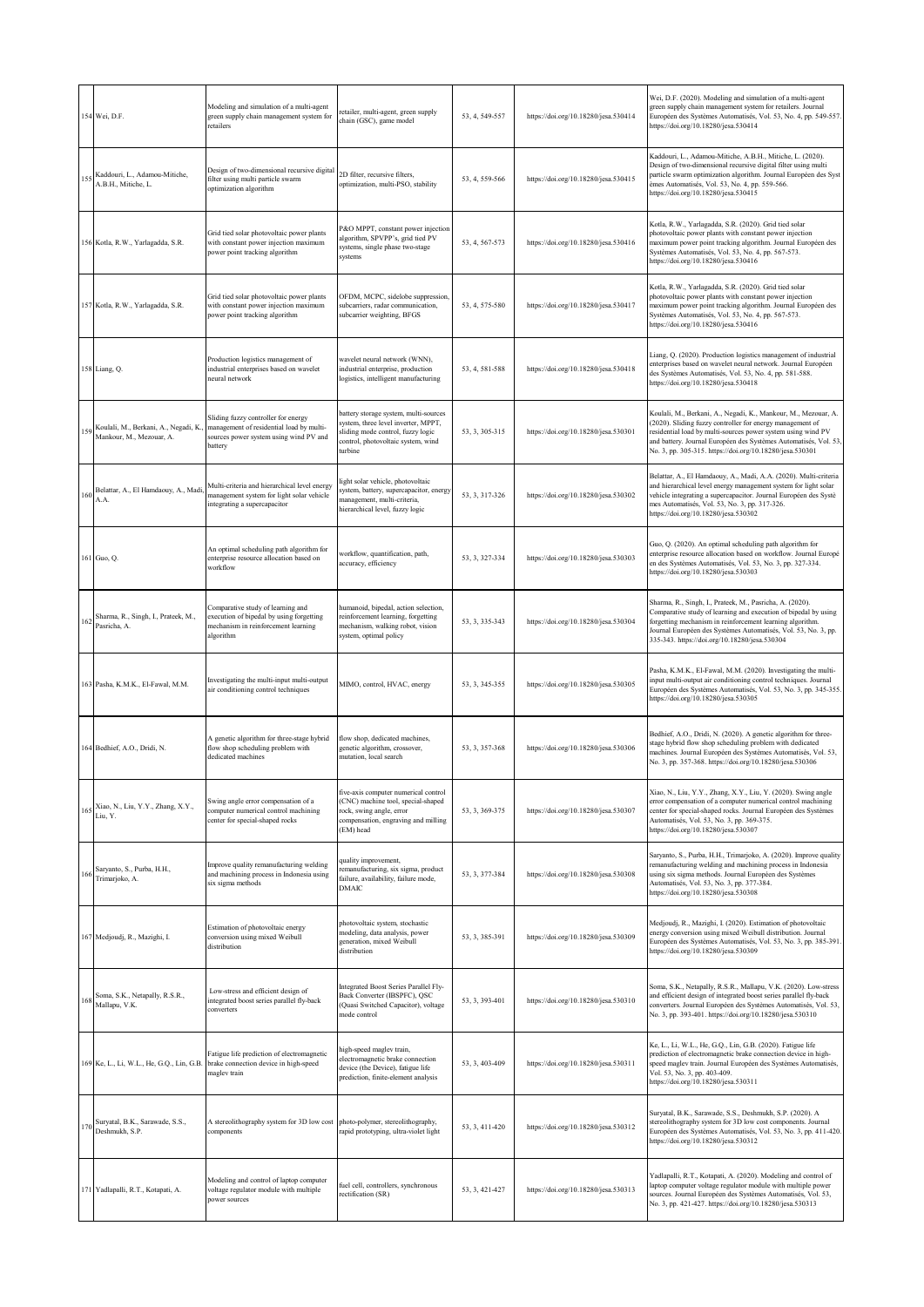|     | 172 Gao, F.M., Wu, P.                                                                             | A trajectory planning algorithm for medical<br>manipulators based on adaptive particle<br>swarm optimization and fuzzy neural<br>network                 | particle swarm optimization (PSO)<br>algorithm, medical manipulator, jitter<br>suppression, fuzzy neural network<br>(FNN)                                                      | 53, 3, 429-435 | https://doi.org/10.18280/jesa.530314 | Gao, F.M., Wu, P. (2020). A trajectory planning algorithm for<br>medical manipulators based on adaptive particle swarm<br>optimization and fuzzy neural network. Journal Européen des Syst<br>èmes Automatisés, Vol. 53, No. 3, pp. 429-435.<br>https://doi.org/10.18280/jesa.530314                                                                |
|-----|---------------------------------------------------------------------------------------------------|----------------------------------------------------------------------------------------------------------------------------------------------------------|--------------------------------------------------------------------------------------------------------------------------------------------------------------------------------|----------------|--------------------------------------|-----------------------------------------------------------------------------------------------------------------------------------------------------------------------------------------------------------------------------------------------------------------------------------------------------------------------------------------------------|
|     | Hamouda, N., Babes, B., Hamouda,<br>173 C., Kahla, S., Ellinger, T., Petzoldt,                    | Optimal tuning of fractional order<br>proportional-integral-derivative controller<br>for wire feeder system using ant colony<br>optimization             | gas metal arc welding process, wire-<br>feeder system, fractional-order-<br>proportional-integral-derivative<br>controller, ant colony optimization<br>algorithm               | 53.2.157-166   | https://doi.org/10.18280/jesa.530201 | Hamouda, N., Babes, B., Hamouda, C., Kahla, S., Ellinger, T.,<br>Petzoldt, J. (2020). Optimal tuning of fractional order<br>proportional-integral-derivative controller for wire feeder system<br>using ant colony optimization. Journal Européen des Systèmes<br>Automatisés, Vol. 53, No. 2, pp. 157-166.<br>https://doi.org/10.18280/jesa.530201 |
|     | 174 Syam, S., Kurniati, S., Ramang, R.                                                            | Design and characteristics of axial magnetic<br>gear using rectangular magnet                                                                            | DC motor, permanent magnet, torque                                                                                                                                             | 53, 2, 167-175 | https://doi.org/10.18280/jesa.530202 | Syam, S., Kurniati, S., Ramang, R. (2020). Design and<br>characteristics of axial magnetic gear using rectangular magnet.<br>Journal Européen des Systèmes Automatisés, Vol. 53, No. 2, pp.<br>167-175. https://doi.org/10.18280/jesa.530202                                                                                                        |
| 175 | Peng, X., Hao, S.J., Zhao, Y.Z., Sun,<br>Y., Liu, W.W.                                            | A novel control system of flexible impact<br>positive displacement motor for<br>underground directional drilling in<br>coalmines                         | directional drilling, hard rock drilling,<br>axial impact, flexible impact positive<br>displacement motor (PDM)                                                                | 53, 2, 177-185 | https://doi.org/10.18280/jesa.530203 | Peng, X., Hao, S.J., Zhao, Y.Z., Sun, Y., Liu, W.W. (2020). A<br>novel control system of flexible impact positive displacement<br>motor for underground directional drilling in coalmines. Journal<br>Européen des Systèmes Automatisés, Vol. 53, No. 2, pp. 177-185.<br>https://doi.org/10.18280/jesa.530203                                       |
|     | Chennippan, M., Bhaskaran, P.E.,<br>176 Adhulrasheed, I.S.K., Subramaniam,<br>T., Govindasamy, R. | Vibration signals based bearing defects<br>identification through online monitoring<br>using LABVIEW                                                     | fault identification, ball bearing,<br>online monitoring, Programmable<br>Logic Controller (PLC), LABVIEW                                                                      | 53, 2, 187-193 | https://doi.org/10.18280/jesa.530204 | Chennippan, M., Bhaskaran, P.E., Adhulrasheed, I.S.K.,<br>Subramaniam, T., Govindasamy, R. (2020). Vibration signals<br>based bearing defects identification through online monitoring<br>using LABVIEW. Journal Européen des Systèmes Automatisés,<br>Vol. 53, No. 2, pp. 187-193.<br>https://doi.org/10.18280/jesa.530204                         |
|     | 177 Bennaoui, A., Saadi, S., Ameur, A.                                                            | Invasive weed optimization algorithm for<br>tuning transitioning from Type-1 to interval<br>Type-2 fuzzy logic controller for boost DC-<br>DC converters | IWO, Type-2 fuzzy logic controller,<br>Type-1 membership functions, interval<br>Type-2 membership functions,<br>footprint of uncertainty (FOU)                                 | 53, 2, 195-202 | https://doi.org/10.18280/jesa.530205 | Bennaoui, A., Saadi, S., Ameur, A. (2020). Invasive weed<br>optimization algorithm for tuning transitioning from Type-1 to<br>interval Type-2 fuzzy logic controller for boost DC-DC<br>converters. Journal Européen des Systèmes Automatisés, Vol. 53,<br>No. 2, pp. 195-202. https://doi.org/10.18280/jesa.530205                                 |
| 178 | Chen, R.C., Ou, Y.T., Fang, W.H.,<br>Shi, Y.G., Liu L.                                            | Simulation analysis of a self-balancing<br>hydraulic platform for agricultural<br>machinery in mountainous regions                                       | agricultural machinery, mountainous<br>regions, self-balancing, kinematics,<br>dynamics                                                                                        | 53, 2, 203-211 | https://doi.org/10.18280/jesa.530206 | Chen, R.C., Ou, Y.T., Fang, W.H., Shi, Y.G., Liu L. (2020).<br>Simulation analysis of a self-balancing hydraulic platform for<br>agricultural machinery in mountainous regions. Journal Européen<br>des Systèmes Automatisés, Vol. 53, No. 2, pp. 203-211.<br>https://doi.org/10.18280/jesa.530206                                                  |
|     | 179 Koussaila, I., Lyes, K., Ali, D.,<br>Azeddine, H., Kaci, G., Fouad, B.M.                      | New analysis model of stator open phase<br>faults in a five-phase induction motor                                                                        | new analysis model, five phase<br>induction motor, open phase fault,<br>principal component analysis (PCA),<br>torque ripples, current quality,<br>efficiency                  | 53, 2, 213-218 | https://doi.org/10.18280/jesa.530207 | Koussaila, I., Lyes, K., Ali, D., Azeddine, H., Kaci, G., Fouad,<br>B.M. (2020). New analysis model of stator open phase faults in a<br>five-phase induction motor. Journal Européen des Systèmes<br>Automatisés, Vol. 53, No. 2, pp. 213-218.<br>https://doi.org/10.18280/jesa.530207                                                              |
| 180 | Gunasekaran, S.S., Manivannan, S.,<br>Ramakrishnan, P.                                            | An experimental investigation on regulated<br>and unregulated emissions of a gasohol<br>fueled SI engine with a novel three way<br>catalytic converter   | alternate fuels, gasohol, regulated and<br>inregulated emissions, catalyst,<br>conversion efficiency, three-way<br>catalytic converter                                         | 53, 2, 219-224 | https://doi.org/10.18280/jesa.530208 | Gunasekaran, S.S., Manivannan, S., Ramakrishnan, P. (2020). An<br>experimental investigation on regulated and unregulated<br>emissions of a gasohol fueled SI engine with a novel three way<br>catalytic converter. Journal Européen des Systèmes Automatisés,<br>Vol. 53, No. 2, pp. 219-224.<br>https://doi.org/10.18280/jesa.530208              |
|     | 181 Zhang, W.L.                                                                                   | Response features of biological enzyme<br>system to excitation signals of different<br>frequencies and periods                                           | time delay, biological enzyme system,<br>vibration resonance, amplitude gain                                                                                                   | 53, 2, 225-231 | https://doi.org/10.18280/jesa.530209 | Zhang, W.L. (2020). Response features of biological enzyme<br>system to excitation signals of different frequencies and periods.<br>Journal Européen des Systèmes Automatisés, Vol. 53, No. 2, pp.<br>225-231. https://doi.org/10.18280/jesa.530209                                                                                                 |
| 182 | Chouidira, I., Khodja, D.E.,<br>Chakroune, S.                                                     | Fuzzy logic based broken bar fault<br>diagnosis and behavior study of induction<br>machine                                                               | induction machine, detection,<br>diagnosis, fuzzy logic, fast fourier<br>transformation                                                                                        | 53, 2, 233-242 | https://doi.org/10.18280/jesa.530210 | Chouidira, I., Khodja, D.E., Chakroune, S. (2020). Fuzzy logic<br>based broken bar fault diagnosis and behavior study of induction<br>machine. Journal Européen des Systèmes Automatisés, Vol. 53,<br>No. 2, pp. 233-242. https://doi.org/10.18280/jesa.530210                                                                                      |
|     | 183 Li, M., He, S.H., You, L.N., Huang,<br>Z.C.                                                   | Dynamic intuitionistic fuzzy multiple<br>attributes decision making method based on<br>prospect theory and VIKOR                                         | VIKOR, dynamic intuitionistic fuzzy,<br>multiple attribute decision making                                                                                                     | 53, 2, 243-248 | https://doi.org/10.18280/jesa.530211 | Li, M., He, S.H., You, L.N., Huang, Z.C. (2020). Dynamic<br>intuitionistic fuzzy multiple attributes decision making method<br>based on prospect theory and VIKOR. Journal Européen des Systè<br>mes Automatisés, Vol. 53, No. 2, pp. 243-248.<br>https://doi.org/10.18280/jesa.530211                                                              |
|     | 184 Shaik, G.B., Mani, V., Mopidevi, S.                                                           | An improved single phase self-balancing<br>switched capacitor based step-up nine level<br>inverter                                                       | Total Standing Voltage (TSV), Phase<br>Disposition Carrier based PWM<br>(PDCPWM), self-balancing,<br>switched-capacitor, Peak Inverse<br>Voltage (PIV)                         | 53, 2, 249-257 | https://doi.org/10.18280/jesa.530212 | Shaik, G.B., Mani, V., Mopidevi, S. (2020). An improved single<br>phase self-balancing switched capacitor based step-up nine level<br>inverter. Journal Européen des Systèmes Automatisés, Vol. 53,<br>No. 2, pp. 249-257. https://doi.org/10.18280/jesa.530212                                                                                     |
|     | 185 Mehedi, F., Yahdou, A., Djilali, A.B., Benbouhenni, H.                                        | Direct torque fuzzy controlled drive for<br>multi-phase IPMSM based on SVM<br>technique                                                                  | direct torque control, stator flux<br>ipple, fuzzy logic controller, multi-<br>phase interior permanent magnet<br>synchronous motor, torque ripple,<br>space vector modulation | 53, 2, 259-266 | https://doi.org/10.18280/jesa.530213 | Mehedi, F., Yahdou, A., Djilali, A.B., Benbouhenni, H. (2020).<br>Direct torque fuzzy controlled drive for multi-phase IPMSM<br>based on SVM technique. Journal Européen des Systèmes<br>Automatisés, Vol. 53, No. 2, pp. 259-266.<br>https://doi.org/10.18280/jesa.530213                                                                          |
|     | Li, W., Lv, G.C., Qi, B.J., Huang,<br>$186$ S.T., Jiang, H.N.                                     | esign and application of a dual processor<br>digital control system for ultra-high<br>frequency pulsed gas tungsten arc welding                          | dual processor, digital control, ultra-<br>nigh-frequency pulse modulation, gas<br>ungsten arc welding (GTAW)                                                                  | 53, 2, 267-272 | https://doi.org/10.18280/jesa.530214 | Li, W., Lv, G.C., Qi, B.J., Huang, S.T., Jiang, H.N. (2020).<br>Design and application of a dual processor digital control system<br>for ultra-high frequency pulsed gas tungsten arc welding. Journal<br>Européen des Systèmes Automatisés, Vol. 53, No. 2, pp. 267-272.<br>https://doi.org/10.18280/jesa.530214                                   |
|     | 187 Adjati, A., Rekioua, T., Rekioua, D.                                                          | Degraded mode of dual stator induction<br>notor in pumping                                                                                               | centrifugal pump, degraded mode,<br>dual stator induction motor (DSIM),<br>inverters, phase opening                                                                            | 53, 2, 273-282 | https://doi.org/10.18280/jesa.530215 | Adjati, A., Rekioua, T., Rekioua, D. (2020). Degraded mode of<br>dual stator induction motor in pumping. Journal Européen des<br>Systèmes Automatisés, Vol. 53, No. 2, pp. 273-282.<br>https://doi.org/10.18280/jesa.530215                                                                                                                         |
|     | 188 Li, S.J.                                                                                      | A decision model for bike sharing based on<br>big data analysis                                                                                          | big data analysis, decision model, bike<br>sharing, backpropagation neural<br>network (BPNN), linear regression                                                                | 53, 2, 283-288 | https://doi.org/10.18280/jesa.530216 | Li, S.J. (2020). A decision model for bike sharing based on big<br>data analysis. Journal Européen des Systèmes Automatisés, Vol.<br>53, No. 2, pp. 283-288. https://doi.org/10.18280/jesa.530216                                                                                                                                                   |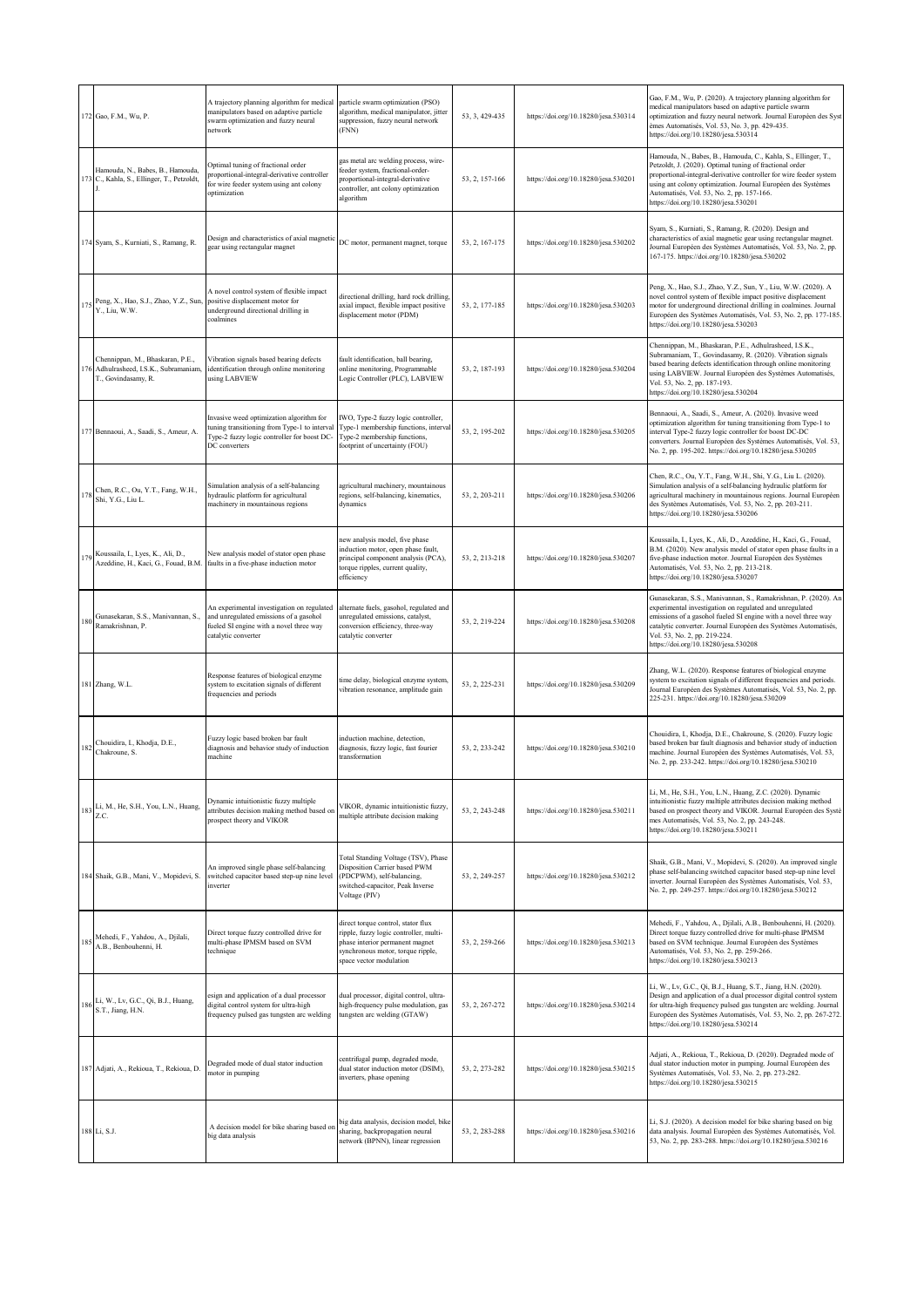|     | 189 Duraisamy, R., Chandrasekaran, G.,<br>Perumal, M., Murugesan, R.   | Comparison of results of economic load<br>dispatch using various meta-heuristic<br>techniques                                           | economic dispatch, particle swarm<br>optimization, quantum behaved swarm<br>intelligence, shuffled frog leaping,<br>Lambda Iteration, fuel cost                  | 53, 2, 289-295 | https://doi.org/10.18280/jesa.530217 | Duraisamy, R., Chandrasekaran, G., Perumal, M., Murugesan, R.<br>(2020). Comparison of results of economic load dispatch using<br>various meta-heuristic techniques. Journal Européen des Systèmes<br>Automatisés, Vol. 53, No. 2, pp. 289-295.<br>https://doi.org/10.18280/jesa.530217                                       |
|-----|------------------------------------------------------------------------|-----------------------------------------------------------------------------------------------------------------------------------------|------------------------------------------------------------------------------------------------------------------------------------------------------------------|----------------|--------------------------------------|-------------------------------------------------------------------------------------------------------------------------------------------------------------------------------------------------------------------------------------------------------------------------------------------------------------------------------|
|     | 190 Wang, W.T., Tian, K., Zhang, J.X.                                  | Dynamic modelling and adaptive control of<br>automobile active suspension system                                                        | active suspension system,<br>einforcement learning (RL), adaptive<br>control, dynamic modelling                                                                  | 53, 2, 297-303 | https://doi.org/10.18280/jesa.530218 | Wang, W.T., Tian, K., Zhang, J.X. (2020). Dynamic modelling<br>and adaptive control of automobile active suspension system.<br>Journal Européen des Systèmes Automatisés, Vol. 53, No. 2, pp.<br>297-303. https://doi.org/10.18280/jesa.530218                                                                                |
| 191 | Araria, R., Berkani, A., Negadi, K.,<br>Marignetti, F., Boudiaf, M.    | Performance analysis of DC-DC converter<br>and DTC based fuzzy logic control for<br>power management in electric vehicle<br>application | fuzzy logic control (FLC), direct<br>torque control (DTC), DC-DC<br>converter, battery, DC-AC inverter,<br>electric vehicle (EV), induction motor<br>(IM) drives | 53, 1, 1-9     | https://doi.org/10.18280/jesa.530101 | Araria, R., Berkani, A., Negadi, K., Marignetti, F., Boudiaf, M.<br>(2020). Performance analysis of DC-DC converter and DTC based<br>fuzzy logic control for power management in electric vehicle<br>application. Journal Européen des Systèmes Automatisés, Vol. 53,<br>No. 1, pp. 1-9. https://doi.org/10.18280/jesa.530101 |
| 192 | Singh, S.B., Suresha, R.,<br>Sachidananda, K.H.                        | Reliability centered maintenance used in<br>metro railways                                                                              | reliability, maintenance, predictive,<br>fault, railways, condition based<br>maintenance (CBM)                                                                   | 53.1.11-19     | https://doi.org/10.18280/jesa.530102 | Singh, S.B., Suresha, R., Sachidananda, K.H. (2020). Reliability<br>centered maintenance used in metro railways. Journal Européen<br>des Systèmes Automatisés, Vol. 53, No. 1, pp. 11-19.<br>https://doi.org/10.18280/jesa.530102                                                                                             |
|     | 193 Liu, X.W., Li, H.T., Wang, B.Y.,<br>Zhao, L., Liu, J.D.            | Intelligent optimization algorithm for<br>maintenance scheme based on life cycle<br>cost                                                | life cycle cost (LCC), intelligent<br>optimization, genetic algorithm (GA),<br>optimal solution, maintenance scheme                                              | 53, 1, 21-28   | https://doi.org/10.18280/jesa.530103 | Liu, X.W., Li, H.T., Wang, B.Y., Zhao, L., Liu, J.D. (2020).<br>Intelligent optimization algorithm for maintenance scheme based<br>on life cycle cost. Journal Européen des Systèmes Automatisés,<br>Vol. 53, No. 1, pp. 21-28. https://doi.org/10.18280/jesa.530103                                                          |
| 194 | El Hamdaouy, A., Salhi, I., Dahbi,<br>M., Oulad-Abbou, D., Doubabi, S. | Design of a low-cost autonomous controller<br>nanagement and security system for pico-<br>hydroelectric power plants                    | renewable energy, Pico hydroelectric<br>power plant, low-cost prototype, load-<br>frequency controller, management and<br>controller systems                     | 53, 1, 29-38   | https://doi.org/10.18280/jesa.530104 | El Hamdaouy, A., Salhi, I., Dahbi, M., Oulad-Abbou, D.,<br>Doubabi, S. (2020). Design of a low-cost autonomous controller,<br>management and security system for pico-hydroelectric power<br>plants. Journal Européen des Systèmes Automatisés, Vol. 53, No.<br>1, pp. 29-38. https://doi.org/10.18280/jesa.530104            |
|     | 195 Roger, N.P., Teplaira, B.A., Salomé,<br>N.E.                       | Multi objective optimization of a power<br>distribution system based on mixed integer<br>programming                                    | multi objective optimization, power<br>distribution system, reconfiguration,<br>mixed integer programming                                                        | 53, 1, 39-46   | https://doi.org/10.18280/jesa.530105 | Roger, N.P., Teplaira, B.A., Salomé, N.E. (2020). Multi objective<br>optimization of a power distribution system based on mixed<br>integer programming. Journal Européen des Systèmes Automatisé<br>s, Vol. 53, No. 1, pp. 39-46. https://doi.org/10.18280/jesa.530105                                                        |
|     | 196 Wang, Y.J., Li, Y., Li, K., Wang,<br>N.D.                          | Design of a remote meter reading system for<br>residential heating                                                                      | on-off time-area method, building<br>manager, remote meter reading, heat<br>metering                                                                             | 53, 1, 47-54   | https://doi.org/10.18280/jesa.530106 | Wang, Y.J., Li, Y., Li, K., Wang, N.D. (2020). Design of a<br>remote meter reading system for residential heating. Journal<br>Européen des Systèmes Automatisés, Vol. 53, No. 1, pp. 47-54.<br>https://doi.org/10.18280/jesa.530106                                                                                           |
|     | 197 Rozak, A., Jaqin, C., Hasbullah, H.                                | Increasing overall equipment effectiveness<br>in automotive company using DMAIC and<br>FMEA method                                      | verall equipment effectiveness,<br>vailability, failure mode and effect<br>analysis, DMAIC cycle, pareto<br>diagram, cause and effect diagram                    | 53, 1, 55-60   | https://doi.org/10.18280/jesa.530107 | Rozak, A., Jaqin, C., Hasbullah, H. (2020). Increasing overall<br>equipment effectiveness in automotive company using DMAIC<br>and FMEA method. Journal Européen des Systèmes Automatisés,<br>Vol. 53, No. 1, pp. 55-60. https://doi.org/10.18280/jesa.530107                                                                 |
|     | 198 Cao, H., Fan, Y.S., Chen, Z., Huang, X.Q.                          | Influence of canopy interception of soybean<br>and corn on water distribution of center<br>pivot sprinkling machine                     | center pivot sprinkling machine<br>(CPSM), canopy interception, water<br>distribution, sprinkler uniformity,<br>soybean, corn                                    | 53, 1, 61-67   | https://doi.org/10.18280/jesa.530108 | Cao, H., Fan, Y.S., Chen, Z., Huang, X.Q. (2020). Influence of<br>canopy interception of soybean and corn on water distribution of<br>center pivot sprinkling machine. Journal Européen des Systèmes<br>Automatisés, Vol. 53, No. 1, pp. 61-67.<br>https://doi.org/10.18280/jesa.530108                                       |
|     | 199 Benbouhenni, H., Boudjema, Z.,<br>Belaidi, A.                      | DPC based on ANFIS super-twisting<br>sliding mode algorithm of a doubly-fed<br>induction generator for wind energy system               | DPC, DFIG, powers ripples, STSMC,<br>WTS, ANFIS                                                                                                                  | 53, 1, 69-80   | https://doi.org/10.18280/jesa.530109 | Benbouhenni, H., Boudjema, Z., Belaidi, A. (2019). DPC based<br>on ANFIS super-twisting sliding mode algorithm of a doubly-fed<br>induction generator for wind energy system. Journal Européen des<br>Systèmes Automatisés, Vol. 53, No. 1, pp. 69-80.<br>https://doi.org/10.18280/jesa.530109                                |
|     | 200 Saritha, S., Mamatha, E., Reddy, C.S., Anand, K.                   | A model for compound poisson process<br>queuing system with batch arrivals and<br>services                                              | mean queue length, batch arrivals and<br>batch services, QBD - M, multi-server<br>system, compound poisson process                                               | 53, 1, 81-86   | https://doi.org/10.18280/jesa.530110 | Saritha, S., Mamatha, E., Reddy, C.S., Anand, K. (2019). A<br>model for compound poisson process queuing system with batch<br>arrivals and services. Journal Européen des Systèmes Automatisé<br>s, Vol. 53, No. 1, pp. 81-86. https://doi.org/10.18280/jesa.530110                                                           |
|     | 201 Huang, J.J.                                                        | Vibration testing of a certain turbojet<br>engine using the power spectrum analysis                                                     | turbojet engine, engine test, vibration<br>testing, power spectrum analysis, fault<br>diagnosis                                                                  | 53, 1, 87-93   | https://doi.org/10.18280/jesa.530111 | Huang, J.J. (2020). Vibration testing of a certain turbojet engine<br>using the power spectrum analysis. Journal Européen des Systè<br>mes Automatisés, Vol. 53, No. 1, pp. 87-93.<br>https://doi.org/10.18280/jesa.530111                                                                                                    |
| 202 | Chenna, A., Aouzellag, D.,<br>Ghedamsi, K.                             | Study and control of a pumped storage<br>hydropower system dedicated to renewable<br>energy resources                                   | pumped-storage hydropower,<br>renewable energy, permanent machine<br>synchronous generator, power control                                                        | 53, 1, 95-102  | https://doi.org/10.18280/jesa.530112 | Chenna, A., Aouzellag, D., Ghedamsi, K. (2020). Study and<br>control of a pumped storage hydropower system dedicated to<br>renewable energy resources. Journal Européen des Systèmes<br>Automatisés, Vol. 53, No. 1, pp. 95-102.<br>https://doi.org/10.18280/jesa.530112                                                      |
|     | 203 Chigozirim, A., Oluwatofunmi, A.,<br>Nwaocha, V.O., Juliana, N.    | A speech activated control system for<br>infrared appliances                                                                            | speech recognition, infrared signal,<br>control systems, effectors, sensor,<br>controller                                                                        | 53, 1, 103-110 | https://doi.org/10.18280/jesa.530113 | Chigozirim, A., Oluwatofunmi, A., Nwaocha, V.O., Juliana, N.<br>(2020). A speech activated control system for infrared appliances.<br>Journal Européen des Systèmes Automatisés, Vol. 53, No. 1, pp.<br>103-110. https://doi.org/10.18280/jesa.530113                                                                         |
|     | 204 Huang, L.W., Li, Z.W., Li, S.R., Liu,<br>L., Shi, Y.G.             | Design and application of a free and<br>lightweight aquaculture water quality<br>detection robot                                        | freshwater aquaculture, water quality<br>detection, underwater robot, three-<br>propeller propulsion, control system,<br>remote monitoring                       | 53, 1, 111-122 | https://doi.org/10.18280/jesa.530114 | Huang, L.W., Li, Z.W., Li, S.R., Liu, L., Shi, Y.G. (2020).<br>Design and application of a free and lightweight aquaculture<br>water quality detection robot. Journal Européen des Systèmes<br>Automatisés, Vol. 53, No. 1, pp. 111-122.<br>https://doi.org/10.18280/jesa.530114                                              |
|     | 205 Pittu, V.S.R., Gorantla, S.R.                                      | Diseased area recognition and pesticide<br>spraying in farming lands by multicopters<br>and image processing system                     | unmanned aerial vehicle (UAV)/<br>multicopter, path planning, image<br>acquisition, disease detection                                                            | 53, 1, 123-130 | https://doi.org/10.18280/jesa.530115 | Pittu, V.S.R., Gorantla, S.R. (2020). Diseased area recognition<br>and pesticide spraying in farming lands by multicopters and image<br>processing system. Journal Européen des Systèmes Automatisés,<br>Vol. 53, No. 1, pp. 123-130.<br>https://doi.org/10.18280/jesa.530115                                                 |
|     | 206 Zhang, F.Q.                                                        | Fuzzy decision adjustment of train<br>operation plan for high-speed rail network<br>based on multi-objective optimization               | nigh-speed rail (HSR), multi-objective<br>optimization, fuzzy decision, chaotic<br>firefly algorithm (CFA)                                                       | 53, 1, 131-136 | https://doi.org/10.18280/jesa.530116 | Zhang, F.Q. (2020). Fuzzy decision adjustment of train operation<br>plan for high-speed rail network based on multi-objective<br>optimization. Journal Européen des Systèmes Automatisés, Vol.<br>53, No. 1, pp. 131-136. https://doi.org/10.18280/jesa.530116                                                                |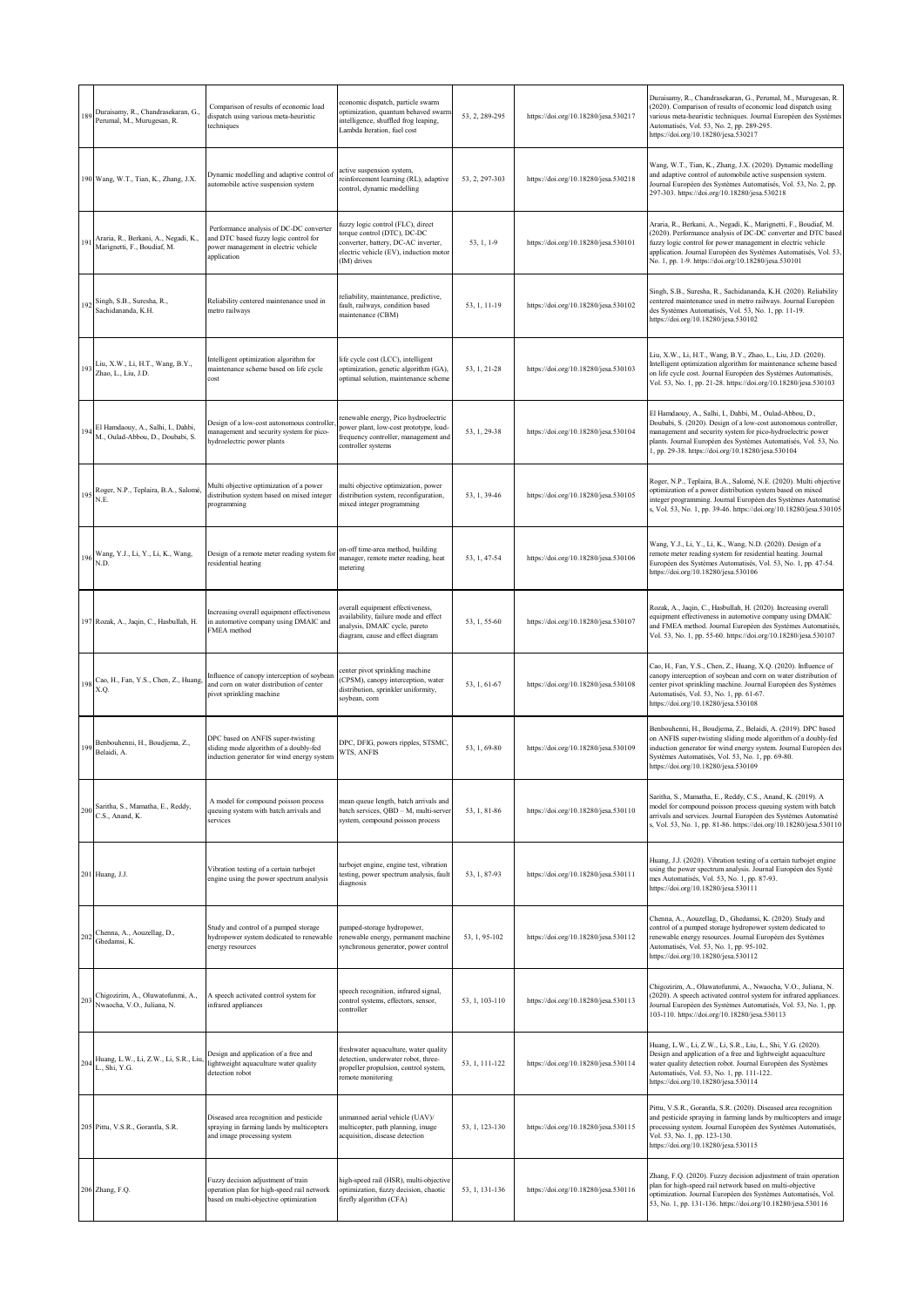|     | 207 Said, B.M., Eddine, K.D., Salim, C.                                                           | Artificial neuron network based faults<br>detection and localization in the high<br>voltage transmission lines with Mho<br>distance relay                                   | fault detection and localization,<br>diagnosis, high voltage transmission,<br>Mho distance relay, artificial neural<br>network                                          | 53, 1, 137-147 | https://doi.org/10.18280/jesa.530117 | Said, B.M., Eddine, K.D., Salim, C. (2020). Artificial neuron<br>network based faults detection and localization in the high voltage<br>transmission lines with Mho distance relay. Journal Européen des<br>Systèmes Automatisés, Vol. 53, No. 1, pp. 137-147.<br>https://doi.org/10.18280/jesa.530117                                            |
|-----|---------------------------------------------------------------------------------------------------|-----------------------------------------------------------------------------------------------------------------------------------------------------------------------------|-------------------------------------------------------------------------------------------------------------------------------------------------------------------------|----------------|--------------------------------------|---------------------------------------------------------------------------------------------------------------------------------------------------------------------------------------------------------------------------------------------------------------------------------------------------------------------------------------------------|
|     | 208 Yang, B.                                                                                      | Multi-goal driven optimization of the beam<br>in straight-side two-point press                                                                                              | mechanical press, beam, parametric<br>design, multi-goal driven optimization<br>(multi-GDO)                                                                             | 53, 1, 149-155 | https://doi.org/10.18280/jesa.530118 | Yang, B. (2020). Multi-goal driven optimization of the beam in<br>straight-side two-point press. Journal Européen des Systèmes<br>Automatisés, Vol. 53, No. 1, pp. 149-155.<br>https://doi.org/10.18280/jesa.530118                                                                                                                               |
|     | 209 Belhadj, S., Belmokhtar, K., Ghedamsi, K.                                                     | Improvement of energy management control<br>strategy of fuel cell hybrid electric vehicles<br>based on artificial intelligence techniques                                   | nybrid electric vehicle, energy<br>management strategy, hydrogen<br>economy, autonomy, lifetime,<br>efficiency, artificial intelligence<br>algorithm, battery/FC/PV     | 52, 6, 541-550 | https://doi.org/10.18280/jesa.520601 | Belhadj, S., Belmokhtar, K., Ghedamsi, K. (2019). Improvement<br>of energy management control strategy of fuel cell hybrid electric<br>vehicles based on artificial intelligence techniques. Journal Europ<br>éen des Systèmes Automatisés, Vol. 52, No. 6, pp. 541-550.<br>https://doi.org/10.18280/jesa.520601                                  |
|     | 210 Aliyev, E.A.                                                                                  | Modeling of the inking apparatus of the<br>sheet printing machine                                                                                                           | nking apparatus, offset printing,<br>distribution model, dynamic<br>characteristic                                                                                      | 52, 6, 551-557 | https://doi.org/10.18280/jesa.520602 | Aliyev, E.A. (2019). Modeling of the inking apparatus of the<br>sheet printing machine. Journal Européen des Systèmes<br>Automatisés, Vol. 52, No. 6, pp. 551-557.<br>https://doi.org/10.18280/jesa.520602                                                                                                                                        |
|     | 211 Lu, H., Wang, T.C.                                                                            | An extension decision tree algorithm for<br>lightweight design of autobody structure                                                                                        | autobody lightweight design,<br>extension model, divergence<br>reasoning, extension transform,<br>extension decision tree (EDT) model                                   | 52, 6, 559-567 | https://doi.org/10.18280/jesa.520603 | Lu, H., Wang, T.C. (2019). An extension decision tree algorithm<br>for lightweight design of autobody structure. Journal Européen<br>des Systèmes Automatisés, Vol. 52, No. 6, pp. 559-567.<br>https://doi.org/10.18280/jesa.520603                                                                                                               |
|     | Sequeira, A.A., Mohammed, S.,<br>212 Kumar, A.A., Sameer, M., Kareem,<br>Y.A., Sachidananda, K.H. | Design and fabrication of battery operated<br>forklift                                                                                                                      | battery operated, automatic, steering,<br>four wheel                                                                                                                    | 52, 6, 569-574 | https://doi.org/10.18280/jesa.520604 | Sequeira, A.A., Mohammed, S., Kumar, A.A., Sameer, M.,<br>Kareem, Y.A., Sachidananda, K.H. (2019). Design and<br>fabrication of battery operated forklift. Journal Européen des Systè<br>mes Automatisés, Vol. 52, No. 6, pp. 569-574.<br>https://doi.org/10.18280/jesa.520604                                                                    |
|     | 213 Pi, J.L., Zhang, W.M., Zhang, S.F.,<br>Pi, C.M., Xie, C.H.                                    | A separated adaptive control strategy for<br>different conditions based on flexible<br>dynamics equation of robot manipulator                                               | flexible dynamics, lagrange's<br>equation, adaptive control,<br>nanipulator                                                                                             | 52, 6, 575-585 | https://doi.org/10.18280/jesa.520605 | Pi, J.L., Zhang, W.M., Zhang, S.F., Pi, C.M., Xie, C.H. (2019). A<br>separated adaptive control strategy for different conditions based<br>on flexible dynamics equation of robot manipulator. Journal<br>Européen des Systèmes Automatisés, Vol. 52, No. 6, pp. 575-585.<br>https://doi.org/10.18280/jesa.520605                                 |
|     | 214 Dasari, M.S., Mani, V.                                                                        | Simulation and analysis of PI and NN tuned<br>PI controllers for transformer based three-<br>phase multi-level inverter with MC-PWM<br>techniques                           | multi carrier PWM, multi-level<br>inverter, PD, POD, APOD, THD                                                                                                          | 52, 6, 587-598 | https://doi.org/10.18280/jesa.520606 | Dasari, M.S., Mani, V. (2019). Simulation and analysis of PI and<br>NN tuned PI controllers for transformer based three-phase multi-<br>level inverter with MC-PWM techniques. Journal Européen des<br>Systèmes Automatisés, Vol. 52, No. 6, pp. 587-598.<br>https://doi.org/10.18280/jesa.520606                                                 |
| 215 | Chandrasekaran, G., Kumarasamy,<br>V., Chinraj, G.                                                | Test scheduling of core based system-on-<br>chip using modified ant colony optimization                                                                                     | System-On-Chip (SoC), Test Access<br>Mechanism (TAM), Ant Colony<br>Optimization (ACO), artificial<br>intelligence, modified ant colony<br>optimization                 | 52, 6, 599-605 | https://doi.org/10.18280/jesa.520607 | Chandrasekaran, G., Kumarasamy, V., Chinraj, G. (2019). Test<br>scheduling of core based system-on-chip using modified ant<br>colony optimization Journal Européen des Systèmes Automatisés,<br>Vol. 52, No. 6, pp. 599-605.<br>https://doi.org/10.18280/jesa.520607                                                                              |
|     | 216 Wu, D.                                                                                        | Multi-objective Decision-making of new<br>etailing terminals based on particle swarm<br>optimization and genetic algorithm                                                  | new retailing, multi-type terminals,<br>retailing scenes, elite recombination,<br>directed optimization, particle swarm<br>optimization (PSO), genetic algorithm<br>GA) | 52, 6, 607-615 | https://doi.org/10.18280/jesa.520608 | Wu, D. (2019). Multi-objective Decision-making of new retailing<br>erminals based on particle swarm optimization and genetic<br>algorithm. Journal Européen des Systèmes Automatisés, Vol. 52,<br>No. 6, pp. 607-615. https://doi.org/10.18280/jesa.520608                                                                                        |
|     | 217 Badugu, J., Obulesu, Y.P., Babu,<br>C.S.                                                      | Recharging methods of electric vehicles in<br>residential distribution systems                                                                                              | Electric Vehicles (EVs), coordinated<br>charging, load curve, unplanned<br>charging, Smart Load Management<br>(SLM)                                                     | 52, 6, 617-623 | https://doi.org/10.18280/jesa.520609 | Badugu, J., Obulesu, Y.P., Babu, C.S. (2019). Recharging<br>methods of electric vehicles in residential distribution systems.<br>Journal Européen des Systèmes Automatisés, Vol. 52, No. 6, pp.<br>617-623. https://doi.org/10.18280/jesa.520609                                                                                                  |
|     | 218 Tang, Y., Wang, Z.W., Zhang, Y.,<br>Fang, R.                                                  | Analysis on information sharing in forest<br>product supply chain based on evolutionary<br>game theory                                                                      | Forest Product Supply Chain (FPSC),<br>Information Sharing (IS),<br>Evolutionary Game Theory,<br>Equilibrium Strategy                                                   | 52, 6, 625-630 | https://doi.org/10.18280/jesa.520610 | Tang, Y., Wang, Z.W., Zhang, Y., Fang, R. (2019). Analysis on<br>information sharing in forest product supply chain based on<br>evolutionary game theory. Journal Européen des Systèmes<br>Automatisés, Vol. 52, No. 6, pp. 625-630.<br>https://doi.org/10.18280/jesa.520610                                                                      |
|     | 219 Saritha, S., Mamatha, E., Reddy, C.S.                                                         | Performance measures of online warehouse<br>service system with replenishment policy                                                                                        | nventory system, replenishment<br>orders, markov process, queuing<br>system, cost optimization                                                                          | 52, 6, 631-638 | https://doi.org/10.18280/jesa.520611 | Saritha, S., Mamatha, E., Reddy, C.S. (2019). Performance<br>neasures of online warehouse service system with replenishment<br>policy. Journal Européen des Systèmes Automatisés, Vol. 52, No.<br>5, pp. 631-638. https://doi.org/10.18280/jesa.520611                                                                                            |
|     | 220 Wang, M., Zhang, X.M., Fan, M.Y., Hao, M.                                                     | Influencing factors of channel collaboration<br>in multi-channel supply chain: A contextual<br>ambidexterity-based analysis from the<br>perspective of traditional retailer | multi-channel supply chain (SC),<br>channel collaboration, contextual<br>ambidexterity, traditional sales<br>channel, direct sales channel                              | 52, 6, 639-647 | https://doi.org/10.18280/jesa.520612 | Wang, M., Zhang, X.M., Fan, M.Y., Hao, M. (2019). Influencing<br>factors of channel collaboration in multi-channel supply chain: A<br>contextual ambidexterity-based analysis from the perspective of<br>traditional retailer. Journal Européen des Systèmes Automatisés,<br>Vol. 52, No. 6, pp. 639-647.<br>https://doi.org/10.18280/jesa.520612 |
| 221 | Medjadji, A., Mazari, M., Kebir, T.,<br>Belaziz, A.                                               | Simulation study of fatigue lifetime in<br>PE100 pipes                                                                                                                      | Fatigue Lifetime, PE100 Pipes, High<br>Density of Polyethylene HDPE                                                                                                     | 52, 6, 649-654 | https://doi.org/10.18280/jesa.520613 | Medjadji, A., Mazari, M., Kebir, T., Belaziz, A. (2019).<br>Simulation study of fatigue lifetime in PE100 pipes. Journal<br>Européen des Systèmes Automatisés, Vol. 52, No. 6, pp. 649-654.<br>https://doi.org/10.18280/jesa.520613                                                                                                               |
|     | 222 Manukonda, D., Gorantla, S.R.                                                                 | Simulation of model predictive controller<br>based oscillatory water pumping system for<br>residential applications                                                         | vortex bladeless wind turbine, model<br>predictive controller, maximum power<br>point tracking, single phase induction<br>notor, battery management system              | 52, 6, 655-661 | https://doi.org/10.18280/jesa.520614 | Manukonda, D., Gorantla, S.R. (2019). Simulation of model<br>predictive controller based oscillatory water pumping system for<br>residential applications. Journal Européen des Systèmes<br>Automatisés, Vol. 52, No. 6, pp. 655-661.<br>https://doi.org/10.18280/jesa.520614                                                                     |
| 223 | Joshy, A., Dsouza, R., Muthirulan,<br>V., Sachidananda, K.H.                                      | Experimental analysis on the turning of<br>aluminum alloy 7075 based on taguchi<br>method and artificial neural network                                                     | urning, feed rate, cutting speed, depth<br>of cut, surface roughness, Artificial<br>Neural Network (ANN), taguchi<br>method, machining                                  | 52, 5, 429-437 | https://doi.org/10.18280/jesa.520501 | Joshy, A., Dsouza, R., Muthirulan, V., Sachidananda, K.H.<br>(2019). Experimental analysis on the turning of aluminum alloy<br>7075 based on taguchi method and artificial neural network.<br>Journal Européen des Systèmes Automatisés, Vol. 52, No. 5, pp.<br>429-437. https://doi.org/10.18280/jesa.520501                                     |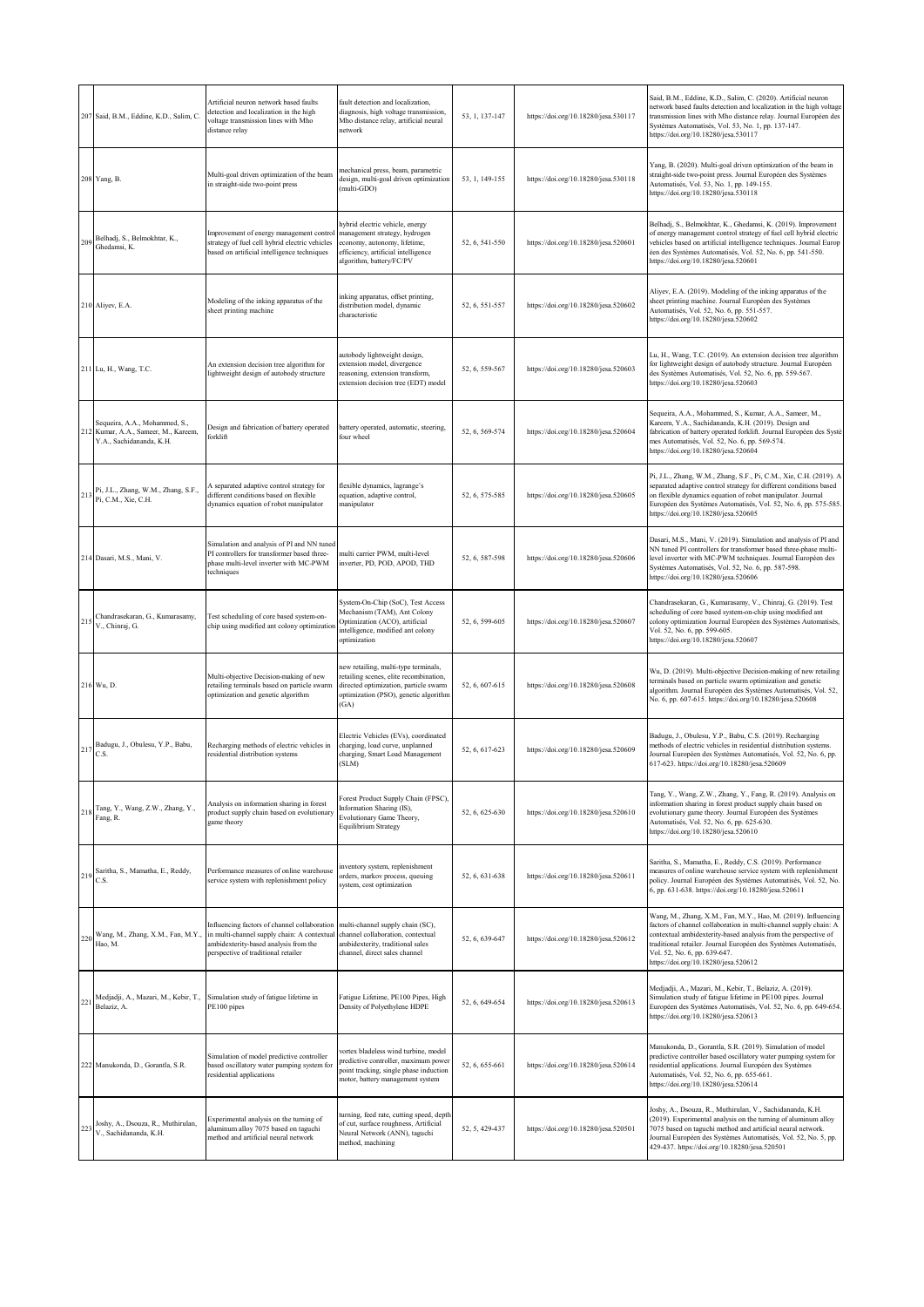| 224 | Wahdan, H.G., Abdelslam, H.E.,<br>Abou-El-Enien, T.H.M., Kassem,<br>S.S.                  | Sustainable product design through non-<br>dominated sorting cuckoo search                                                                                        | Modular Design, Design Structure<br>Matrix (DSM), clustering, non-<br>dominated sorting, cuckoo search,<br>multi-objective optimization                                                                                               | 52, 5, 439-447 | https://doi.org/10.18280/jesa.520502 | Wahdan, H.G., Abdelslam, H.E., Abou-El-Enien, T.H.M.,<br>Kassem, S.S. (2019). Sustainable product design through non-<br>dominated sorting cuckoo search. Journal Européen des Systèmes<br>Automatisés, Vol. 52, No. 5, pp. 439-447.<br>https://doi.org/10.18280/jesa.520502                                                                                |
|-----|-------------------------------------------------------------------------------------------|-------------------------------------------------------------------------------------------------------------------------------------------------------------------|---------------------------------------------------------------------------------------------------------------------------------------------------------------------------------------------------------------------------------------|----------------|--------------------------------------|-------------------------------------------------------------------------------------------------------------------------------------------------------------------------------------------------------------------------------------------------------------------------------------------------------------------------------------------------------------|
| 225 | Souhila, A.B., Fethi, D., Abdelhafid,                                                     | Design of a sliding mode observer based on<br>computed torque control for hyper dynamic<br>manipulation                                                           | computed torque, golf swing robot,<br>hyper dynamic manipulation, sliding<br>mode observer, stability                                                                                                                                 | 52, 5, 449-456 | https://doi.org/10.18280/jesa.520503 | Souhila, A.B., Fethi, D., Abdelhafid, O. (2019). Design of a<br>sliding mode observer based on computed torque control for hyper<br>dynamic manipulation. Journal Européen des Systèmes Automatis<br>és, Vol. 52, No. 5, pp. 449-456.<br>https://doi.org/10.18280/jesa.520503                                                                               |
|     | 226 Feng, M., Cheng, Y.R.                                                                 | Optimization of drop-and-pull transport<br>network based on shared freight station and<br>hub-and-spoke network                                                   | Drop-And-Pull (D-P) Transport, Hub-<br>And-Spoke (H-S) network, shared<br>freight station, optimization                                                                                                                               | 52, 5, 457-464 | https://doi.org/10.18280/jesa.520504 | Feng, M., Cheng, Y.R. (2019). Optimization of drop-and-pull<br>transport network based on shared freight station and hub-and-<br>spoke network. Journal Européen des Systèmes Automatisés, Vol.<br>52, No. 5, pp. 457-464. https://doi.org/10.18280/jesa.520504                                                                                             |
|     | 227 Abdelrazik, M.A., Elsheikh, A.T.,<br>Zayan, M.A., Elhady, A.B.M.                      | A novel systems engineering methodology<br>pased on transdisciplinary quality system<br>development lifecycle model. Journal Europ<br>en des Systèmes Automatisés | <b>Transdisciplinary Quality System</b><br>Development Lifecycle (TQSDL)<br>Model, Model-Based Systems<br>Engineering (MBSE), Dependency<br>Structure Matrix (DSM), Quality<br>Function Deployment (QFD), Systems<br>Engineering (SE) | 52, 5, 465-476 | https://doi.org/10.18280/jesa.520505 | Abdelrazik, M.A., Elsheikh, A.T., Zayan, M.A., Elhady, A.B.M.<br>2019). A novel systems engineering methodology based on<br>ransdisciplinary quality system development lifecycle model.<br>Journal Européen des Systèmes Automatisés. Journal Européen<br>des Systèmes Automatisés, Vol. 52, No. 5, pp. 465-476.<br>https://doi.org/10.18280/jesa.520505   |
|     | 228 Lu, Y.P., Pei, X., Zhang, C.Z., Luo, H.Y., Liu, B., Ma, Z.D.                          | Design of multimodal transport path<br>optimization model and dual pheromone<br>hybrid algorithm                                                                  | Multimodal Transport, Path<br>Optimization, Scale Effect, Genetic<br>Algorithm (GA), Ant Colony<br>Optimization (ACO)                                                                                                                 | 52, 5, 477-484 | https://doi.org/10.18280/jesa.520506 | Lu, Y.P., Pei, X., Zhang, C.Z., Luo, H.Y., Liu, B., Ma, Z.D.<br>(2019). Design of multimodal transport path optimization model<br>and dual pheromone hybrid algorithm. Journal Européen des Syst<br>èmes Automatisés, Vol. 52, No. 5, pp. 477-484.<br>https://doi.org/10.18280/jesa.520506                                                                  |
| 229 | Vijayan, N., Raj, S.A., Muthirulan,<br>V., Sachidananda, K.H.                             | Design and fabrication of a continuous<br>polishing machine                                                                                                       | polishing, surface roughness, surface<br>finish, machining                                                                                                                                                                            | 52, 5, 485-493 | https://doi.org/10.18280/jesa.520507 | Vijayan, N., Raj, S.A., Muthirulan, V., Sachidananda, K.H.<br>(2019). Design and fabrication of a continuous polishing<br>machine. Journal Européen des Systèmes Automatisés, Vol. 52,<br>No. 5, pp. 485-493. https://doi.org/10.18280/jesa.520507                                                                                                          |
|     | $230$ Chen, C.X., Wei, L.Y., Chen, Z.Y.,<br>Guo, C.J.                                     | Operation planning for freight block trains<br>asing released transport capacity of existing<br>railways                                                          | Passenger-Dedicated Lines (PDLs),<br>Freight Block Trains (FBTs),<br>operation planning, sensitivity<br>analysis                                                                                                                      | 52, 5, 495-500 | https://doi.org/10.18280/jesa.520508 | Chen, C.X., Wei, L.Y., Chen, Z.Y., Guo, C.J. (2019). Operation<br>blanning for freight block trains using released transport capacity<br>of existing railways. Journal Européen des Systèmes Automatisés,<br>Vol. 52, No. 5, pp. 495-500.<br>https://doi.org/10.18280/jesa.520508                                                                           |
|     | 231 Nelaturi, N., Devi, G.L.                                                              | A product recommendation model based on<br>recurrent neural network                                                                                               | Recurrent Neural Network (RNN),<br>purchase patterns, deep learning,<br>bidirectional model, attention<br>mechanism                                                                                                                   | 52, 5, 501-507 | https://doi.org/10.18280/jesa.520509 | Nelaturi, N., Devi, G.L. (2019). A product recommendation<br>model based on recurrent neural network. Journal Européen des<br>Systèmes Automatisés, Vol. 52, No. 5, pp. 501-507.<br>https://doi.org/10.18280/jesa.520509                                                                                                                                    |
|     | 232 Deng, F., Liu, X.Y., Zhang, N.,<br>Zhang, F.X.                                        | Dimension synthesis of a 3T2R labelling<br>obot with hybrid mechanism                                                                                             | hybrid mechanism, dimension<br>synthesis, jacobian matrix, pareto<br>frontier approach, multi-objective<br>optimization                                                                                                               | 52, 5, 509-514 | https://doi.org/10.18280/jesa.520510 | Deng, F., Liu, X.Y., Zhang, N., Zhang, F.X. (2019). Dimension<br>synthesis of a 3T2R labelling robot with hybrid mechanism.<br>Journal Européen des Systèmes Automatisés, Vol. 52, No. 5, pp.<br>509-514. https://doi.org/10.18280/jesa.520510                                                                                                              |
|     | 233 Garziad, M., Saka, A.                                                                 | Influence of rider on the stability and<br>control of two wheeled vehicles                                                                                        | two-wheeled vehicle, rider, lean<br>torque, steering torque, Proportional-<br>Integral-Derivative (PID) Controller                                                                                                                    | 52, 5, 515-520 | https://doi.org/10.18280/jesa.520511 | Garziad, M., Saka, A. (2019). Influence of rider on the stability<br>and control of two wheeled vehicles. Journal Européen des Systè<br>mes Automatisés, Vol. 52, No. 5, pp. 515-520.<br>https://doi.org/10.18280/jesa.520511                                                                                                                               |
|     | 234 Khaldi, L., Iffouzar, K., Ghedamsi,<br>K., Aouzellag, D.                              | Performance analysis of five-phase<br>induction machine under unbalanced<br>parameters                                                                            | performance analysis, five-phase<br>induction machine, stator and rotor<br>resistance variation, joule losses,<br>orque ripples, mechanical speed                                                                                     | 52, 5, 521-526 | https://doi.org/10.18280/jesa.520512 | Khaldi, L., Iffouzar, K., Ghedamsi, K., Aouzellag, D. (2019).<br>Performance analysis of five-phase induction machine under<br>unbalanced parameters. Journal Européen des Systèmes<br>Automatisés, Vol. 52, No. 5, pp. 521-526.<br>https://doi.org/10.18280/jesa.520512                                                                                    |
|     | 235 Li, L., Huang, Y., Guo, X.X.                                                          | Kinematics modelling and experimental<br>analysis of a six-joint manipulator                                                                                      | denavit and hartenberg (D-H)<br>parameters, manipulator, kinematics<br>modelling, simulation                                                                                                                                          | 52, 5, 527-533 | https://doi.org/10.18280/jesa.520513 | Li, L., Huang, Y., Guo, X.X. (2019). Kinematics modelling and<br>experimental analysis of a six-joint manipulator. Journal Européen<br>des Systèmes Automatisés, Vol. 52, No. 5, pp. 527-533.<br>https://doi.org/10.18280/jesa.520513                                                                                                                       |
| 236 | Rao, D., Latha, C.P., Kumar, N.B.,<br>Venkatesh, P.M.                                     | Oppositional teaching and learning based<br>optimization of economical load dispatch<br>problem with valve point loading effect                                   | economic load dispatch (ELD), cost<br>function, oppositional teaching and<br>learning based optimization<br>(OTLBO), valve point loading effect                                                                                       | 52, 5, 535-540 | https://doi.org/10.18280/jesa.520514 | Rao, D., Latha, C.P., Kumar, N.B., Venkatesh, P.M. (2019).<br>Oppositional teaching and learning based optimization of<br>economical load dispatch problem with valve point loading effect.<br>Journal Européen des Systèmes Automatisés, Vol. 52, No. 5, pp.<br>535-540. https://doi.org/10.18280/jesa.520514                                              |
|     | Vovna, O.V., Laktionov, I.S.,<br>237 Dobrovolska, L.O., Kabanets, M.M.,<br>Lebediev, V.A. | Evaluation of metrological characteristics of<br>computerized conductivity meter of<br>irrigation solution based on the uncertainty<br>theory                     | electrical conductivity, greenhouses,<br>arduino, piecewise linear<br>approximation, hardware components<br>software                                                                                                                  | 52, 4, 333-340 | https://doi.org/10.18280/jesa.520401 | Vovna, O.V., Laktionov, I.S., Dobrovolska, L.O., Kabanets,<br>M.M., Lebediev, V.A. (2019). Evaluation of metrological<br>characteristics of a computerized conductivity meter of irrigation<br>solution based on the uncertainty theory. Journal Européen des<br>Systèmes Automatisés, Vol. 52, No. 4, pp. 333-340.<br>https://doi.org/10.18280/jesa.520401 |
| 238 | Bouamama, M., Elmeiche, A.,<br>Elhennani, A., Kebir, T.                                   | Dynamic stability analysis of functionally<br>graded timoshenko beams with internal<br>viscous damping distribution                                               | dynamic stability, functionally graded<br>material (FGM), timoshenko beam,<br>internal viscous damping, finite<br>element method, eigenfrequencies                                                                                    | 52, 4, 341-346 | https://doi.org/10.18280/jesa.520402 | Bouamama, M., Elmeiche, A., Elhennani, A., Kebir, T. (2019).<br>Dynamic stability analysis of functionally graded timoshenko<br>beams with internal viscous damping distribution. Journal Europé<br>en des Systèmes Automatisés, Vol. 52, No. 4, pp. 341-346.<br>https://doi.org/10.18280/jesa.520402                                                       |
|     | 239 Lan, C.F.                                                                             | A coordination contract for green<br>agricultural product supply chain with<br>stochastic output                                                                  | green supply chain (SC), two-part<br>tariff (TPT) contract, stochastic<br>output, coordination                                                                                                                                        | 52, 4, 347-354 | https://doi.org/10.18280/jesa.520403 | Lan, C.F. (2019). A coordination contract for green agricultural<br>product supply chain with stochastic output. Journal Européen des<br>Systèmes Automatisés, Vol. 52, No. 4, pp. 347-354.<br>https://doi.org/10.18280/jesa.520403                                                                                                                         |
|     | 240 Verma, V., Chauhan, P., Gupta, M.K.                                                   | Disturbance observer-assisted trajectory<br>tracking control for surgical robot<br>manipulator                                                                    | nonlinear control, disturbance<br>observer, kinematics, dynamic<br>modeling, tracking                                                                                                                                                 | 52, 4, 355-362 | https://doi.org/10.18280/jesa.520404 | Verma, V., Chauhan, P., Gupta, M.K. (2019). Disturbance<br>observer-assisted trajectory tracking control for surgical robot<br>manipulator. Journal Européen des Systèmes Automatisés, Vol.<br>52, No. 4, pp. 355-362. https://doi.org/10.18280/jesa.520404                                                                                                 |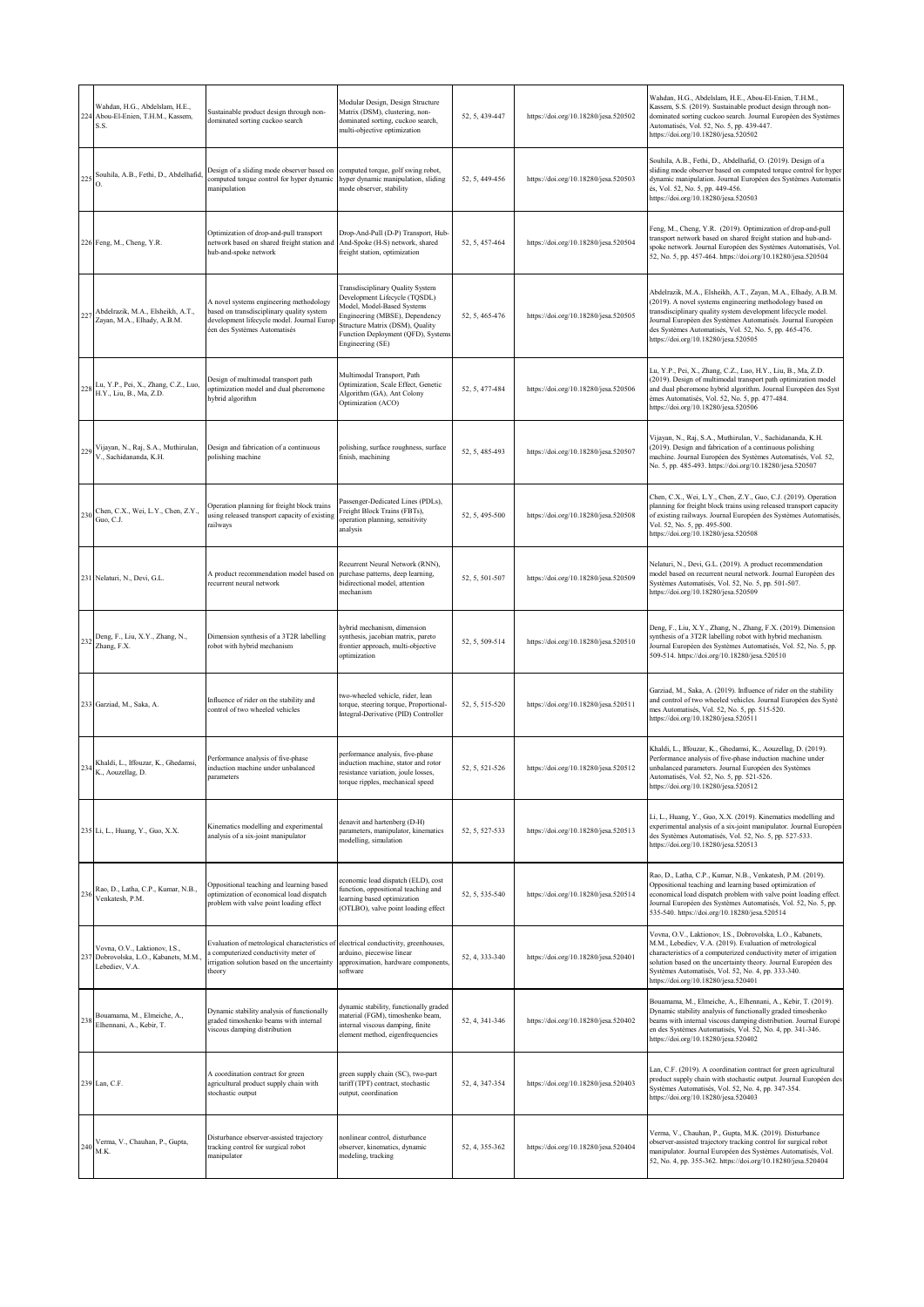|     | 241 Mu, W.Z.                                                  | A big data-based prediction model for<br>purchase decisions of consumers on cross-<br>porder e-commerce platforms                   | big data, purchase decision,<br>prediction, cross-border e-commerce<br>platform, multilayer perceptron (MLP)                                                                                                                   | 52, 4, 363-368 | https://doi.org/10.18280/jesa.520405 | Mu, W.Z. (2019). A big data-based prediction model for<br>purchase decisions of consumers on cross-border e-commerce<br>platforms. Journal Européen des Systèmes Automatisés, Vol. 52,<br>No. 4, pp. 363-368. https://doi.org/10.18280/jesa.520405                                                     |
|-----|---------------------------------------------------------------|-------------------------------------------------------------------------------------------------------------------------------------|--------------------------------------------------------------------------------------------------------------------------------------------------------------------------------------------------------------------------------|----------------|--------------------------------------|--------------------------------------------------------------------------------------------------------------------------------------------------------------------------------------------------------------------------------------------------------------------------------------------------------|
|     | 242 Anand, K., Mamatha, E., Reddy,<br>C.S., Prabha, M.        | Design of neural network based expert<br>system for automated lime kiln system                                                      | artificial neural network, optimization,<br>lime kiln, shell temperature, furnace<br>oil consumption, intelligent controller                                                                                                   | 52, 4, 369-376 | https://doi.org/10.18280/jesa.520406 | Anand, K., Mamatha, E., Reddy, C.S., Prabha, M. (2019).<br>Design of neural network based expert system for automated lime<br>kiln system. Journal Européen des Systèmes Automatisés, Vol.<br>52, No. 4, pp. 369-376. https://doi.org/10.18280/jesa.520406                                             |
|     | 243 Dong, L.L., Wu, J., Wang, W.                              | A safe evacuation mode for ultradeep<br>underground space in urban rail transit<br>stations                                         | safe evacuation mode, ultradeep<br>underground public spaces, horizontal<br>shelter, vertical evacuation system                                                                                                                | 52, 4, 377-385 | https://doi.org/10.18280/jesa.520407 | Dong, L.L., Wu, J., Wang, W. (2019). A safe evacuation mode for<br>altradeep underground space in urban rail transit stations. Journal<br>Européen des Systèmes Automatisés, Vol. 52, No. 4, pp. 377-385.<br>https://doi.org/10.18280/jesa.520407                                                      |
|     | 244 Aswal, A., Jha, A., Tiwari, A., Modi, Y.K.                | CNC turning parameter optimization for<br>surface roughness of aluminium-2014 alloy<br>using Taguchi methodology                    | analysis of variance (ANOVA),<br>computer numerical control (CNC)<br>turning, optimization, taguchi method,<br>surface roughness, signal-to-noise<br>ratio (SNR)                                                               | 52, 4, 387-390 | https://doi.org/10.18280/jesa.520408 | Aswal, A., Jha, A., Tiwari, A., Modi, Y.K. (2019). CNC turning<br>parameter optimization for surface roughness of aluminium-2014<br>alloy using Taguchi methodology. Journal Européen des Systèmes<br>Automatisés, Vol. 52, No. 4, pp. 387-390.<br>https://doi.org/10.18280/jesa.520408                |
|     | 245 Li, D., Liu, C.H., Li, K.                                 | A remanufacturing logistics network model<br>based on improved multi-objective ant<br>colony optimization                           | remanufacturing logistics network,<br>carbon emissions, multi-objective ant<br>colony optimization (MACO), genetic<br>algorithm (GA)                                                                                           | 52, 4, 391-395 | https://doi.org/10.18280/jesa.520409 | Li, D., Liu, C.H., Li, K. (2019). A remanufacturing logistics<br>network model based on improved multi-objective ant colony<br>optimization. Journal Européen des Systèmes Automatisés, Vol.<br>52, No. 4, pp. 391-395. https://doi.org/10.18280/jesa.520409                                           |
|     | 246 Ali, A.A., Hegaze, M.M., Elrodesly, A.S.                  | Maximizing the onboard capability of the<br>spacecraft attitude control system based on<br>optimal use of reaction wheels           | attitude control system, optimal<br>configuration, reaction wheels,<br>spacecraft (SC) agility, torque<br>envelope                                                                                                             | 52, 4, 397-407 | https://doi.org/10.18280/jesa.520410 | Ali, A.A., Hegaze, M.M., Elrodesly, A.S. (2019). Maximizing the<br>onboard capability of the spacecraft attitude control system based<br>on optimal use of reaction wheels. Journal Européen des Systèmes<br>Automatisés, Vol. 52, No. 4, pp. 397-407<br>https://doi.org/10.18280/jesa.520410          |
|     | 247 Qu, C.G., Cao, H.L., Sun, S., Xu,<br>M.J.                 | Modelling of fuel flow in climb phase<br>through multiple linear regression based on<br>the data collected by quick access recorder | fuel flow, quick access recorder<br>(QAR), multiple linear regression,<br>prediction                                                                                                                                           | 52, 4, 409-413 | https://doi.org/10.18280/jesa.520411 | Qu, C.G., Cao, H.L., Sun, S., Xu, M.J. (2019). Modelling of fuel<br>flow in climb phase through multiple linear regression based on<br>the data collected by quick access recorder. Journal Européen des<br>Systèmes Automatisés, Vol. 52, No. 4, pp. 409-413.<br>https://doi.org/10.18280/jesa.520411 |
|     | 248 Asfar, J., Atieh, A., Al-Mbaideen, R                      | Fechno-economic analysis of a microgrid<br>nybrid renewable energy system in Jordan                                                 | sybrid renewable energy systems,<br>nomer software, microgrid,<br>optimization                                                                                                                                                 | 52, 4, 415-423 | https://doi.org/10.18280/jesa.520412 | Asfar, J., Atieh, A., Al-Mbaideen, R. (2019). Techno-economic<br>analysis of a microgrid hybrid renewable energy system in Jordan<br>Journal Européen des Systèmes Automatisés, Vol. 52, No. 4, pp.<br>415-423. https://doi.org/10.18280/jesa.520412                                                   |
|     | 249 Wahyuadnyana, K.D., Gunawan,<br>A.A.N., Paramarta, I.B.A. | Remote control of room lights and coolers<br>automation system SMS based                                                            | m35 sensors, passive infrared receiver<br>(PIR) sensors, automation system,<br>remote control, light intensity                                                                                                                 | 52, 4, 425-428 | https://doi.org/10.18280/jesa.520413 | Wahyuadnyana, K.D., Gunawan, A.A.N., Paramarta, I.B.A.<br>(2019). Remote control of room lights and coolers automation<br>system SMS based. Journal Européen des Systèmes Automatisés,<br>Vol. 52, No. 4, pp. 425-428.<br>https://doi.org/10.18280/jesa.520413                                         |
|     | 250 Avanzini, P.                                              | Energy and economy: A thermodynamic<br>approach                                                                                     | turning, feed rate, cutting speed, depth<br>of cut, surface roughness, artificial<br>neural network (ANN), taguchi<br>method, machining                                                                                        | 52, 3, 429-437 | https://doi.org/10.18280/jesa.520301 | Avanzini, P. (2019). Energy and economy: A thermodynamic<br>approach. Journal Européen des Systèmes Automatisés, Vol. 52,<br>No. 3, pp. 429-437. https://doi.org/10.18280/jesa.520301                                                                                                                  |
|     | 251 Sun, Z.L., Lv, G., Luo, Z.Y., Xie, C.Y., Wang, W.         | A novel automatic detection model for<br>single line-to-ground fault                                                                | modular design, design structure<br>matrix (DSM), clustering, non-<br>dominated sorting, cuckoo search,<br>multi-objective optimization                                                                                        | 52, 3, 439-448 | https://doi.org/10.18280/jesa.520302 | Sun, Z.L., Lv, G., Luo, Z.Y., Xie, C.Y., Wang, W. (2019). A<br>novel automatic detection model for single line-to-ground fault.<br>Journal Européen des Systèmes Automatisés, Vol. 52, No. 3, pp.<br>439-448. https://doi.org/10.18280/jesa.520302                                                     |
| 252 | Sharma, N.R., Agrawal, H., Mishra,<br>A.K.                    | Maintenance schedules of mining HEMM<br>using an optimization framework model                                                       | computed torque, golf swing robot,<br>hyper dynamic manipulation, sliding<br>mode observer, stability                                                                                                                          | 52, 3, 449-456 | https://doi.org/10.18280/jesa.520303 | Sharma, N.R., Agrawal, H., Mishra, A.K. (2019). Maintenance<br>schedules of mining HEMM using an optimization framework<br>model. Journal Européen des Systèmes Automatisés, Vol. 52, No.<br>3, pp. 449-456. https://doi.org/10.18280/jesa.520303                                                      |
|     | 253 Chen, W., Hao, Y.F., Jin, N.Q.J.                          | Product collaborative innovation of project-<br>based supply chain under the influence of<br>knowledge input                        | computed torque, golf swing robot,<br>1yper dynamic manipulation, sliding<br>node observer, stability                                                                                                                          | 52, 3, 457-464 | https://doi.org/10.18280/jesa.520304 | Chen, W., Hao, Y.F., Jin, N.Q.J. (2019). Product collaborative<br>innovation of project-based supply chain under the influence of<br>knowledge input. Journal Européen des Systèmes Automatisés,<br>Vol. 52, No. 3, pp. 457-464.<br>https://doi.org/10.18280/jesa.520304                               |
|     | 254 Yamparala, R., Perumal, B.                                | Secure data transmission with effective<br>routing method using group key<br>management techniques-A survey                         | Transdisciplinary Quality System<br>Development Lifecycle (TQSDL)<br>Model, Model-Based Systems<br>Engineering (MBSE), Dependency<br>Structure Matrix (DSM), Quality<br>Function Deployment (QFD), Systems<br>Engineering (SE) | 52, 3, 465-476 | https://doi.org/10.18280/jesa.520305 | Yamparala, R., Perumal, B. (2019). Secure data transmission with<br>effective routing method using group key management<br>techniques-A survey. Journal Européen des Systèmes Automatisé<br>i, Vol. 52, No. 3, pp. 465-476.<br>https://doi.org/10.18280/jesa.520305                                    |
|     | 255 Pan, J., Fu, Z., Chen, H.W.                               | Split delivery vehicle routing problem with<br>minimum delivery amounts                                                             | multimodal transport, path<br>optimization, scale effect, Genetic<br>Algorithm (GA), Ant Colony<br>Optimization (ACO)                                                                                                          | 52, 3, 477-484 | https://doi.org/10.18280/jesa.520306 | Pan, J., Fu, Z., Chen, H.W. (2019). Split delivery vehicle routing<br>problem with minimum delivery amounts. Journal Européen des<br>Systèmes Automatisés, Vol. 52, No. 3, pp. 477-484.<br>https://doi.org/10.18280/jesa.520306                                                                        |
| 256 | Fadel, M.Z., Rabie, M.G., Youssef,<br>A.M.                    | Modeling, simulation and control of a fly-<br>by-wire flight control system using classical<br>PID and modified PI-D controllers    | polishing, surface roughness, surface<br>finish, machining                                                                                                                                                                     | 52, 3, 485-493 | https://doi.org/10.18280/jesa.520307 | Fadel, M.Z., Rabie, M.G., Youssef, A.M. (2019). Modeling,<br>simulation and control of a fly-by-wire flight control system using<br>classical PID and modified PI-D controllers. Journal Européen des<br>Systèmes Automatisés, Vol. 52, No. 3, pp. 485-493.<br>https://doi.org/10.18280/jesa.520307    |
|     | 257 Wang, S.J.                                                | Design and simulation of a fuzzy controller<br>for automatic train driving based on multi-<br>warm optimization                     | Passenger-Dedicated Lines (PDLs),<br>Freight Block Trains (FBTs),<br>operation planning, sensitivity<br>analysis                                                                                                               | 52, 3, 495-500 | https://doi.org/10.18280/jesa.520308 | Wang, S.J. (2019). Design and simulation of a fuzzy controller for<br>utomatic train driving based on multi-swarm optimization.<br>Journal Européen des Systèmes Automatisés, Vol. 52, No. 3, pp.<br>495-500. https://doi.org/10.18280/jesa.520308                                                     |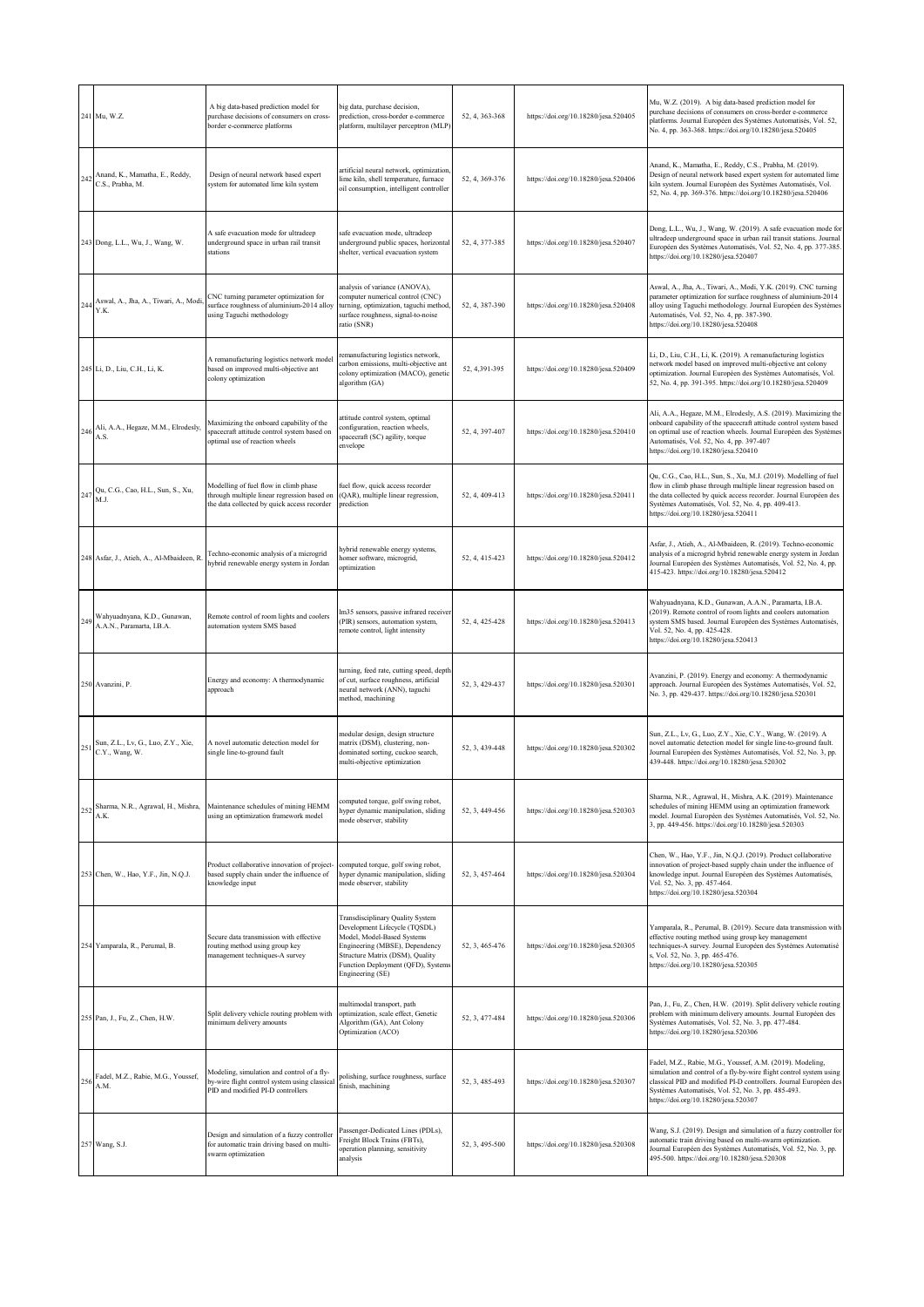| 258 | Koshy, G., Samad, B.A., Suresh, A.,<br>Shameem, M., Mana, A.P.    | Tribological behaviour of phosphonium<br>based ionic liquid blended with ZDDP                                                                                                            | ecurrent neural network (rnn),<br>purchase patterns, deep learning,<br>bidirectional model, attention<br>mechanism                                 | 52, 3, 501-507 | https://doi.org/10.18280/jesa.520309 | Koshy, G., Samad, B.A., Suresh, A., Shameem, M., Mana, A.P.<br>(2019). Tribological behaviour of phosphonium based ionic liquid<br>blended with ZDDP. Journal Européen des Systèmes Automatisé<br>s, Vol. 52, No. 3, pp. 501-507.<br>https://doi.org/10.18280/jesa.520309                                       |
|-----|-------------------------------------------------------------------|------------------------------------------------------------------------------------------------------------------------------------------------------------------------------------------|----------------------------------------------------------------------------------------------------------------------------------------------------|----------------|--------------------------------------|-----------------------------------------------------------------------------------------------------------------------------------------------------------------------------------------------------------------------------------------------------------------------------------------------------------------|
|     | 259 Zhang, W.L., Liu, M.J., Wang, X.                              | Design and simulation of a road<br>maintenance vehicle with a multi-working<br>oosition manipulator and an automatic<br>feeding mechanism                                                | nybrid mechanism, dimension<br>synthesis, Jacobian matrix, pareto<br>frontier approach, multi-objective<br>optimization                            | 52, 3, 509-514 | https://doi.org/10.18280/jesa.520310 | Zhang, W.L., Liu, M.J., Wang, X. (2019). Design and simulation<br>of a road maintenance vehicle with a multi-working position<br>manipulator and an automatic feeding mechanism. Journal Europé<br>en des Systèmes Automatisés, Vol. 52, No. 3, pp. 509-514.<br>https://doi.org/10.18280/jesa.520310            |
|     | 260 Gupta, A., Mondal, A.K., Gupta, M.K.                          | Kinematic, dynamic analysis and control of<br>3 DOF upper-limb robotic exoskeleton                                                                                                       | wo-wheeled vehicle, rider, lean<br>torque, steering torque, proportional-<br>integral-derivative (PID) controller                                  | 52, 3, 515-520 | https://doi.org/10.18280/jesa.520311 | Gupta, A., Mondal, A.K., Gupta, M.K. (2019). Kinematic,<br>dynamic analysis and control of 3 DOF upper-limb robotic<br>exoskeleton. Journal Européen des Systèmes Automatisés, Vol.<br>52, No. 3, pp. 515-520. https://doi.org/10.18280/jesa.520311                                                             |
| 261 | Abadi, M.H., Vaziri, A.M., Jajarmi,                               | On a new and efficient numerical technique<br>to solve a class of discrete-time nonlinear<br>optimal control problems                                                                    | performance analysis, five-phase<br>induction machine, stator and rotor<br>resistance variation, joule losses,<br>torque ripples, mechanical speed | 52, 3, 521-526 | https://doi.org/10.18280/jesa.520312 | Abadi, M.H., Vaziri, A.M., Jajarmi, A. (2019). On a new and<br>efficient numerical technique to solve a class of discrete-time<br>nonlinear optimal control problems. Journal Européen des Systè<br>mes Automatisés, Vol. 52, No. 3, pp. 521-526.<br>https://doi.org/10.18280/jesa.520312                       |
|     | 262 Assam, B., Messalti, S., Harrag, A.                           | New improved hybrid MPPT based on<br>backstepping-sliding mode for PV system                                                                                                             | Denavit and Hartenberg (D-H)<br>parameters, manipulator, kinematics<br>modelling, simulation                                                       | 52, 3, 527-533 | https://doi.org/10.18280/jesa.520313 | Assam, B., Messalti, S., Harrag, A. (2019). New improved hybrid<br>MPPT based on backstepping-sliding mode for PV system.<br>Journal Européen des Systèmes Automatisés, Vol. 52, No. 3, pp.<br>527-533. https://doi.org/10.18280/jesa.520313                                                                    |
| 263 | Abdellaoui, H., Ghedamsi, K.,<br>Mecharek, A.                     | Performance and lifetime increase of the<br>PEM fuel cell in hybrid electric vehicle<br>application by using an NPC seven-level<br>inverter                                              | Economic Load Dispatch (ELD), Cost<br>Function, Oppositional Teaching and<br>Learning Based Optimization<br>(OTLBO), valve point loading effect    | 52, 3, 535-540 | https://doi.org/10.18280/jesa.520314 | Abdellaoui, H., Ghedamsi, K., Mecharek, A. (2019). Performance<br>and lifetime increase of the PEM fuel cell in hybrid electric<br>vehicle application by using an NPC seven-level inverter. Journal<br>Européen des Systèmes Automatisés, Vol. 52, No. 3, pp. 535-540.<br>https://doi.org/10.18280/jesa.520314 |
|     | 264 Garziad, M., Saka, A.                                         | Development and modeling of a ptw<br>vehicle: co-simulation approach                                                                                                                     | motorcycle, modeling, mf tire,<br>suspension, biomechanics, rider,<br>stability, control                                                           | 52, 2, 115-121 | https://doi.org/10.18280/jesa.520201 | Garziad, M., Saka, A. (2019). Development and modeling of a<br>ptw vehicle: co-simulation approach. Journal Européen des Systè<br>mes Automatisés, Vol. 52, No. 2, pp. 115-121.<br>https://doi.org/10.18280/jesa.520201                                                                                         |
|     | 265 Sang, J.G.                                                    | A cost-effective pump scheduling method<br>for mine drainage system based on ant<br>colony optimization                                                                                  | pump scheduling, mine drainage<br>system (MDS), ant colony<br>optimization (ACO), cost efficiency                                                  | 52, 2, 123-128 | https://doi.org/10.18280/jesa.520202 | Sang, J.G. (2019). A cost-effective pump scheduling method for<br>mine drainage system based on ant colony optimization. Journal<br>Européen des Systèmes Automatisés, Vol. 52, No. 2, pp. 123-128.<br>https://doi.org/10.18280/jesa.520202                                                                     |
|     | 266 Zhong, S.                                                     | Empirical analysis on function mechanism<br>of factors affecting the efficiency of china's<br>agricultural products logistics                                                            | agricultural products logistics,<br>technical efficiency, influencing<br>factors, function mechanism                                               | 52, 2, 129-135 | https://doi.org/10.18280/jesa.520203 | Zhong, S. (2019). Empirical analysis on function mechanism of<br>factors affecting the efficiency of china's agricultural products<br>logistics. Journal Européen des Systèmes Automatisés, Vol. 52,<br>No. 2, pp. 129-135. https://doi.org/10.18280/jesa.520203                                                |
| 267 | Kumar, V., Mahesh, V.                                             | Mahesh, V., Shastry, S., Murthy, V., Approach to reduce throughput time in<br>grinding of gundrills                                                                                      | Gundrill, grinding, throughput time,<br>cycle time, arena                                                                                          | 52, 2, 137-142 | https://doi.org/10.18280/jesa.520204 | Mahesh, V., Shastry, S., Murthy, V., Kumar, V., Mahesh, V.<br>(2019). Approach to reduce throughput time in grinding of<br>gundrills. Journal Européen des Systèmes Automatisés, Vol. 52,<br>No. 2, pp. 137-142. https://doi.org/10.18280/jesa.520204                                                           |
|     | 268 Goyal, G.R., Vadhera, S.                                      | Solution of combined economic emission<br>dispatch with demand side management<br>using meta-heuristic algorithms                                                                        | demand side management, economic<br>emission dispatch, load reduction,<br>meta-heuristic algorithm                                                 | 52, 2, 143-148 | https://doi.org/10.18280/jesa.520205 | Goyal, G.R., Vadhera, S. (2019). Solution of combined economic<br>emission dispatch with demand side management using meta-<br>heuristic algorithms. Journal Européen des Systèmes Automatisés,<br>Vol. 52, No. 2, pp. 143-148.<br>https://doi.org/10.18280/jesa.520205                                         |
|     | 269 Mu, H.P.                                                      | Disruption management of flexible job shop flexible job-shop scheduling, close<br>scheduling considering behavior perception<br>and machine fault based on improved<br>NSGA-II algorithm | relative crossover and mutation,<br>NSGA-II; multi-objective<br>optimization, behavior perception                                                  | 52, 2, 149-156 | https://doi.org/10.18280/jesa.520206 | Mu, H.P. (2019). Disruption management of flexible job shop<br>scheduling considering behavior perception and machine fault<br>based on improved NSGA-II algorithm. Journal Européen des Syst<br>èmes Automatisés, Vol. 52, No. 2, pp. 149-156.<br>https://doi.org/10.18280/jesa.520206                         |
|     | 270 Jiang, D.F., Liu, C.H.                                        | Modelling of supply chain risk contagion<br>based on system dynamics                                                                                                                     | supply chain (SC), risk contagion,<br>system dynamics, evolution                                                                                   | 52, 2, 157-162 | https://doi.org/10.18280/jesa.520207 | Jiang, D.F., Liu, C.H. (2019). Modelling of supply chain risk<br>contagion based on system dynamics. Journal Européen des Systè<br>mes Automatisés, Vol. 52, No. 2, pp. 157-162.<br>https://doi.org/10.18280/jesa.520207                                                                                        |
|     | 271 Saravanan, S., Kumar, C.R.                                    | Impacts on NOx emission control measures<br>to achieve EURO VI limits - a review                                                                                                         | diesel engine, low temperature,<br>homogeneous combustion, porous<br>medium, emission, oxides of nitrogen<br>smoke opacity, particulate matter     | 52, 2, 163-171 | https://doi.org/10.18280/jesa.520208 | Saravanan, S., Kumar, C.R. (2019). Impacts on NOx emission<br>control measures to achieve EURO VI limits - a review. Journal<br>Européen des Systèmes Automatisés, Vol. 52, No. 2, pp. 163-171.<br>https://doi.org/10.18280/jesa.520208                                                                         |
|     | 272 Zhang, N.                                                     | Design and implementation of walking<br>beam manipulator in automatic production<br>line based on PLC                                                                                    | walking beam manipulator, automatic<br>production line, position servo system,<br>proportional-integral-derivative (PID)<br>control                | 52, 2, 173-178 | https://doi.org/10.18280/jesa.520209 | Zhang, N. (2019). Design and implementation of walking beam<br>manipulator in automatic production line based on PLC. Journal<br>Européen des Systèmes Automatisés, Vol. 52, No. 2, pp. 173-178.<br>https://doi.org/10.18280/jesa.520209                                                                        |
|     | 273 Wang, C., Zeng, L.                                            | Optimization of multi-objective job-shop<br>scheduling under uncertain environment                                                                                                       | ob-shop scheduling problem (JSP),<br>nulti-objective tradeoff, optimization<br>model, uncertain environment                                        | 52, 2, 179-183 | https://doi.org/10.18280/jesa.520210 | Wang, C., Zeng, L. (2019). Optimization of multi-objective job-<br>shop scheduling under uncertain environment. Journal Européen<br>des Systèmes Automatisés, Vol. 52, No. 2, pp. 179-183.<br>https://doi.org/10.18280/jesa.520210                                                                              |
|     | 274 Srivastava, A., Sharma, A., Gaur, A.S., Kumar, R., Modi, Y.K. | Prediction of surface roughness for CNC<br>turning of EN8 steel bar using artificial<br>neural network model                                                                             | artificial neural network, design of<br>experiment (DOE), predictive model,<br>turning parameters, surface roughness                               | 52, 2, 185-188 | https://doi.org/10.18280/jesa.520211 | Srivastava, A., Sharma, A., Gaur, A.S., Kumar, R., Modi, Y.K.<br>(2019). Prediction of surface roughness for CNC turning of EN8<br>steel bar using artificial neural network model. Journal Européen<br>des Systèmes Automatisés, Vol. 52, No. 2, pp. 185-188.<br>https://doi.org/10.18280/jesa.520211          |
|     | 275 Ram, J., Manoharan, A., Sun, S.Y.                             | Online-to-offline (O2O) business:<br>Empirically examining the adoption vs.<br>non-adoption                                                                                              | online-to-offline (O2O), adoption,<br>technology-organization-environment<br>TOE), social commerce, diffusion of<br>nnovation (DOI)                | 52, 2, 189-198 | https://doi.org/10.18280/jesa.520212 | Ram, J., Manoharan, A., Sun, S.Y. (2019). Online-to-offline<br>(O2O) business: Empirically examining the adoption vs. non-<br>adoption. Journal Européen des Systèmes Automatisés, Vol. 52,<br>No. 2, pp. 189-198. https://doi.org/10.18280/jesa.520212                                                         |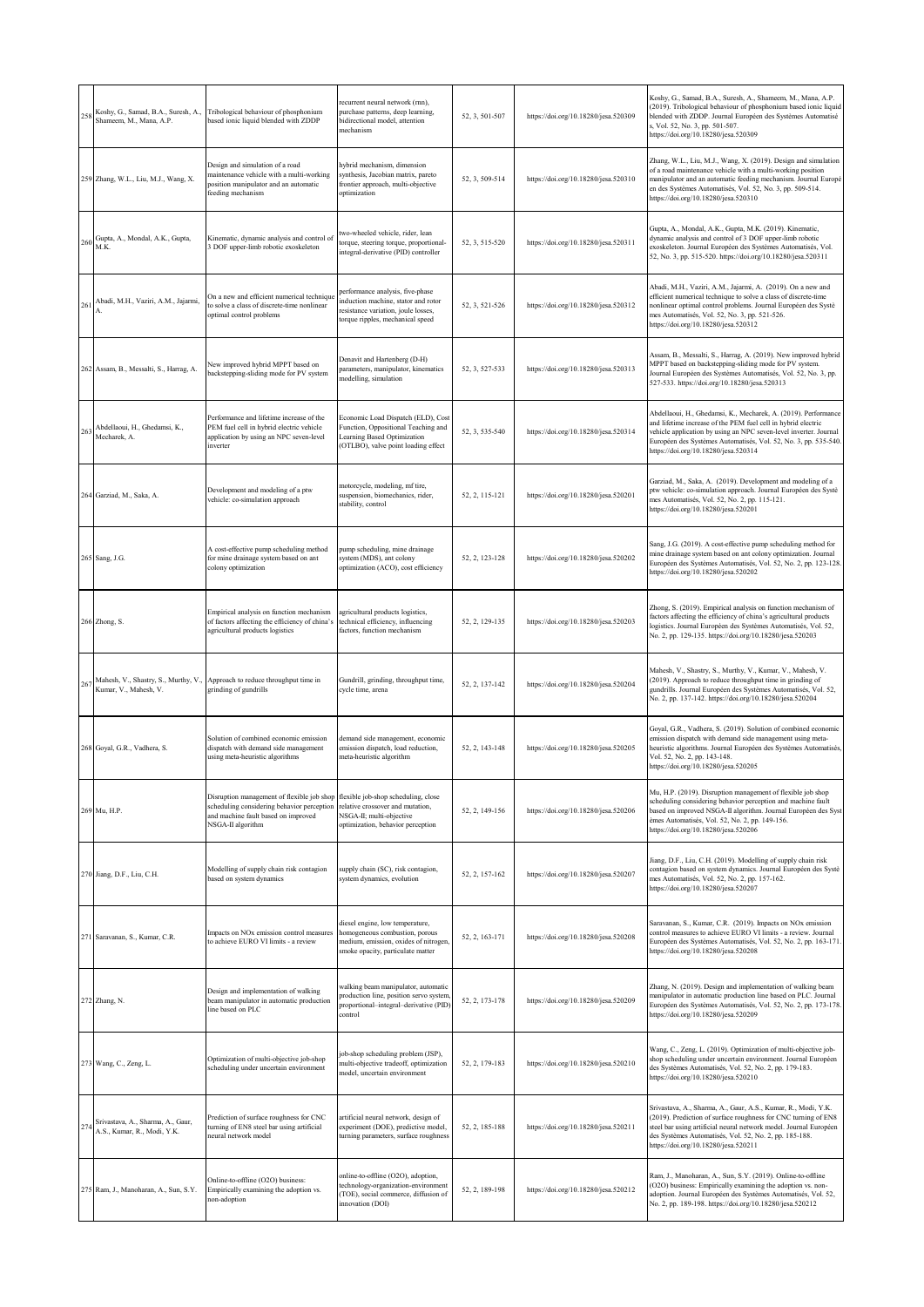|     | 276 Zhao, Y.X.                                                                             | Optimal decision-making for green supply<br>chain based on overconfidence under the<br>carbon emission constraint                                                                      | verconfidence, carbon emission,<br>green supply chain, green preference                                                                                                                                                                                                   | 52, 2, 199-204  | https://doi.org/10.18280/jesa.520213 | Zhao, Y.X. (2019). Optimal decision-making for green supply<br>chain based on overconfidence under the carbon emission<br>constraint. Journal Européen des Systèmes Automatisés, Vol. 52,<br>No. 2, pp. 199-204 https://doi.org/10.18280/jesa.520213                                                                                                 |
|-----|--------------------------------------------------------------------------------------------|----------------------------------------------------------------------------------------------------------------------------------------------------------------------------------------|---------------------------------------------------------------------------------------------------------------------------------------------------------------------------------------------------------------------------------------------------------------------------|-----------------|--------------------------------------|------------------------------------------------------------------------------------------------------------------------------------------------------------------------------------------------------------------------------------------------------------------------------------------------------------------------------------------------------|
|     | 277 Kumar, R., Chaurasia, O.P.                                                             | A review on performance and emissions of<br>compression ignition engine fueled with<br>ethanol-diesel blend                                                                            | alternative fuel, ethano-diesel fuel<br>blend, performance, emission                                                                                                                                                                                                      | 52, 2, 205-214  | https://doi.org/10.18280/jesa.520214 | Kumar, R., Chaurasia, O.P. (2019). A review on performance and<br>emissions of compression ignition engine fueled with ethanol-<br>diesel blend. Journal Européen des Systèmes Automatisés, Vol.<br>52, No. 2, pp. 205-214. https://doi.org/10.18280/jesa.520214                                                                                     |
|     | 278 Song, Y., Cao, Y.P.                                                                    | VMI & TPL supply chain coordination<br>based on evolutionary game                                                                                                                      | vendor managed inventory, supply<br>chain coordination, evolutionary<br>game, third party logistics                                                                                                                                                                       | 52, 2, 215-2222 | https://doi.org/10.18280/jesa.520215 | Song, Y., Cao, Y.P. (2019). VMI & TPL supply chain<br>coordination based on evolutionary game. Journal Européen des<br>Systèmes Automatisés, Vol. 52, No. 2, pp. 215-2222.<br>https://doi.org/10.18280/jesa.520215                                                                                                                                   |
|     | 279 Ram, J., Xu, D.                                                                        | Live streaming video e-commerce:<br>Examining the operational strategies                                                                                                               | live streaming video (LSV), social<br>media, esport, online games,<br>ecommerce strategies                                                                                                                                                                                | 52, 1, 1-9      | https://doi.org/10.18280/jesa.520101 | Ram, J., Xu, D. (2019). Live streaming video e-commerce:<br>Examining the operational strategies. Journal Européen des Systè<br>mes Automatisés, Vol. 52, No. 1, pp. 1-9.<br>https://doi.org/10.18280/jesa.520101                                                                                                                                    |
|     | Kiran, A.V.N.S., Santosh Kumar, B.,<br>280 Loknath, M., Saleemuddin, S.M.,<br>Nagendra, S. | Experimental studies on two stroke SI<br>engine by using novel piston and gasoline<br>blends                                                                                           | performance parameters, un burnt<br>hydro carbons emissions, CO<br>emissions, ethanol, and methanol                                                                                                                                                                       | 52, 1, 11-15    | https://doi.org/10.18280/jesa.520102 | Kiran, A.V.N.S., Santosh Kumar, B., Loknath, M., Saleemuddin,<br>S.M., Nagendra, S. (2019). Experimental studies on two stroke SI<br>engine by using novel piston and gasoline blends. Journal Europé<br>en des Systèmes Automatisés, Vol. 52, No. 1, pp. 11-15.<br>https://doi.org/10.18280/jesa.520102                                             |
|     | 281 Dong, B.K., Zhu, X.N., Yan, R., Wang, Y.                                               | Development of optimization model and<br>algorithm for storage and retrieval in<br>automated stereo warehouses                                                                         | Automated Storage and Retrieval<br>System (AS/RS), multiple carriers,<br>goods location allocation, picking<br>path, integrated optimization                                                                                                                              | 52, 1, 17-22    | https://doi.org/10.18280/jesa.520103 | Dong, B.K., Zhu, X.N., Yan, R., Wang, Y. (2019). Development<br>of optimization model and algorithm for storage and retrieval in<br>automated stereo warehouses. Journal Européen des Systèmes<br>Automatisés, Vol. 52, No. 1, pp. 17-22.<br>https://doi.org/10.18280/jesa.520103                                                                    |
| 282 | Vardi, M., Neyestani, M.,<br>Ghorbanian, A.                                                | Supplier selection and order allocation<br>problem modeling with the aim of<br>comparing incremental discounts versus<br>wholesale discounts by using GA and<br>NSGA algorithms        | supplier selection, fuzzy AHP method,<br>discount, weighting method, GA and<br>NSGA-II                                                                                                                                                                                    | 52, 1, 23-34    | https://doi.org/10.18280/jesa.520104 | Vardi, M., Neyestani, M., Ghorbanian, A. (2019). Supplier<br>selection and order allocation problem modeling with the aim of<br>comparing incremental discounts versus wholesale discounts by<br>using GA and NSGA algorithms. Journal Européen des Systèmes<br>Automatisés, Vol. 52, No. 1, pp. 23-34.<br>https://doi.org/10.18280/jesa.520104      |
|     | 283 Jiao, Q.J., Jin, Y.Y.                                                                  | Selection of significant community<br>structure based on network partition-based<br>cluster                                                                                            | complex network, module structure,<br>multi-scale module detection,<br>significant partition                                                                                                                                                                              | 52, 1, 35-41    | https://doi.org/10.18280/jesa.520105 | Jiao, Q.J., Jin, Y.Y. (2019). Selection of significant community<br>structure based on network partition-based cluster. Journal Europé<br>en des Systèmes Automatisés, Vol. 52, No. 1, pp. 35-41.<br>https://doi.org/10.18280/jesa.520105                                                                                                            |
|     | 284 Patil, R., Gade, A., Rewatkar, A.                                                      | Comprehensive study on task scheduling<br>strategies in multicloud environment                                                                                                         | cloud computing, shortest job first<br>scheduling, round robin scheduling,<br>makespan time, response time,<br>completion time                                                                                                                                            | 52, 1, 43-47    | https://doi.org/10.18280/jesa.520106 | Patil, R., Gade, A., Rewatkar, A. (2019). Comprehensive study on<br>task scheduling strategies in multicloud environment. Journal<br>Européen des Systèmes Automatisés, Vol. 52, No. 1, pp. 43-47.<br>https://doi.org/10.18280/jesa.520106                                                                                                           |
|     | 285 Yang, F., Shi, M.H.                                                                    | Emergency surgery scheduling under urban<br>emergencies based on improved moth-flame<br>ptimization                                                                                    | emergencies, surgery scheduling,<br>fatigue effect, moth-flame<br>optimization (MFO), chaotic<br>perturbation                                                                                                                                                             | 52, 1, 49-55    | https://doi.org/10.18280/jesa.520107 | Yang, F., Shi, M.H. (2019). Emergency surgery scheduling under<br>arban emergencies based on improved moth-flame optimization.<br>Journal Européen des Systèmes Automatisés, Vol. 52, No. 1, pp.<br>49-55. https://doi.org/10.18280/jesa.520107                                                                                                      |
|     | 286 Babu, S.N., Tamilselvi, J.                                                             | Generating road accident prediction set<br>with road accident data analysis using<br>enhanced expectation-maximization<br>clustering algorithm and improved<br>association rule mining | oad accident, enhanced expectation-<br>maximization, association rules, big<br>data, clustering, accident prediction<br>set                                                                                                                                               | 52, 1, 57-63    | https://doi.org/10.18280/jesa.520108 | Babu, S.N., Tamilselvi, J. (2019). Generating road accident<br>prediction set with road accident data analysis using enhanced<br>expectation-maximization clustering algorithm and improved<br>association rule mining. Journal Européen des Systèmes<br>Automatisés, Vol. 52, No. 1, pp. 57-63.<br>https://doi.org/10.18280/jesa.520108             |
|     | 287 Katuri, R., Gorantla, S.                                                               | Performance and comparative analysis of<br>nath function based controller combined<br>with PID and PI for smooth transition of<br>energy sources                                       | HESS, hybrid electric vehicle, electric<br>vehicle, battery, ultra-capacitor, Uni-<br>directional converter, bi-directional<br>converter, MFB controller,<br>proportional integral (PI) controller,<br>proportional integral derivative (PID)<br>controller               | 52.1.65-72      | https://doi.org/10.18280/jesa.520109 | Katuri, R., Gorantla, S. (2019). Performance and comparative<br>analysis of math function based controller combined with PID and<br>PI for smooth transition of energy sources. Journal Européen des<br>Systèmes Automatisés, Vol. 52, No. 1, pp. 65-72.<br>https://doi.org/10.18280/jesa.520109                                                     |
|     | 288 Hou, Y., Cao, Z.J., Yang, S.L.                                                         | Cloud intelligent logistics service selection<br>based on combinatorial optimization<br>algorithm                                                                                      | cloud intelligent logistics (CIL),<br>internet of things (IOT); combinatorial<br>optimization algorithm (COA), service<br>classification, service negotiation                                                                                                             | 52, 1, 73-78    | https://doi.org/10.18280/jesa.520110 | Hou, Y., Cao, Z.J., Yang, S.L. (2019). Cloud intelligent logistics<br>service selection based on combinatorial optimization algorithm.<br>Journal Européen des Systèmes Automatisés, Vol. 52, No. 1, pp.<br>73-78. https://doi.org/10.18280/jesa.520110                                                                                              |
|     | 289 Gorantla, S., Katuri, R.                                                               | A comparative study of ANN and pi<br>controllers combined with MFB<br>mplemented to hybrid energy storage<br>system for smooth switching between<br>battery and ultracapacitor         | battery, Ultracapacitor (UC),<br>Bidirectional Converter (BDC),<br>Unidirectional Converter, Math<br>Function Based (MFB) Controller,<br>Proportional-Integral (PI) Controller,<br>Artificial Neural Network (ANN)<br>Controller, Electric Vehicles (EVs),<br>solar power | 52, 1, 79-86    | https://doi.org/10.18280/jesa.520111 | Gorantla, S., Katuri, R. (2019). A comparative study of ANN and<br>pi controllers combined with MFB implemented to hybrid energy<br>storage system for smooth switching between battery and<br>ultracapacitor. Journal Européen des Systèmes Automatisés, Vol.<br>52, No. 1, pp. 79-86. https://doi.org/10.18280/jesa.520111                         |
|     | 290 Nabil, T.                                                                              | Efficient use of Oxy-hydrogen gas (HHO)<br>in vehicle engines                                                                                                                          | HHO gas, engine performance, gas<br>emissions                                                                                                                                                                                                                             | 52, 1, 87-96    | https://doi.org/10.18280/jesa.520112 | Nabil, T. (2019). Efficient use of Oxy-hydrogen gas (HHO) in<br>vehicle engines. Journal Européen des Systèmes Automatisés,<br>Vol. 52, No. 1, pp. 87-96. https://doi.org/10.18280/jesa.520112                                                                                                                                                       |
|     | 291 Pan, J., Fu, Z., Chen, H.W.                                                            | A tabu search algorithm for the discrete<br>split delivery vechicle routing problem                                                                                                    | vehicle routing, discrete split delivery,<br>ejection chains, tabu search                                                                                                                                                                                                 | 52, 1, 97-105   | https://doi.org/10.18280/jesa.520113 | Pan, J., Fu, Z., Chen, H.W. (2019). A tabu search algorithm for<br>the discrete split delivery vechicle routing problem. Journal Europ<br>éen des Systèmes Automatisés, Vol. 52, No. 1, pp. 97-105.<br>https://doi.org/10.18280/jesa.520113                                                                                                          |
|     | 292 Guo, J.Y., Zhou, S.Q., Zhang, Y.T., Wang, W.Q., Huang, S., Lv M.                       | Classification and processing of joint<br>inventory information on maintenance<br>equipment for military training vehicles<br>based on system dynamics                                 | oint inventory, vehicle maintenance<br>equipment, military training vehicles<br>(MTVs), system dynamics,<br>information classification                                                                                                                                    | 52, 1, 107-114  | https://doi.org/10.18280/jesa.520114 | Guo, J.Y., Zhou, S.Q., Zhang, Y.T., Wang, W.Q., Huang, S., Lv<br>M. (2019). Classification and processing of joint inventory<br>information on maintenance equipment for military training<br>vehicles based on system dynamics. Journal Européen des Systè<br>mes Automatisés, Vol. 52, No. 1, pp. 107-114.<br>https://doi.org/10.18280/jesa.520114 |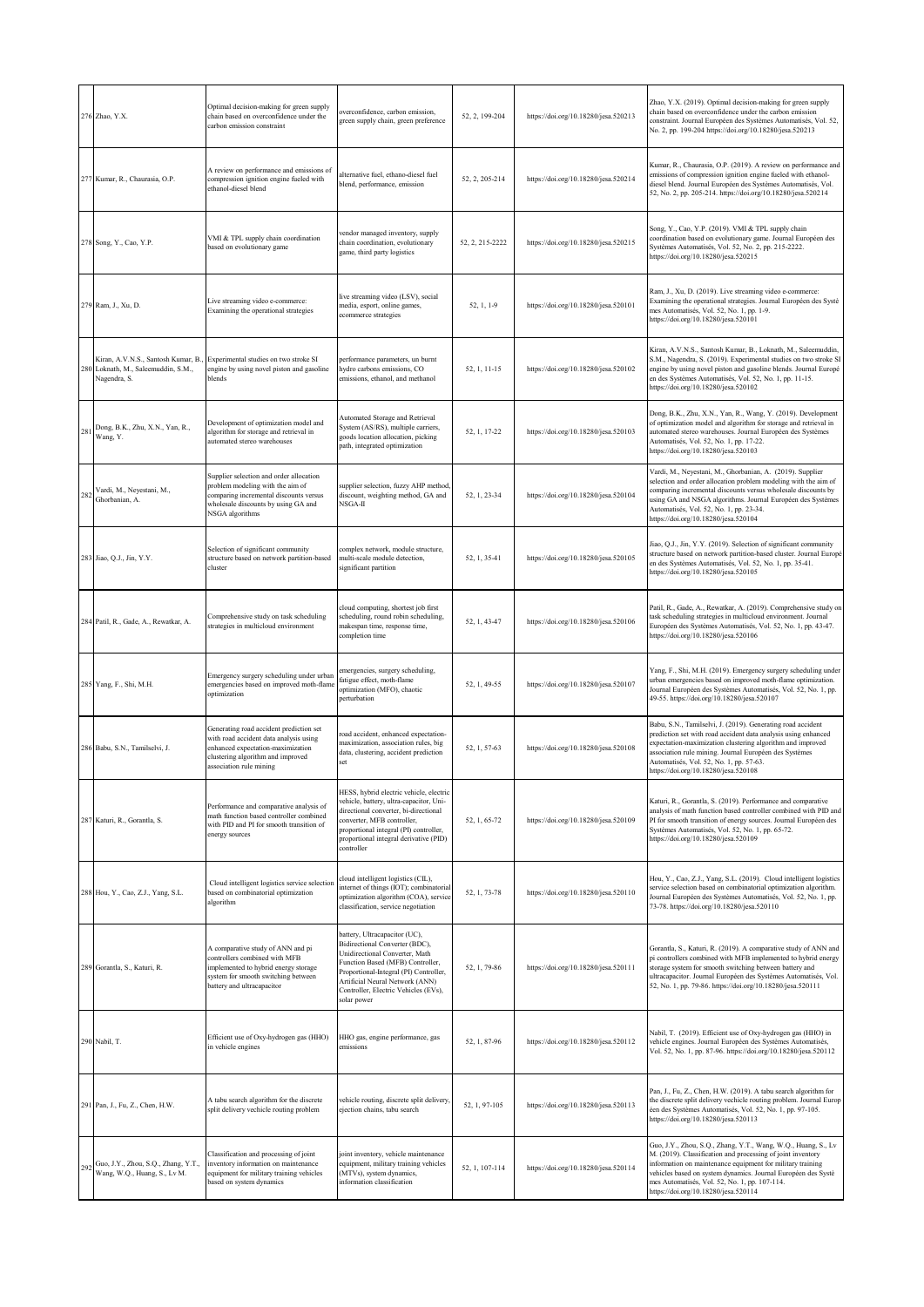|     | 293 Pandey, P., Litoriya, R., Tiwari, A.                          | A framework for fuzzy modelling in<br>agricultural diagnostics                                                                                                 | agriculture, crop, diseases, fuzzy<br>ogic, fuzzy rules, inference,<br>membership function, defuzzification                                                                       | 51, 4-6, 203-223 | https://doi.org/10.3166/JESA.51.203-223 | Pandey, P., Litoriya, R., Tiwari, A. (2018). A framework for fuzzy<br>modelling in agricultural diagnostics. Journal Européen des Systè<br>mes Automatisés, Vol. 51, No. 4-6, pp. 203-223.<br>https://doi.org/10.3166/JESA.51.203-223                                                                                                 |
|-----|-------------------------------------------------------------------|----------------------------------------------------------------------------------------------------------------------------------------------------------------|-----------------------------------------------------------------------------------------------------------------------------------------------------------------------------------|------------------|-----------------------------------------|---------------------------------------------------------------------------------------------------------------------------------------------------------------------------------------------------------------------------------------------------------------------------------------------------------------------------------------|
| 294 | Suresh, K., Babu, A.R.V.,<br>Venkatesh, P.M.                      | Design and analysis of an intelligent<br>controller for wind-solar hybrid energy<br>conversion system                                                          | main controller, speedgoat, DSPIC,<br>grid, wind and solar                                                                                                                        | 51, 4-6, 225-237 | https://doi.org/10.3166/JESA.51.225-237 | Suresh, K., Babu, A.R.V., Venkatesh, P.M. (2018). Design and<br>analysis of an intelligent controller for wind-solar hybrid energy<br>conversion system. Journal Européen des Systèmes Automatisés,<br>Vol. 51, No. 4-6, pp. 225-237.<br>https://doi.org/10.3166/JESA.51.225-237                                                      |
|     | 295 Liu, S., Ju, Y.X., Wang, J., Yang, F.<br>Ma, S.C., Wang, S.X. | Design of a smart after-service system for<br>sugarcane harvesters based on product<br>lifecycle                                                               | sugarcane harvester, service design,<br>product lifecycle, after-service system                                                                                                   | 51, 4-6, 239-257 | https://doi.org/10.3166/JESA.51.239-257 | Liu, S., Ju, Y.X., Wang, J., Yang, F., Ma, S.C., Wang, S.X.<br>(2018). Design of a smart after-service system for sugarcane<br>harvesters based on product lifecycle. Journal Européen des Systè<br>mes Automatisés, Vol. 51, No. 4-6, pp. 239-257.<br>https://doi.org/10.3166/JESA.51.239-257                                        |
|     | 296 Wang, Y., Wang, H., Zhang, M., Rui, J.                        | Quasi-periodic solutions for a nonlinear<br>non-autonomous Hamiltonian system                                                                                  | kolmogorov-arnold-moser (KAM)<br>method, hamiltonian, beam equation,<br>quasi-periodic solution, normal form                                                                      | 51, 4-6, 259-271 | https://doi.org/10.3166/JESA.51.259-271 | Wang, Y., Wang, H., Zhang, M., Rui, J. (2018). Quasi-periodic<br>solutions for a nonlinear non-autonomous Hamiltonian system.<br>Journal Européen des Systèmes Automatisés, Vol. 51, No. 4-6,<br>pp. 259-271. https://doi.org/10.3166/JESA.51.259-271                                                                                 |
|     | 297 Tan, J., Wang, Z.G., Jiang, G.Q.                              | Modelling and simulation of the balance of<br>supply chain ecosystem                                                                                           | supply chain ecosystem, balance,<br>nformation volume, information<br>quality, information dissemination<br>speed, information decomposition<br>speed                             | 51, 4-6, 273-281 | https://doi.org/10.3166/JESA.51.273-281 | Tan, J., Wang, Z.G., Jiang, G.Q. (2018). Modelling and<br>simulation of the balance of supply chain ecosystem. Journal<br>Européen des Systèmes Automatisés, Vol. 51, No. 4-6, pp. 273-<br>281. https://doi.org/10.3166/JESA.51.273-281                                                                                               |
| 298 | Singamaneni, K.K., Naidu, P.S.,<br>Kumar, P.V.S.                  | Efficient quantum cryptography technique<br>for key distribution                                                                                               | diffie-hellman, RSA, quantum<br>cryptography, quantum key<br>distribution                                                                                                         | 51, 4-6, 283-293 | https://doi.org/10.3166/JESA.51.283-293 | Singamaneni, K.K., Naidu, P.S., Kumar, P.V.S. (2018). Efficient<br>quantum cryptography technique for key distribution. Journal<br>Européen des Systèmes Automatisés, Vol. 51, No. 4-6, pp. 283-<br>293. https://doi.org/10.3166/JESA.51.283-293                                                                                      |
|     | 299 Fu, H.H., Xu, J.J., Zhang, H., Zhang, M., Xu, X.X.            | Fault diagnosis of wireless sensor network<br>based on optimized probabilistic neural<br>network                                                               | wireless sensor network (WSN),<br>probabilistic neural network (PNN),<br>fault diagnosis, rough set                                                                               | 51, 4-6, 295-308 | https://doi.org/10.3166/JESA.51.295-308 | Fu, H.H., Xu, J.J., Zhang, H., Zhang, M., Xu, X.X. (2018). Fault<br>diagnosis of wireless sensor network based on optimized<br>probabilistic neural network. Journal Européen des Systèmes<br>Automatisés, Vol. 51, No. 4-6, pp. 295-308.<br>https://doi.org/10.3166/JESA.51.295-308                                                  |
|     | 300 Nuthalapati, B., Sinha, U.K.                                  | Detection of downed or Broken power line<br>Fault not touching the ground                                                                                      | nigh impedance faults (HIF'S), active<br>smart wires (ASW), distributed series<br>reactance (DSR), F-PLCCG<br>frequency power line carrier<br>communication guardian              | 51, 4-6, 309-321 | https://doi.org/10.3166/JESA.51.309-321 | Nuthalapati, B., Sinha, U.K. (2018). Detection of downed or<br>Broken power line Fault not touching the ground. Journal Europé<br>en des Systèmes Automatisés, Vol. 51, No. 4-6, pp. 309-321.<br>https://doi.org/10.3166/JESA.51.309-321                                                                                              |
|     | 301 Li, B., Guo, C., Ning, T.                                     | An improved bacterial foraging<br>optimization for multi-objective flexible<br>job-shop scheduling problem                                                     | multi-objective flexible scheduling,<br>vacteria foraging optimization<br>algorithm, additional turning, multi-<br>attribute grey target decision                                 | 51, 4-6, 323-332 | https://doi.org/10.3166/JESA.51.323-332 | Li, B., Guo, C., Ning, T. (2018). An improved bacterial foraging<br>optimization for multi-objective flexible job-shop scheduling<br>problem. Journal Européen des Systèmes Automatisés, Vol. 51,<br>No. 4-6, pp. 323-332. https://doi.org/10.3166/JESA.51.323-332                                                                    |
|     | 302 Huang, L.L., Zhou, K.                                         | Modeling and application of an embedded<br>real-time system based on real-time colored<br>Petri net                                                            | colored petri net, embedded real-time<br>system, formal modeling, model<br>simulation                                                                                             | 51, 4-6, 333-345 | https://doi.org/10.3166/JESA.51.333-345 | Huang, L.L., Zhou, K. (2018). Modeling and application of an<br>embedded real-time system based on real-time colored Petri net.<br>Journal Européen des Systèmes Automatisés, Vol. 51, No. 4-6,<br>pp. 333-345. https://doi.org/10.3166/JESA.51.333-345                                                                               |
|     | 303 Djellal, A., Lakel, R.                                        | Adapted reference input to control PID-<br>based active suspension system                                                                                      | active suspension system, pid<br>controller, quarter car model, passive<br>suspension system                                                                                      | 51, 1-3, 7-23    | https://doi.org/10.3166/JESA.51.7-23    | Djellal, A., Lakel, R. (2018). Adapted reference input to control<br>PID-based active suspension system. Journal Européen des Systè<br>mes Automatisés, Vol. 51, No. 1-3, pp. 7-23.<br>https://doi.org/10.3166/JESA.51.7-23                                                                                                           |
|     | 304 Kumar, K.C.R., Dandibhotla, T.S.,<br>Bulusu, V.V.             | Learned ontology guided opinions analysis<br>of extracted aspects from online product<br>reviews                                                               | online reviews, product aspects,<br>opinions, adjective, lexical variations,<br>implicit opinions, ontology learning,<br>semantic orientation                                     | 51, 1-3, 25-49   | https://doi.org/10.3166/JESA.51.25-49   | Kumar, K.C.R., Dandibhotla, T.S., Bulusu, V.V. (2018). Learned<br>ontology guided opinions analysis of extracted aspects from<br>online product reviews. Journal Européen des Systèmes<br>Automatisés, Vol. 51, No. 1-3, pp. 25-49.<br>https://doi.org/10.3166/JESA.51.25-49                                                          |
|     | 305 Li, H.C., Yan, Z.W.                                           | A flexible retraction cable reel based on<br>planetary gear drive                                                                                              | cable reel, flexible retraction, friction<br>disk, planetary gear, torque                                                                                                         | 51, 1-3, 51-58   | https://doi.org/10.3166/JESA.51.51-58   | Li, H.C., Yan, Z.W. (2018). A flexible retraction cable reel based<br>on planetary gear drive. Journal Européen des Systèmes<br>Automatisés, Vol. 51, No. 1-3, pp. 51-58.<br>https://doi.org/10.3166/JESA.51.51-58                                                                                                                    |
| 306 | Zhang, S., Cao, D.X., Li, S., Min,<br>H., Fan, F.                 | Inverse kinematic tension analysis and<br>optimal design of a cable-driven parallel-<br>series hybrid joint towards wheelchair-<br>mounted robotic manipulator | wheelchair-mounted robotic<br>manipulator (WMRM), cable-driven.<br>hybrid mechanism, spring lateral<br>buckling                                                                   | 51, 1-3, 59-74   | https://doi.org/10.3166/JESA.51.59-74   | Zhang, S., Cao, D.X., Li, S., Min, H., Fan, F. (2018). Inverse<br>kinematic tension analysis and optimal design of a cable-driven<br>parallel-series hybrid joint towards wheelchair-mounted robotic<br>manipulator. Journal Européen des Systèmes Automatisés, Vol.<br>51, No. 1-3, pp. 59-74. https://doi.org/10.3166/JESA.51.59-74 |
|     | 307 Cui, L.M., Liao, Y.L., Zheng, D.Z.                            | A design method of preview controller for<br>discrete-time systems with multiple input<br>delays                                                               | discrete-time system, input delays,<br>preview control, lifting method                                                                                                            | 51, 1-3, 75-87   | https://doi.org/10.3166/JESA.51.75-87   | Cui, L.M., Liao, Y.L., Zheng, D.Z. (2018). A design method of<br>preview controller for discrete-time systems with multiple input<br>delays. Journal Européen des Systèmes Automatisés, Vol. 51, No.<br>1-3, pp. 75-87. https://doi.org/10.3166/JESA.51.75-87                                                                         |
|     | 308 Dutta, P., Kumar, A.                                          | Design an intelligent flow measurement<br>technique by optimized fuzzy logic<br>controller                                                                     | flow sensor, modelling, fuzzy logic<br>controller, membership function                                                                                                            | 51, 1-3, 89-107  | https://doi.org/10.3166/JESA.51.89-107  | Dutta, P., Kumar, A. (2018). Design an intelligent flow<br>measurement technique by optimized fuzzy logic controller.<br>Journal Européen des Systèmes Automatisés, Vol. 51, No. 1-3,<br>pp. 89-107. https://doi.org/10.3166/JESA.51.89-107                                                                                           |
|     | 309 Wang, S.H., Mao, C.S.                                         | Evaluation of regional manufacturing<br>quality competitiveness based on analytic<br>network                                                                   | manufacturing quality competitiveness<br>(MQC), analytic network process<br>(ANP), super decision (SD), quality<br>pases, quality subjects, quality<br>supports, quality benefits | 51, 1-3, 109-124 | https://doi.org/10.3166/JESA.51.109-124 | Wang, S.H., Mao, C.S. (2018). Evaluation of regional<br>manufacturing quality competitiveness based on analytic network.<br>Journal Européen des Systèmes Automatisés, Vol. 51, No. 1-3,<br>pp. 109-124. https://doi.org/10.3166/JESA.51.109-124                                                                                      |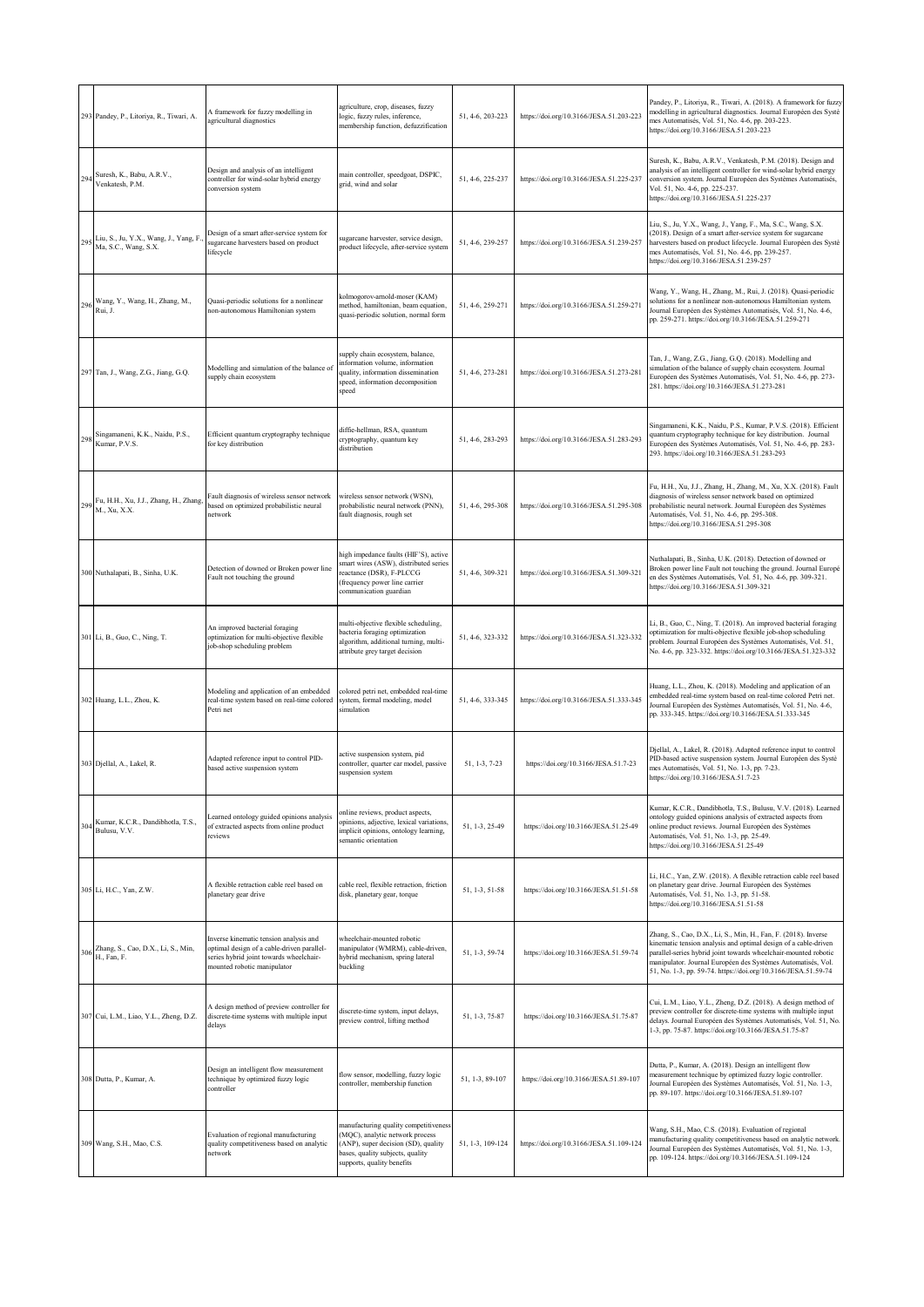|     | 310 Lan, C.F.                                                                       | Coordination of vendor managed inventory<br>supply chain with price-sensitive demand<br>under consumer balking behaviour                                          | VMI, CBB, supply chain, retail price,<br>coordination                                                                                                      | 51, 1-3, 125-140 | https://doi.org/10.3166/JESA.51.125-140 | Lan, C.F. (2018). Coordination of vendor managed inventory<br>supply chain with price-sensitive demand under consumer balking<br>behavior. Journal Européen des Systèmes Automatisés, Vol. 51,<br>No. 1-3, pp. 125-140. https://doi.org/10.3166/JESA.51.125-140                                                                                                               |
|-----|-------------------------------------------------------------------------------------|-------------------------------------------------------------------------------------------------------------------------------------------------------------------|------------------------------------------------------------------------------------------------------------------------------------------------------------|------------------|-----------------------------------------|-------------------------------------------------------------------------------------------------------------------------------------------------------------------------------------------------------------------------------------------------------------------------------------------------------------------------------------------------------------------------------|
| 311 | Messoul, A., Laribi, B., Youcefi, A.<br>Kolsi, L., Aydi, A., Aichouni, M.           | Numerical investigation of the performance<br>of the etoile flow conditioner under<br>different geometric and dynamic<br>configurations                           | computational fluid dynamics, flow<br>conditioner, pipe flow, fully<br>developed flow, flow rate<br>measurements, international<br>standards, industry 4.0 | 51, 1-3, 141-152 | https://doi.org/10.3166/JESA.51.141-152 | Messoul, A., Laribi, B., Youcefi, A., Kolsi, L., Aydi, A.,<br>Aichouni, M. (2018). Numerical investigation of the performance<br>of the etoile flow conditioner under different geometric and<br>dynamic configurations. Journal Européen des Systèmes<br>Automatisés, Vol. 51, No. 1-3, pp. 141-152.<br>https://doi.org/10.3166/JESA.51.141-152                              |
|     | 312 Huang, C.J., Zhou, X.H., Hou, D.S.                                              | Online no-wait scheduling of leather<br>workshop supply chain based on particle<br>swarm optimization                                                             | particle swarm optimization (PSO),<br>supply chain, leather workshop, no-<br>wait scheduling                                                               | 51, 1-3, 153-167 | https://doi.org/10.3166/JESA.51.153-167 | Huang, C.J., Zhou, X.H., Hou, D.S. (2018). Online no-wait<br>scheduling of leather workshop supply chain based on particle<br>swarm optimization. Journal Européen des Systèmes Automatisés,<br>Vol. 51, No. 1-3, pp. 153-167.<br>https://doi.org/10.3166/JESA.51.153-167                                                                                                     |
|     | 313 Zhang, Y.Z., Li, Q.                                                             | Damage analysis of EMU frame considering<br>randomness under different working<br>conditions                                                                      | emu, frame, dynamic stress test,<br>working condition identification,<br>fatigue strength evaluation, damage<br>randomness                                 | 51, 1-3, 169-180 | https://doi.org/10.3166/JESA.51.169-180 | Zhang, Y.Z., Li, Q. (2018). Damage analysis of EMU frame<br>considering randomness under different working conditions.<br>Journal Européen des Systèmes Automatisés, Vol. 51, No. 1-3,<br>pp. 169-180. https://doi.org/10.3166/JESA.51.169-180                                                                                                                                |
|     | 314 Gao, J., Zhang, J.                                                              | Simulation and analysis of vehicle rear-end<br>collision based on virtual proving ground<br>technology                                                            | vehicles, safety performance, rear-end<br>collision, virtual proving ground<br>VPG) technology, explicit dynamic<br>finite-element theory                  | 51, 1-3, 181-195 | https://doi.org/10.3166/JESA.51.181-195 | Gao, J., Zhang, J. (2018). Simulation and analysis of vehicle rear-<br>end collision based on virtual proving ground technology. Journal<br>Européen des Systèmes Automatisés, Vol. 51, No. 1-3, pp. 181-<br>195. https://doi.org/10.3166/JESA.51.181-195                                                                                                                     |
|     | 315 Remlaoui, A., Nehari, D., Elmeriah,<br>A., Laissaoui, M.                        | A TRNSYS model of a direct contact<br>nembrane distillation (DCMD) system<br>coupled to a flat plate solar collector (FPC)                                        | solar desalination, direct contact<br>membrane distillation, flat plate solar<br>collector, water treatment, TRNSYS                                        | 50, 4-6, 335-360 | https://doi.org/10.3166/JESA.50.335-360 | Remlaoui, A., Nehari, D., Elmeriah, A., Laissaoui, M. (2017). A<br>TRNSYS model of a direct contact membrane distillation<br>(DCMD) system coupled to a flat plate solar collector (FPC).<br>Journal Européen des Systèmes Automatisés, Vol. 50, No. 4-6,<br>pp. 335-360. https://doi.org/10.3166/JESA.50.335-360                                                             |
|     | Bendriss, A., Kezrane, C., Lasbet,<br>316 Y., Awad, S., Loubar, K., Makhlouf,<br>Μ. | Experimental investigation on the influence<br>of a biodiesel (waste cooking oil) on the<br>performance and exhaust emissions of a<br>compression ignition engine | biodiesel, waste cooking oil, diesel<br>engine, heat release analysis,<br>emissions                                                                        | 50, 4-6, 361-378 | https://doi.org/10.3166/JESA.50.361-378 | Bendriss, A., Kezrane, C., Lasbet, Y., Awad, S., Loubar, K.,<br>Makhlouf, M. (2017). Experimental investigation on the<br>influence of a biodiesel (waste cooking oil) on the performance<br>and exhaust emissions of a compression ignition engine. Journal<br>Européen des Systèmes Automatisés, Vol. 50, No. 4-6, pp. 361-<br>378. https://doi.org/10.3166/JESA.50.361-378 |
|     | 317 Zhou, J., Wang, M.                                                              | A novel dynamic identification model for<br>small unmanned helicopters                                                                                            | small unmanned helicopter, frequency<br>domain identification, dynamic<br>modeling, time domain verification                                               | 50, 4-6, 379-390 | https://doi.org/10.3166/JESA.50.379-390 | Zhou, J., Wang, M. (2017). A novel dynamic identification model<br>for small unmanned helicopters. Journal Européen des Systèmes<br>Automatisés, Vol. 50, No. 4-6, pp. 379-390.<br>https://doi.org/10.3166/JESA.50.379-390                                                                                                                                                    |
|     | N.P.                                                                                | 318 Soumya, R.M., Sheeja, K.L., Pathak, Split ring resonator inspired microstrip<br>filtenna for Ku-band application                                              | antenna, filter, filtenna, defected<br>ground structure, split ring resonator,<br>pand pass filter                                                         | 50, 4-6, 391-403 | https://doi.org/10.3166/JESA.20.391-403 | Soumya, R.M., Sheeja, K.L., Pathak, N.P. (2017). Split ring<br>resonator inspired microstrip filtenna for Ku-band application.<br>Journal Européen des Systèmes Automatisés, Vol. 50, No. 4-6,<br>pp. 391-403. https://doi.org/10.3166/JESA.20.391-403                                                                                                                        |
|     | 319 Song, S.X., Sun, W.C., Xiao, F.,<br>Peng, S.L., An, J.Y., Wang, D.              | A novel coordinated control algorithm for<br>distributed driving electric vehicles                                                                                | vehicle dynamics, distributed driving<br>electric vehicle, Electric Stability<br>Control (ESC), Drive Force Assisted<br>Steering (DFAS)                    | 50, 4-6, 405-421 | https://doi.org/10.3166/JESA.50.405-421 | Song, S.X., Sun, W.C., Xiao, F., Peng, S.L., An, J.Y., Wang, D.<br>(2017). A novel coordinated control algorithm for distributed<br>driving electric vehicles. Journal Européen des Systèmes<br>Automatisés, Vol. 50, No. 4-6, pp. 405-421.<br>https://doi.org/10.3166/JESA.50.405-421                                                                                        |
|     | 320 Suresh, K., Vijay Babu, A.R.,<br>Venkatesh, P.M.                                | Silicon based pentagon current control<br>efficient-cell device memory with<br>equidistant sensing                                                                | ransistor, memory cell, equidistant<br>sensing                                                                                                             | 50, 4-6, 423-434 | https://doi.org/10.3166/JESA.50.423-434 | Suresh, K., Vijay Babu, A.R., Venkatesh, P.M. (2017). Silicon<br>based pentagon current control efficient-cell device memory with<br>equidistant sensing. Journal Européen des Systèmes Automatisés,<br>Vol. 50, No. 4-6, pp. 423-434.<br>https://doi.org/10.3166/JESA.50.423-434                                                                                             |
| 321 | Gao, Y., Xu, H., Hu, M.Q., Liu, J.,<br>Liu, J.H.                                    | Path planning under localization<br>uncertainty                                                                                                                   | path planning, localization, map<br>matching, mobile robot                                                                                                 | 50, 4-6, 435-448 | https://doi.org/10.3166/JESA.50.435-448 | Gao, Y., Xu, H., Hu, M.Q., Liu, J., Liu, J.H. (2017). Path<br>planning under localization uncertainty. Journal Européen des<br>Systèmes Automatisés, Vol. 50, No. 4-6, pp. 435-448.<br>https://doi.org/10.3166/JESA.50.435-448                                                                                                                                                |
|     | 322 Dutta, P., Kumar, A.                                                            | Design an intelligent calibration technique<br>using optimized GA-ANN for liquid flow<br>control system                                                           | quid flow control process,<br>anemometer type flow sensor,<br>modelling, genetic algorithm, neural<br>network model                                        | 50, 4-6, 449-470 | https://doi.org/10.3166/JESA.50.449-470 | Dutta, P., Kumar, A. (2017). Design an intelligent calibration<br>technique using optimized GA-ANN for liquid flow control<br>system. Journal Européen des Systèmes Automatisés, Vol. 50, No.<br>4-6, pp. 449-470. https://doi.org/10.3166/JESA.50.449-470                                                                                                                    |
|     | 323 Du, H.W., Xiong, W., Wang, H.T.,<br>Wang, Z.W.                                  | Physical modeling and deformation<br>simulation of flexible cable under the plane<br>constraint                                                                   | plane constraint, flexible cable, elastic<br>rod theory, semi-analytical method,<br>deformation simulation                                                 | 50, 4-6, 471-484 | https://doi.org/10.3166/JESA.50.471-484 | Du, H.W., Xiong, W., Wang, H.T., Wang, Z.W. (2017). Physical<br>modeling and deformation simulation of flexible cable under the<br>plane constraint. Journal Européen des Systèmes Automatisés,<br>Vol. 50, No. 4-6, pp. 471-484.<br>https://doi.org/10.3166/JESA.50.471-484                                                                                                  |
|     | 324 Haouari, F., Bali, N., Tadjine, M.,<br>Seghir Boucherit, M.                     | Performance improvement of flexible robot<br>using combined observer-controller and<br>particle swarm optimization                                                | flexible robot, backstepping control,<br>coefficient diagram method, nonlinear<br>observer, particle swarm optimization                                    | 50, 4-6, 485-505 | https://doi.org/10.3166/JESA.50.485-505 | Haouari, F., Bali, N., Tadjine, M., Seghir Boucherit, M. (2017).<br>Performance improvement of flexible robot using combined<br>observer-controller and particle swarm optimization. Journal<br>Européen des Systèmes Automatisés, Vol. 50, No. 4-6, pp. 485-<br>505. https://doi.org/10.3166/JESA.50.485-505                                                                 |
|     | 325 Tan, J., Jiang, G.Q., Wang, Z.G.                                                | Evolutionary game of information sharing<br>on supply chain network based on memory<br>genetic algorithm                                                          | memory genetic algorithm,<br>evolutionary game, supply chain<br>network, information sharing                                                               | 50, 4-6, 507-519 | https://doi.org/10.3166/JESA.50.507-519 | Tan, J., Jiang, G.Q., Wang, Z.G. (2017). Evolutionary game of<br>information sharing on supply chain network based on memory<br>genetic algorithm. Journal Européen des Systèmes Automatisés,<br>Vol. 50, No. 4-6, pp. 507-519.<br>https://doi.org/10.3166/JESA.50.507-519                                                                                                    |
| 326 | Pandi, C., Dandibhotla, T.S., Bulusu, Reputation based online product<br>V.V.       | recommendations                                                                                                                                                   | product aspects, opinions, aspect rank<br>frequent aspects, aspect reputation,<br>product similarity, product<br>recommendations                           | 50, 4-6, 521-543 | https://doi.org/10.3166/JESA.50.521-543 | Pandi, C., Dandibhotla, T.S., Bulusu, V.V. (2017). Reputation<br>based online product recommendations. Journal Européen des<br>Systèmes Automatisés, Vol. 50, No. 4-6, pp. 521-543.<br>https://doi.org/10.3166/JESA.50.521-543                                                                                                                                                |
|     | 327 Yang, L.L.                                                                      | Numerical method for attitude motion<br>planning of one-legged hopping robot                                                                                      | one-legged hopping robot,<br>nonholonomic constraint, attitude<br>motion planning, optimization                                                            | 50, 4-6, 545-553 | https://doi.org/10.3166/JESA.50.545-553 | Yang, L.L. (2017). Numerical method for attitude motion<br>planning of one-legged hopping robot. Journal Européen des Syst<br>èmes Automatisés, Vol. 50, No. 4-6, pp. 545-553.<br>https://doi.org/10.3166/JESA.50.545-553                                                                                                                                                     |